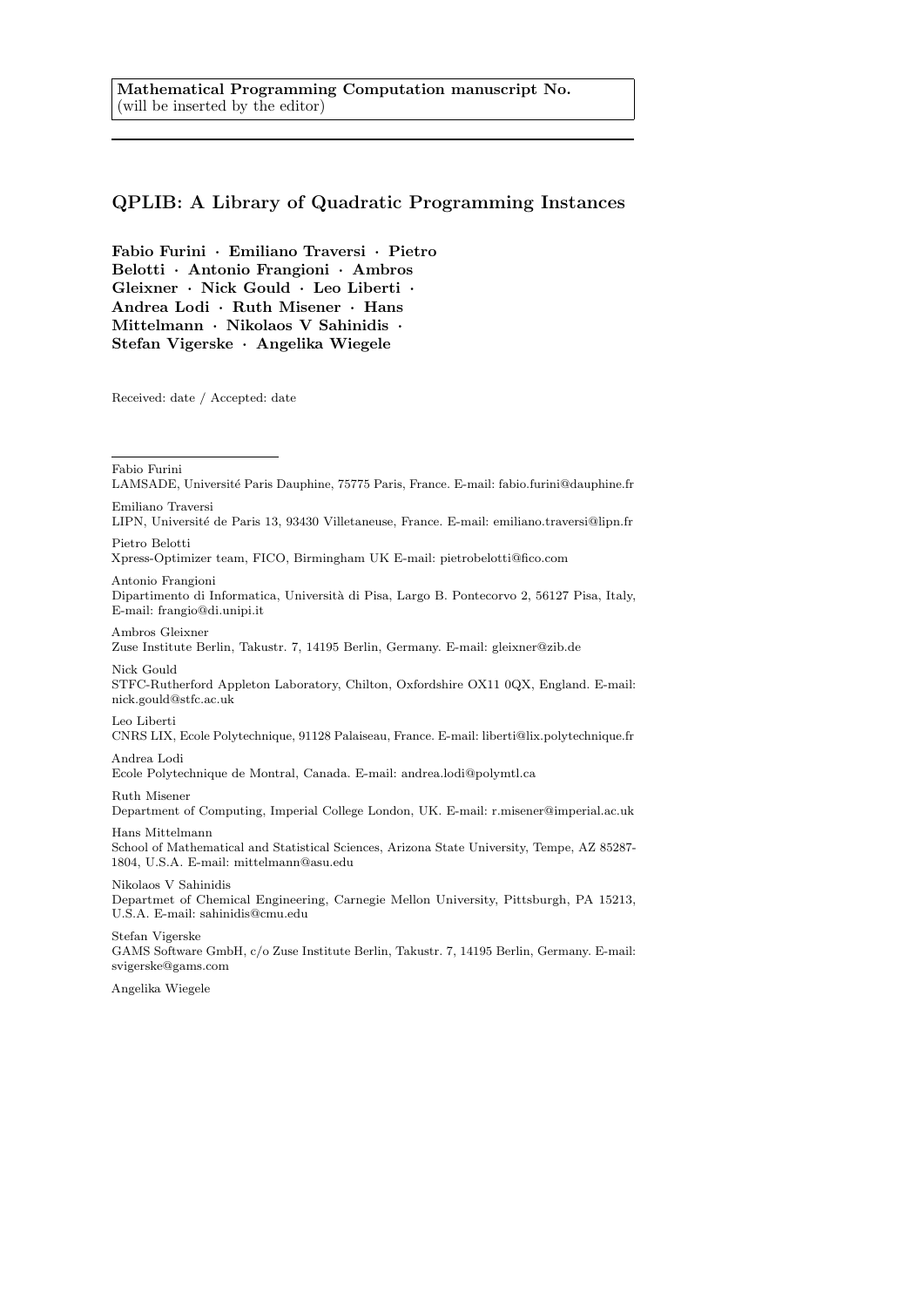Abstract This paper describes a new instance library for Quadratic Programming  $(QP)$ , i.e., the family of continuous and (mixed)-integer optimization problems where the objective function, the constrains, or both are quadratic. QP is a very "varied" class of problems, comprising sub-classes of problems ranging from trivial to undecidable. Solution methods for QP are very diverse, ranging from entirely combinatorial ones to completely continuous ones, including many for which both aspects are fundamental. Selecting a set of instances of QP that is at the same time not overwhelmingly onerous but sufficiently challenging for the many different interested communities is therefore important. We propose a simple taxonomy for QP instances that leads to a systematic problem selection mechanism. We then briefly survey the field of QP, giving an overview of theory, methods and solvers. Finally, we describe how the library was put together, and detail its final contents.

Keywords Instance Library, Quadratic Programming

Mathematics Subject Classification (2000) 90C06 · 90C25

#### 1. Introduction

Quadratic Programming (QP) problems—mathematical optimization problems for which the objective function [\[150\]](#page-33-0), the constraints [\[151\]](#page-33-1), or both are polynomial function of the variables of degree two—include a notably diverse set of different instances. This is not surprising, given the vast scope of practical applications of such problems, and of solution methods designed to solve them [\[73\]](#page-28-0). Depending on the specifics of the formulation, solving a QP may require primarily combinatorial techniques, ideas rooted in nonlinear optimization principles, or a mix of the two. In this sense, QP is arguably one of the classes of problems where collaboration between the communities interested in combinatorial and in nonlinear optimization is most needed, and potentially fruitful.

However, this diversity also implies that QP means very different things to different researchers. This is illustrated by the fact that the class of problems that we simply refer to here as "QP" might more accurately be called Mixed-Integer Quadratically-Constrained Quadratic Programming (MIQCQP) in the most general case. It is, therefore, perhaps not surprising that, unlike for "simpler" problems classes [\[88\]](#page-29-0), there has been, to date, no single library devoted to all different kinds of instances of QP. While several specialised libraries devoted to particular cases of QP are available, each of them is either focussed on a particular application (a specific problem that can be modelled as a QP), or on QPs with specific structural properties that make them suitable for solution by some given class of algorithmic approaches. To the best of our knowledge, collecting a set of QP instances that is at the same time not

Institut für Mathematik, Alpen-Adria-Universität Klagenfurt, 9020 Klagenfurt am Wörthersee, Austria. E-mail: angelika.wiegele@aau.at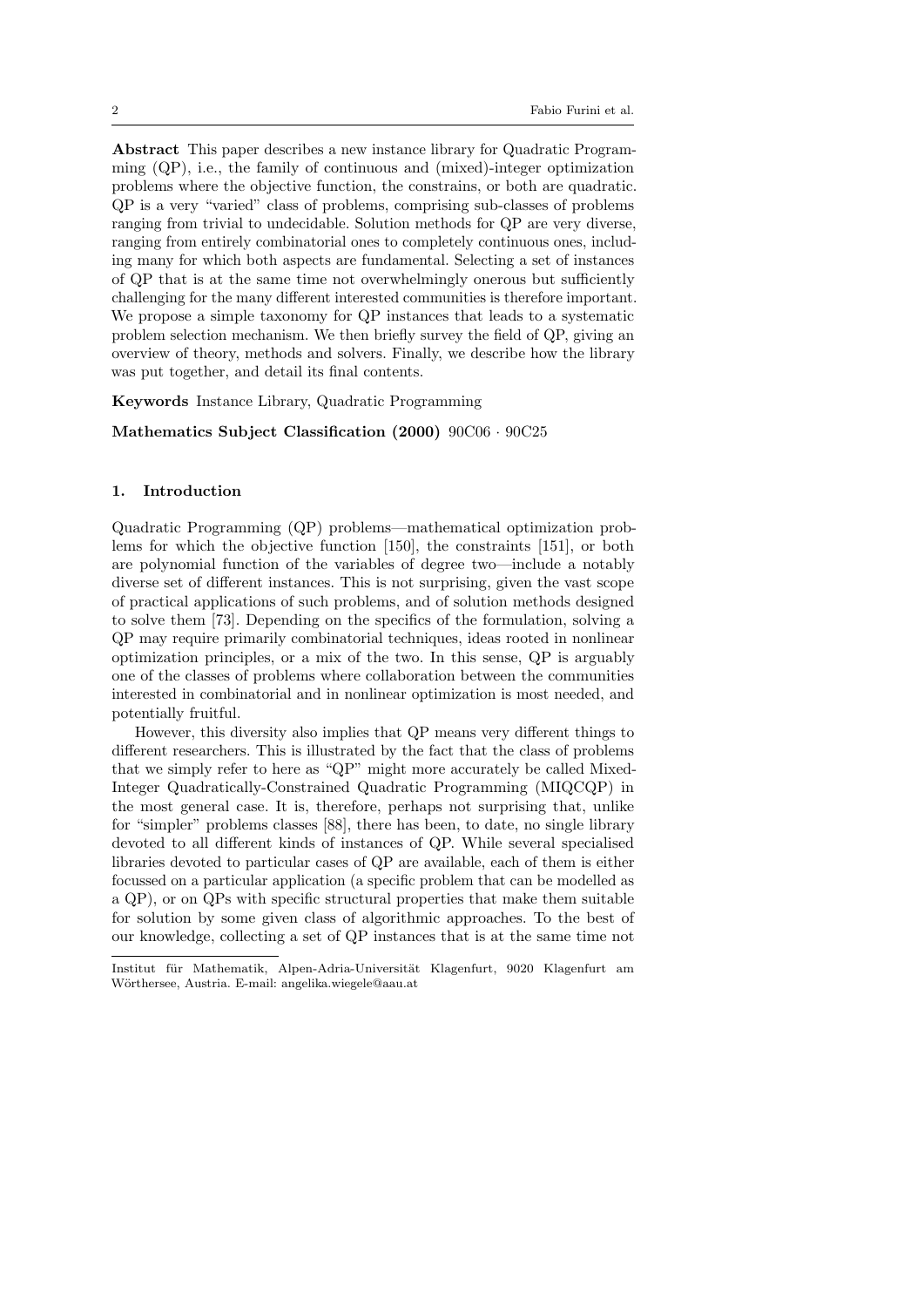overwhelmingly onerous but sufficiently challenging for the many different interested communities has not been attempted. This work constitutes a first step in this direction.

In this paper, we report the steps that have been done to collect what we consider to be a quality library of QP instances, filtering a much larger set of currently available (or specifically provided) instances in order to end up with a manageable set that still contains a meaningful sample of possible QP types. A particularly thorny issue in this process was how to select instances that are "interesting". Our choice has been to take this to mean "challenging for a significant set of solution methods". Our filtering process has then been in part based on the idea that, if a significant fraction of the solvers that can solve a QP instance do so in a "short" time, then the instance is not challenging enough to be included in the library. Conversely, if very few (maybe one) of the solvers can solve it very efficiently by exploiting some specific structure, but most other approaches cannot, then the instance should be deemed "interesting". Putting this approach into practice requires a nontrivial number of technical steps and decisions that are detailed in the paper. We hope that our work can provide useful guidelines for other researchers interested in the constructions of benchmarks for mathematical optimization problems.

A consequence of our focus is that this paper is not concerned with the performance of the very diverse available set of QP solvers; we will not report any data comparing them. The only reason that solvers are used (and, therefore, described) in this context is to ensure that the instances of the library are nontrivial—at least for a significant fraction of the current solution methods. Providing guidance about which solvers are most suited to some specific class of QPs is entirely outside the scope of our work.

#### 1.1 Motivation

Optimization problems with quadratic constraints and/or objective function (QP) have been the subject of a considerable amount of research over the last almost seventy years. At least some of the rationale for this interest is likely due to the fact that QPs are the "least-nonlinear nonlinear problems". Hence, in particular for the convex case, tools and techniques that have been honed during decades of research for Linear Programming (LP), typically with integrality constraints (MILP), can often be extended to the quadratic case more easily than would be required to tackle general (Mixed-Integer) Nonlinear Programming ((MI)NLP) problems. This has indeed happened over-and-over again with different algorithmic techniques, such as interior-point methods, active-set methods (of which the simplex method is a prototypical example), enumeration methods, cut-generation techniques, reformulation techniques, and many others [\[29\]](#page-25-0). Similarly, nonconvex continuous QP is perhaps the "simplest" class of problems that require features such as spatial enumeration techniques for their solution. Hence, QPs are both a natural basis for the development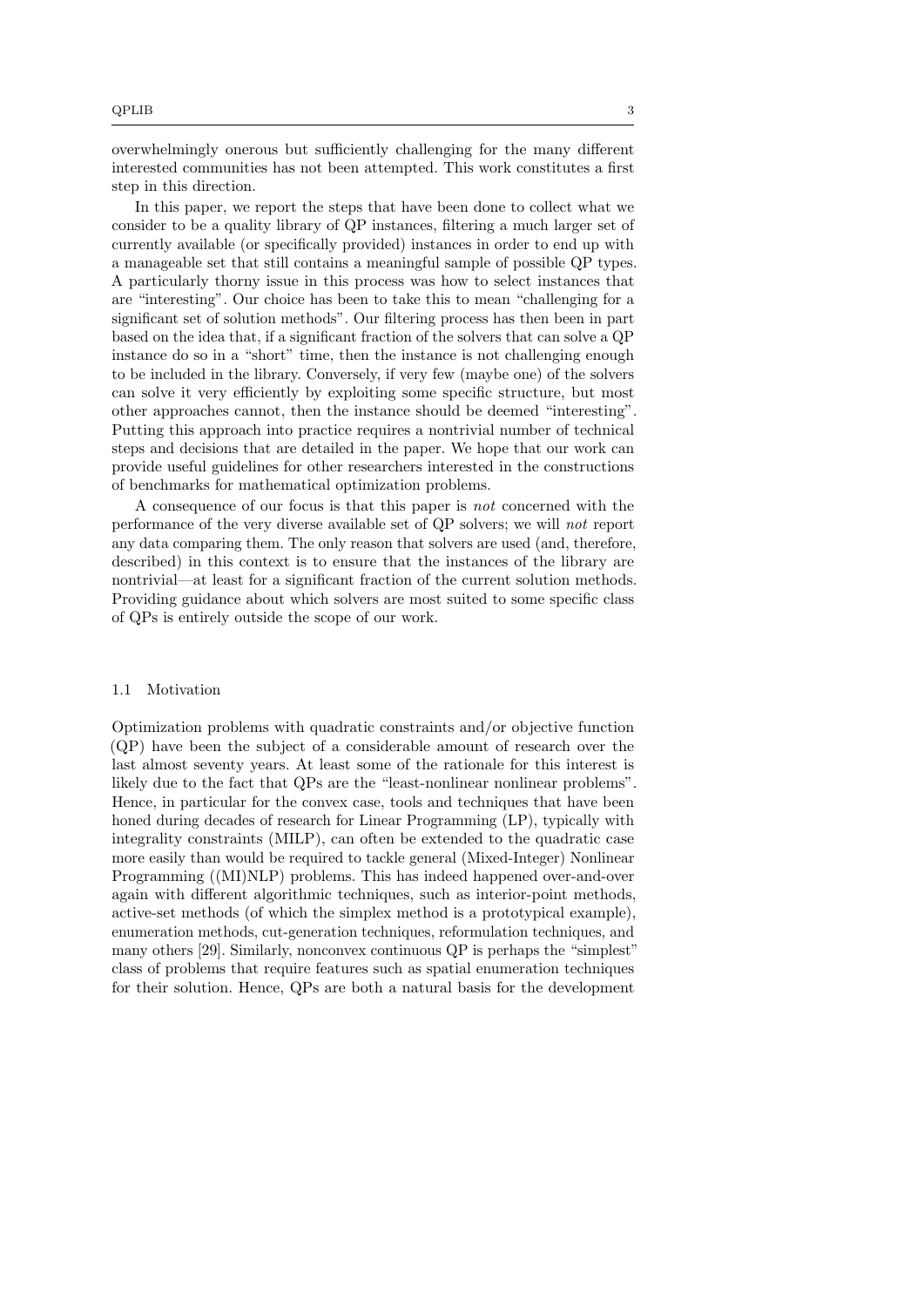of general techniques for nonconvex NLP, and a very specific class so that specialized approaches can be developed [\[28,](#page-25-1) [46\]](#page-27-0).

In addition, QP, with continuous or integer variables, is arguably a considerably more expressive class than (MI)LP. Quadratic expressions are found, either naturally or after appropriate reformulations, in very many optimization problems [\[89\]](#page-29-1). Table [1](#page-3-0) provides a certainly non-exhaustive collection of applications that lead to formulations with quadratic constraints, quadratic objective function, or both. In general, any continuous function can be approximated with arbitrary accuracy (over a compact set) by a polynomial of arbitrary degree. In turn, every polynomial can be broken down to a system of quadratic expressions. Hence, QP is, in some sense, roughly as expressive as MINLP. This is, in principle, true for MILP as well, but at the cost of much larger and much more complicated formulations. Hence, for many applications QP may represent the "sweet spot" between the effectiveness, but lower expressive power, of MILP and the higher expressive power, but much higher computational cost of MINLP.

<span id="page-3-0"></span>

| Problem                                             | <b>Discrete</b> | Contributions              |
|-----------------------------------------------------|-----------------|----------------------------|
| Fundamental problems that can be formulated as MIQP |                 |                            |
| Quadratic assignment problem <sup>‡</sup>           | ✓               | [8, 104]                   |
| Max-cut                                             |                 | [93, 125]                  |
| Maximum clique <sup>‡</sup>                         |                 | $\left[ 24\right]$         |
| Computational chemistry & Molecular biology         |                 |                            |
| Zeolites                                            |                 | $\left[75\right]$          |
| Computational geometry                              |                 |                            |
| Layout design                                       | ✓               | [7, 32, 41]                |
| Maximizing polygon dimensions                       |                 | $[9 - 13]$                 |
| Packing circles <sup>‡</sup>                        | ✓               | [53, 59, 79, 134]          |
| Nesting polygons                                    |                 | [85, 124]                  |
| Cutting ellipses                                    |                 | [86]                       |
| Finance                                             |                 |                            |
| Portfolio optimization                              | $\checkmark$    | $[39, 53, 56-58, 84, 102,$ |
|                                                     |                 | 106, 118, 127]             |
| Process networks                                    |                 |                            |
| Crude oil scheduling                                |                 | $[97-99, 111, 112]$        |
| Data reconciliation                                 |                 | $[129]$                    |
| Multi-commodity flow                                |                 | $[135]$                    |

Table 1: Application Domains of QP

‡Applications with many manuscripts cite reviews and recent works continued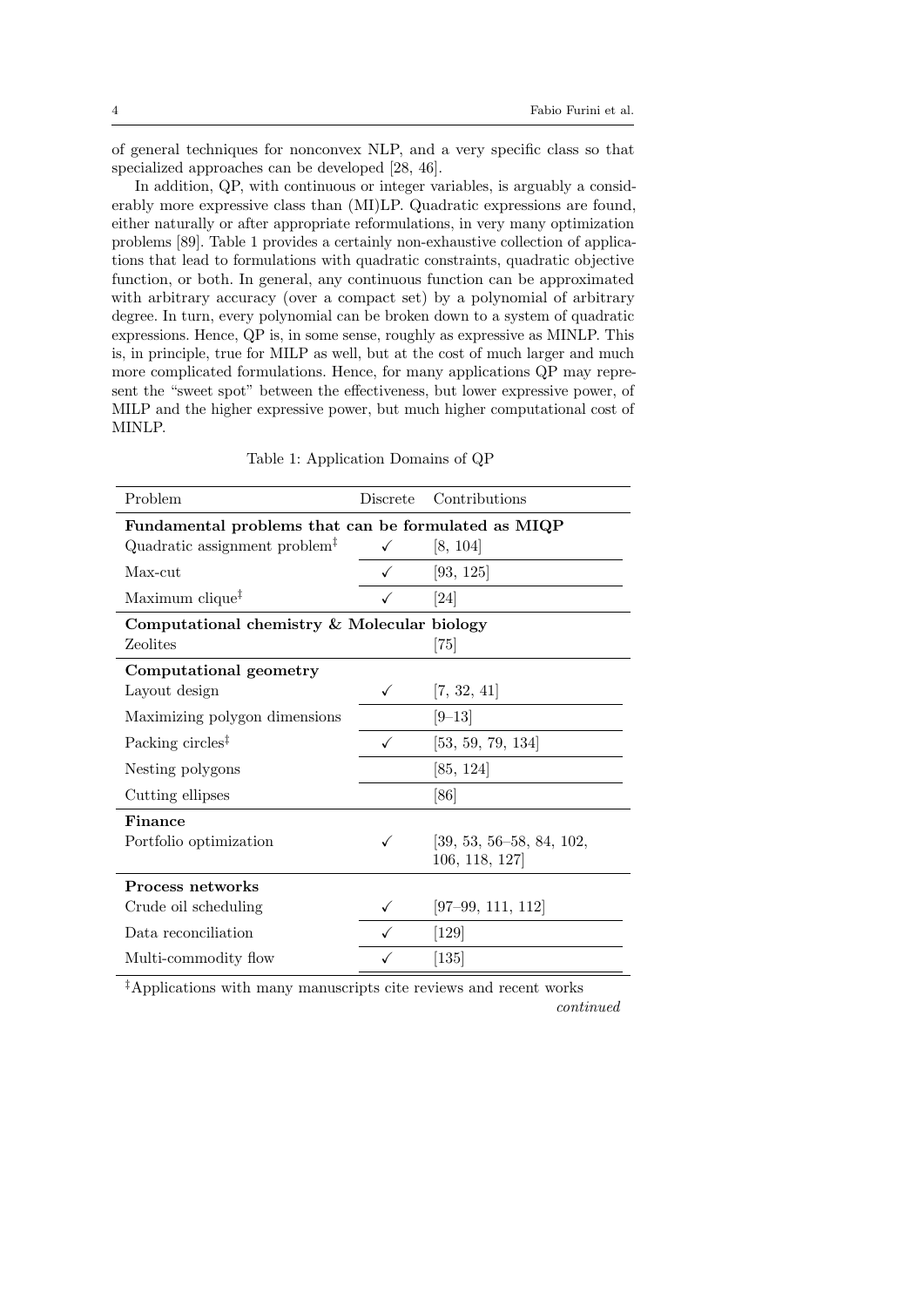Table [1](#page-3-0) (Application Domains of QP) continued

| Problem                                          | Discrete | Contributions                                |
|--------------------------------------------------|----------|----------------------------------------------|
| Quadratic network design                         | ✓        | [53, 59]                                     |
| Multi-period blending                            | ✓        | [91, 92]                                     |
| Natural gas networks                             | ✓        | [77, 100, 101]                               |
| Pooling <sup><math>\ddagger</math></sup>         | ✓        | [4, 33, 38, 49, 107, 108,<br>117, 119, 130   |
| Open-pit mine scheduling                         | ✓        | [22]                                         |
| Reverse osmosis                                  |          | $[131]$                                      |
| Supply chain                                     | ✓        | $[116]$                                      |
| Water networks <sup>‡</sup>                      | ✓        | [3, 14, 26, 35, 61, 67,<br>83, 87, 123, 141] |
| <b>Robotics</b>                                  |          |                                              |
| Traveling salesman problem<br>with neighborhoods |          | [62]                                         |
| Telecommunications                               |          |                                              |
| Delay-constrained routing                        |          | [54, 55]                                     |
| Energy                                           |          |                                              |
| Unit-commitment                                  | ✓        | [53, 56, 58, 136]                            |
| Data confidentiality                             |          |                                              |
| Controlled Tabular Adjustment                    |          | [34]                                         |
| Trust-region methods                             |          |                                              |
| Trust-region subproblem                          |          | [2, 48, 68, 72, 76, 126]                     |
| PDE-constrained optimization                     |          |                                              |
| Optimal control problem                          |          | [120, 132, 133]                              |

‡Applications with many manuscripts cite reviews and recent works.

The structure of this paper is as follows. In §[2](#page-5-0) we review the basic notion of QP. In particular, §[2.1](#page-5-1) sets out the notation, §[2.2](#page-6-0) proposes a new taxonomy of QP that helps us in discussing the (very) different classes of QPs, and §[2.3](#page-11-0) very briefly reviews the solution methods for QP and the solvers we have employed. Next §[3](#page-15-0) describes the process used to obtain the library and its results. Some conclusions are drawn in §[4,](#page-23-0) after which Appendix A provides a complete description of all the instances of the library, while Appendix B describes a simple (QPLIB) file format that encodes all of our examples.

While no performance issues of solvers for QP problems are considered in this paper, we refer to the comprehensive benchmark site [http://plato.asu.edu/](http://plato.asu.edu/bench.html) [bench.html](http://plato.asu.edu/bench.html). Of the result on this site, three deal exclusively with QP problems, namely the  $(1)$  large SOCP,  $(2)$  MISOCP, and the  $(3)$  MIQ $(C)$ P benchmarks,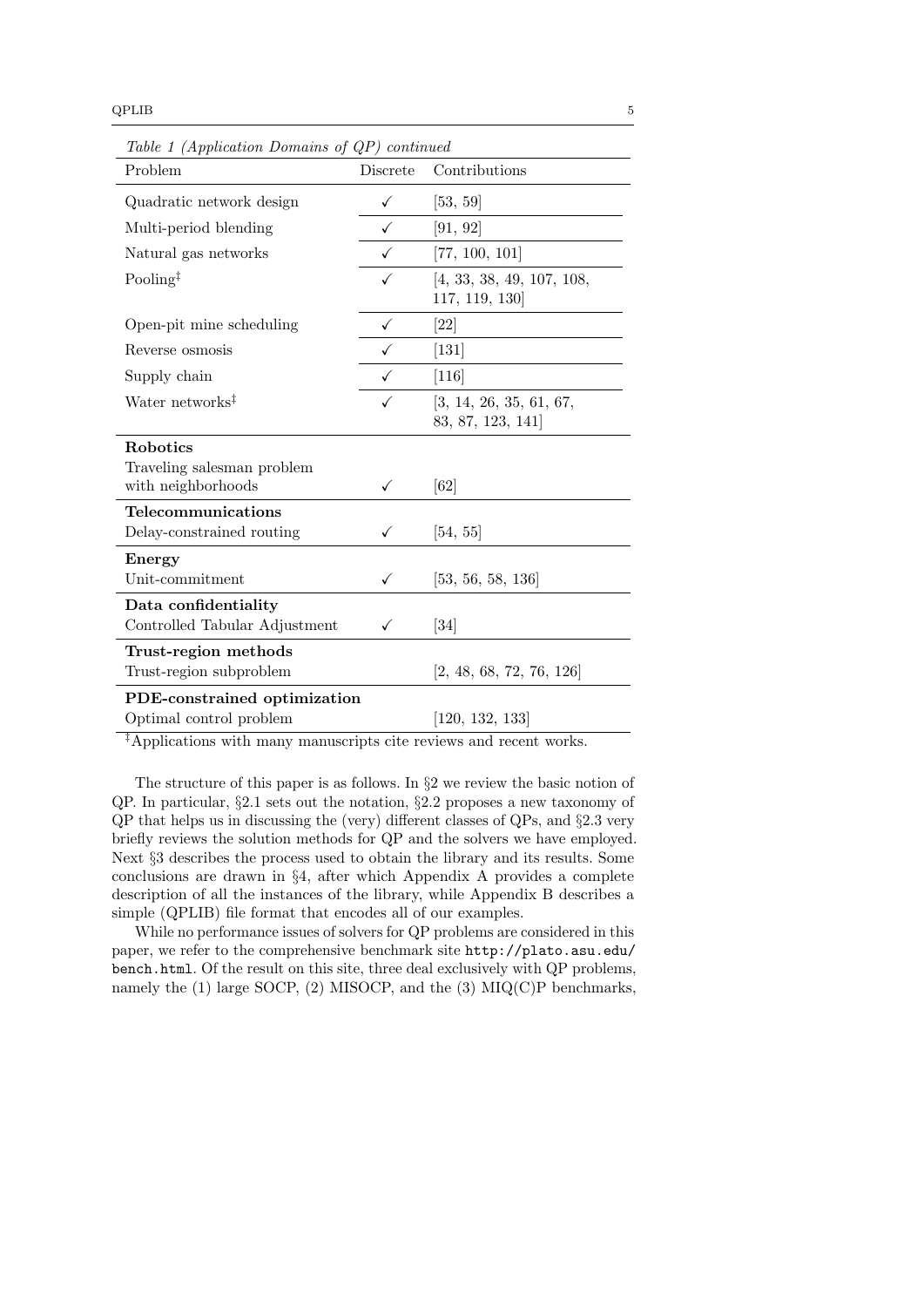while three others contain have partial results for such problems, namely those for (4) parallel barrier solvers on large LP/QP problems, (5) AMPL-NLP and  $(6)$  MINLP. Benchmarks  $(1, 2 \& 4)$  contain only convex instances, while the others include nonconvex ones. Global optima are obtained by several of the solvers in benchmarks  $(3 \& 5)$ , while all solvers in the latest addition (6) compute global optima. Benchmark (6) is based on MINLPLib 2 [\[144\]](#page-33-3), a collection of currently 1388 instances. In order to give a first representative impression of solver performance, care was taken there to reduce the number of instances and allow all solvers to finish in a reasonable time. More than half of the selected instances are QP or QCP. For details we refer to [http:](http://plato.asu.edu/ftp/minlp.html) [//plato.asu.edu/ftp/minlp.html](http://plato.asu.edu/ftp/minlp.html).

#### <span id="page-5-0"></span>2. Quadratic Programming in a nutshell

#### <span id="page-5-1"></span>2.1 Notation

In mathematical optimization, a Quadratic Program (QP) is an optimization problem in which either the objective function, or some of the constraints, or both, are quadratic functions. More specifically, the problem has the form

$$
\begin{aligned}\n\min \text{or } \max & \frac{1}{2} x^\top Q^0 x + b^0 x + q^0 \\
\text{such that } & c_l^i \leq \frac{1}{2} x^\top Q^i x + b^i x \leq c_u^i \\
& l_j \leq x_j \leq u_j \\
& \text{and } x_j \in \mathbb{Z} \\
& j \in \mathcal{Z},\n\end{aligned}
$$

where

- $-\mathcal{N} = \{1, \ldots, n\}$  is the set of (indices) of variables, and  $\mathcal{M} = \{1, \ldots, m\}$  is the set of (indices) of constraints;
- $-x = [x_j]_{j=1}^n$  is a finite vector of real variables;
- $Q<sup>i</sup>$  for  $i \in \{0\} \cup \mathcal{M}$  are symmetric  $n \times n$  real (Hessian) matrices: since one is only interested in the value of quadratic forms of the type  $x^{\top}Q^{i}x$ , symmetry can be assumed without loss of generality by just replacing off diagonal pairs  $Q_{hk}^i$  and  $Q_{kh}^i$  with their average  $(Q_{hk}^i + Q_{kh}^i)/2$ ;
- $b^i$ ,  $c_u^i$ ,  $c_l^i$  for  $i \in \{0\} \cup \mathcal{M}$ , and  $q^0$  are, respectively, real *n*-vectors and real constants;
- $-$  − ∞  $\leq l_i \leq u_i \leq \infty$  are the (extended) real lower and upper bounds on each variable  $x_j$  for  $j \in \mathcal{N}$ ;
- $\mathcal{M} = \mathcal{Q} \cup \mathcal{L}$  where  $Q^i = 0$  for all  $i \in \mathcal{L}$  (i.e., these are the linear constraints, as opposed to the truly quadratic ones); and
- the variables in  $\mathcal{Z} \subseteq \mathcal{M}$  are restricted to only attain integer values.

Due to the presence of integrality requirements on the variables and of quadratic constraints, this class of problems is often referred to as Mixed-Integer Quadratically Constraint Quadratic Program (MIQCQP). It will be sometimes useful to refer to the (sub)set  $\mathcal{B} = \{j \in \mathcal{Z} : l_j = 0, u_j = 1\} \subseteq \mathcal{Z}$  of the binary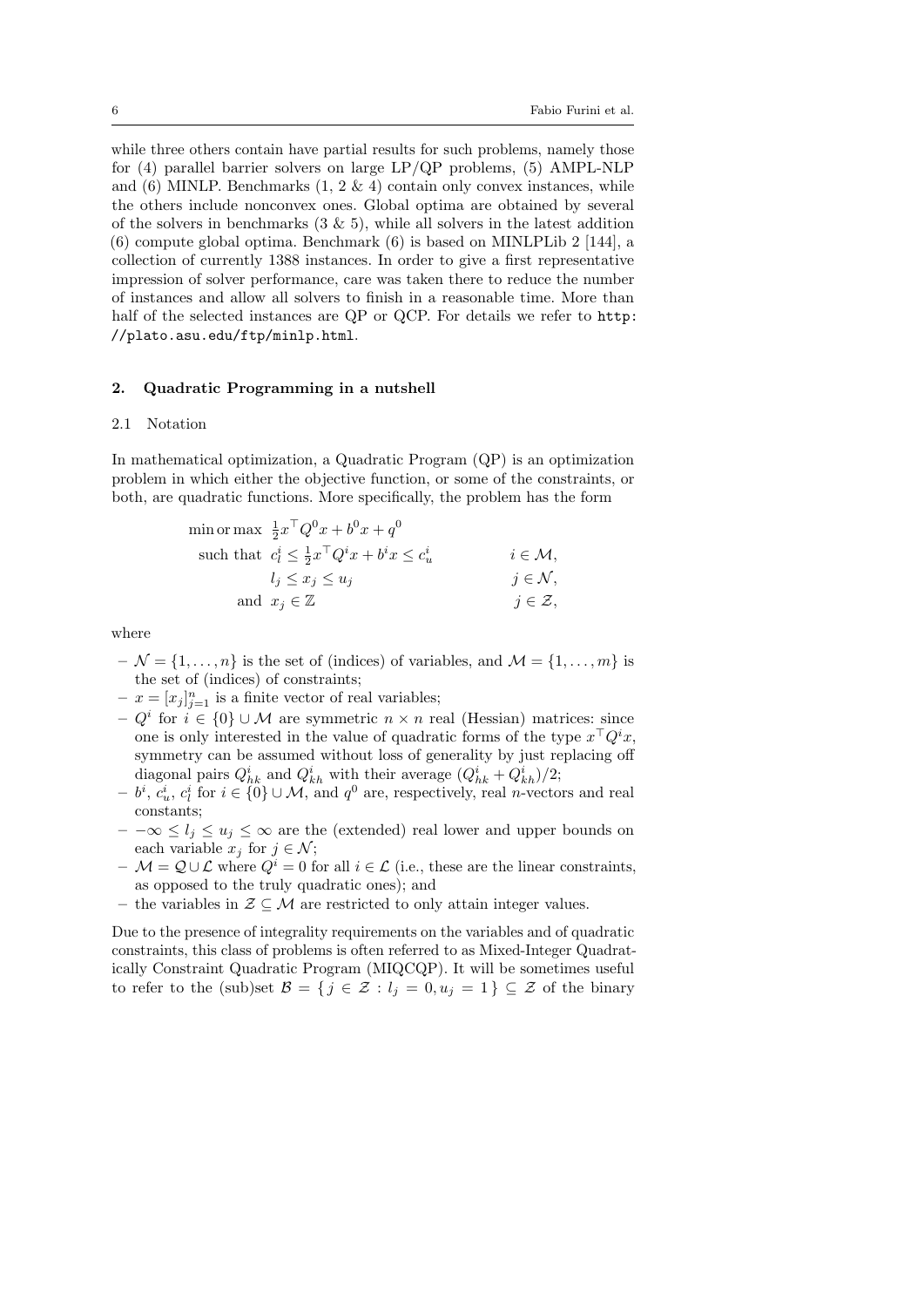variables, and to  $\mathcal{R} = \mathcal{N} \setminus \mathcal{Z}$  as the set of continuous ones. Similarly, it will be sometimes useful to distinguish the (sub)set  $\mathcal{X} = \{j : l_j > -\infty \vee u_j < \infty \}$ of the box-constrained variables from  $\mathcal{U} = \mathcal{N} \setminus \mathcal{X}$  of the unconstrained ones (in the sense that finite bounds are not explicitly provided in the data of the problem, although they may be implied by the other constraints).

The relative flexibility offered by quadratic functions, as opposed e.g. to linear ones, allows several reformulation techniques to be applicable to this family of problems in order to emphasize different properties of the various components. Some of these reformulation techniques will be commented later on; here we remark that, for instance, integrality requirements, in particular in the form of binary variables could always be "hidden" by introducing (nonconvex) quadratic constraints utilizing the celebrated relationship  $x_i \in \{0, 1\} \iff$  $x_j^2 = x_j$ . Therefore, when discussing these problems some effort has to be made to distinguish between features that come from the original model, and those that can be introduced by reformulation techniques in order to extract (and algorithmically exploit) specific properties.

In the rest of this paper, we shall sometimes refer to exact solutions of quadratic programs. In view of the fact that their solutions may be irrational, this notation deserves a comment. If the decision version of the problem being referred to is in NP (e.g. LP, MILP, QP [\[143\]](#page-33-4)), then the assumption is that all rational numbers can be represented exactly by a Turing Machine (TM). If there is no known proof that the problem being solved (or its decision version) is in NP, then there are four main approaches:

- 1. finding a representable solution x' such that  $||x'-x^*||_{\infty} \leq \varepsilon$ , where  $x^*$  is the true solution,  $\varepsilon > 0$  is given, and representable means having a polynomially sized description length (in function of the instance size) [\[80\]](#page-29-11);
- 2. using the Thom encoding of an algebraic number [\[15,](#page-24-8) Prop. 2.28] (limited to problems involving polynomials);
- <span id="page-6-1"></span>3. using the optimality gap: finding a representable solution  $x'$  such that  $|f(x') - f(x^*)| \leq \varepsilon$ , where f is the objective function,  $x^*$  is the true solution,  $\varepsilon > 0$  is given (limited to optimization problems);
- 4. using a computational model according to which every elementary computation on the reals takes  $O(1)$  and returns a precise result [\[23,](#page-25-5) p. 24].

Approach [3](#page-6-1) in the list above is the one most often used in computational papers, including the present one.

#### <span id="page-6-0"></span>2.2 Classification

Despite the apparent simplicity of the definition given in §[2.1,](#page-5-1) Quadratic Programming instances can be of several rather different "types" in practice, depending on fine details of the data. In particular, many algorithmic approaches can only be applied to QP when the data of the problem has specific properties. A taxonomy of QP instances should thus strive to identify the set of properties that an instance should have in order to apply the most relevant computational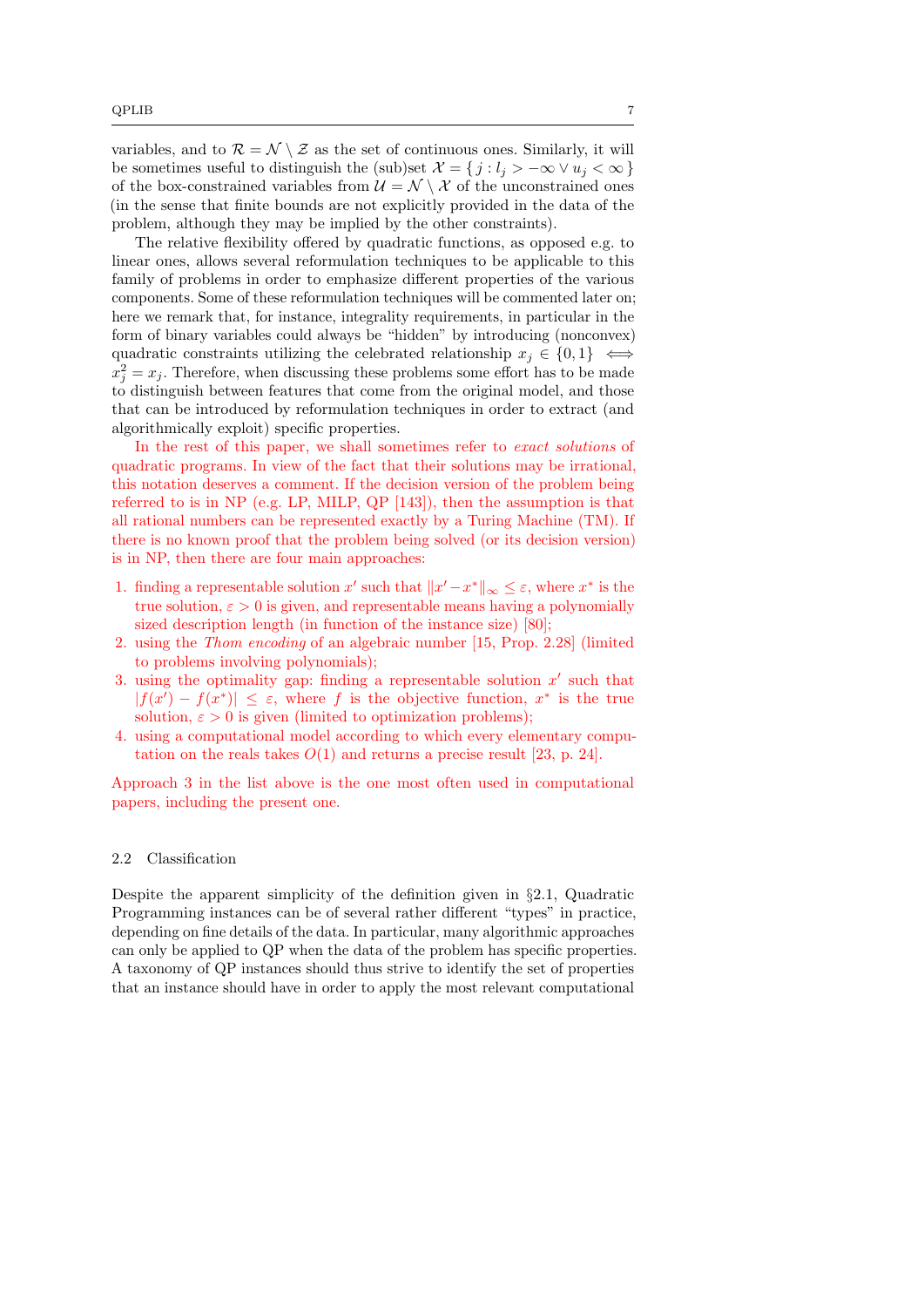methods. However, the sheer number of different existing approaches, and the fact that new ones are frequently proposed, makes it hard to provide a taxonomy that is both simple and covers all possible special cases. This is why, in this paper, we propose an approach that aims at finding a good balance between simplicity and coverage of the main families of computational methods.

# <span id="page-7-0"></span>2.2.1 Taxonomy

Our taxonomy is based on a three-fields code of the form " $OVC$ ", where  $O$ indicates the type of objective function considered, V records the types of variables, and C designates the types of constraints imposed on the variables. The fields can be given the following values:

- objective function:  $(L)$ inear,  $(D)$ iagonal convex (if minimization) or concave (if maximization) quadratic,  $(C)$ onvex (if minimization) or  $(C)$ oncave (if maximization) quadratic,  $(Q)$ uadratic (all other cases);
- variables:  $(C)$  ontinuous only,  $(B)$  inary only,  $(M)$  ixed binary and continuous,  $(I)$ nteger (including binary) only,  $(G)$ eneral (all other cases);
- constraints:  $(N)$ one,  $(B)$ ox,  $(L)$ inear,  $(D)$ iagonal convex quadratic,  $(C)$ onvex quadratic, nonconvex  $(Q)$ uadratic. Note that  $(D)$  and  $(C)$  are intended to mean that either  $Q^i$  is positive semidefinite and  $c_l^i = -\infty$ , or  $Q^i$  is negative semidefinite and  $c_u^i = \infty$ . Note that (positive or negative) definiteness of  $Q<sup>i</sup>$  is a sufficient, but not in general necessary, condition for convexity. As detailed in  $\S 3.3$ , in our taxonomy we mark the constraints " $C$ " based on the sufficient condition alone, the rationale of this choice being discussed in §[2.2.2.](#page-8-0) Quadratic constraints with both finite bounds cannot ever be convex (unless  $Q^{i} = 0$ , i.e., they are not "truly" quadratic constraints).

The wildcard "\*" will be used below to indicate any possible choice, and lists of the form " $\{X, Y, Z\}$ " will indicate that the value of the given field can freely attain any of the specified values.

The ordering of the values in the previous lists is not irrelevant; in general, problems become "harder" when going from left to right. More specifically, for the O and C fields the order is that of strict containment between problem classes: for instance, linear objective functions are strictly a special case of diagonal convex quadratic ones (by allowing the diagonal elements all to be zero), the latter are a strict subset of general convex quadratic objectives (by allowing the off-diagonal elements all to be zero), and these are strictly subsets of general nonconvex quadratic ones (since these permit any symmetric Hessian including positive semidefinite ones). The only field for which the containment relationship is not a total order is  $V$ , for which only the partial orderings

$$
C \subset M \subset G, \qquad B \subset M \subset G, \qquad \text{and} \qquad B \subset I \subset G
$$

hold. In the following discussion we will repeatedly exploit this by assuming that, unless otherwise mentioned, when a method can be applied to a given problem, it can be applied as well to all simpler problems where the value of each field is arbitrarily replaced with a value denoting a less-general class.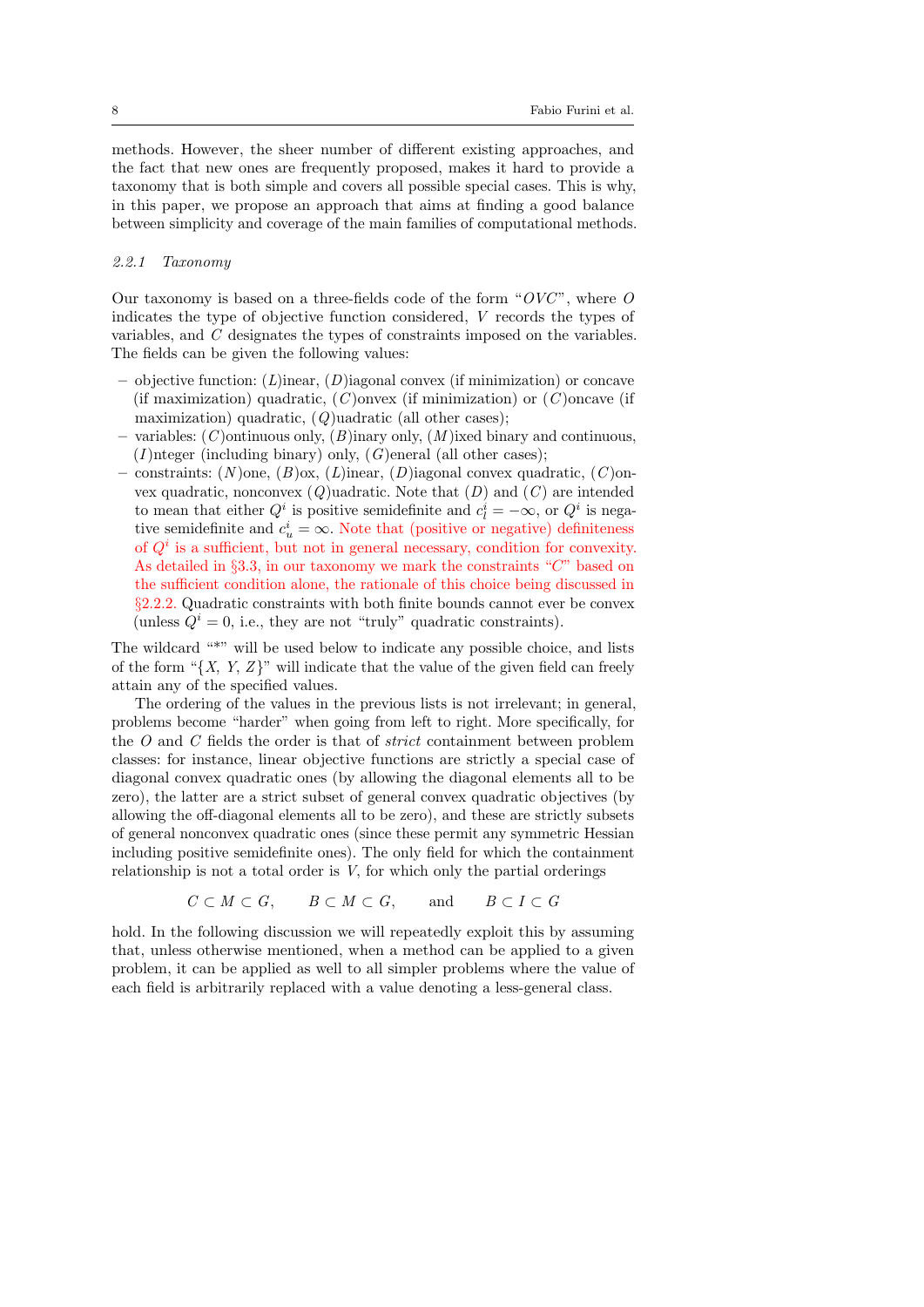We note that, although the left-to-right progression in the above text marks "harder problems", this does not mean that every instance of a hard problem is itself "difficult to solve". As is well known, problems as infinite collections of instances; and it is always possible to find subclasses that can be solved efficiently.

#### <span id="page-8-0"></span>2.2.2 Examples and reformulations

We now give a general discussion about the different problem classes that our proposed taxonomy defines. For simplicity, we will assume minimization problems for the remaining of this section. Some problem classes are actually "too simple" to make sense in our context. For instance,  $D^*B$  problems have only diagonal quadratic (hence separable) objective function and bound constraints; as such, they read

$$
\min \left\{ \sum_{j \in \mathcal{N}} \left( \frac{1}{2} Q_j^0 x_j^2 + b_j^0 x_j \right) : l_j \leq x_j \leq u_j \quad j \in \mathcal{N} , x_j \in \mathbb{Z} \middle| j \in \mathcal{Z} \right\} .
$$

Hence, their solution only requires the independent minimization of a convex quadratic univariate function in each single variable  $x_i$  over a box constraint and possibly integrality requirements, which can be attained trivially in  $O(1)$ operations (per variable) by closed-form formulæ, projection and rounding arguments. A fortiori, the even simpler cases  $L*B$ ,  $D*N$  and  $L*N$  (the latter obviously unbounded unless  $b^0 = 0$ ) will not be discussed here. Similarly, CCN are immediately solved by linear algebra techniques, and therefore are of no interest in this context. At the other end of the spectrum, in general QP is a hard problem. Actually, LIQ—linear objective function and quadratic constraints in integer variables with no finite bounds, i.e.

$$
\min \left\{ b^0 x \; : \; \frac{1}{2} x^\top Q^i x + b^i x \le c^i \quad i \in \mathcal{M} \; , \; x_j \in \mathbb{Z} \quad j \in \mathcal{N} \right\} \; ,
$$

is not only  $\mathcal{NP}$ -hard, but downright undecidable [\[82\]](#page-29-12). Hence so are the "harder"  ${C,Q}$  $IQ.$ 

It is important to note that the relationships between the different classes can be somehow blurred because reformulation techniques may allow one to move an instance from one class to another. We already mentioned that  $x^2 = x \iff x \in \{0, 1\}$ , and in general \* $M^*$ —instances with only binary and continuous variables—can be recast as  $CQ$ ; here nonconvex quadratic constraints take the place of binary variables. More generally, this is also true for  $^*G^*$  as long as  $\mathcal{U} = \emptyset$ , as bounded general integer variables can be represented by binary ones. Hence, the nonconvexity due to binary variables can always be expressed by means of (nonconvex) quadratic constraints. The converse is also true: when only binary variables are present, all quadratic constraints can be converted into convex ones [\[19,](#page-25-6) [20\]](#page-25-7).

Another relevant reformulation trick concerns the fact that, as soon as quadratic constraints are allowed, then there is no loss of generality in assuming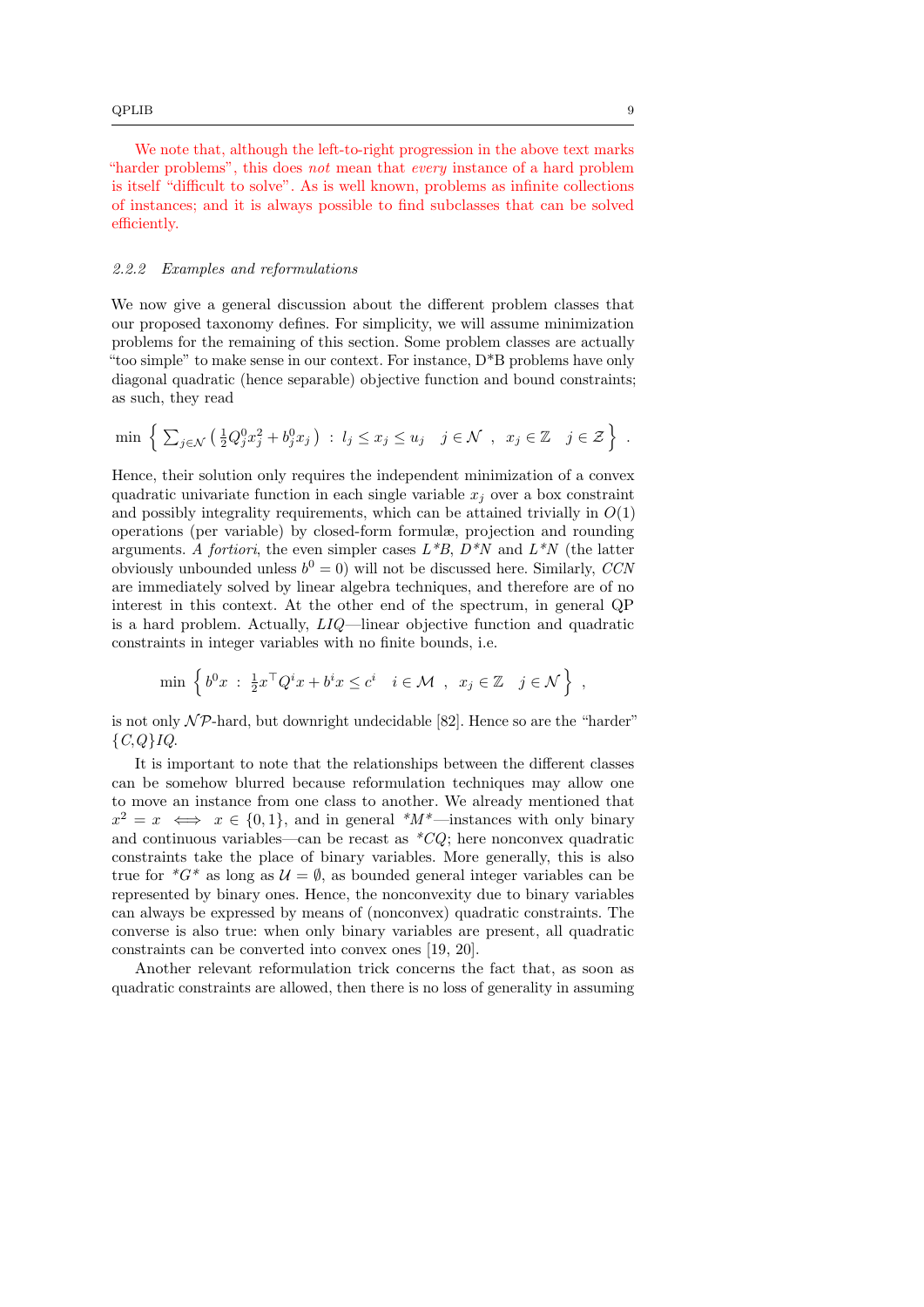a linear objective function. Indeed, any  $Q^{**}$  ( $C^*C$ ) problem can always be rewritten as

$$
\begin{aligned}\n\min \ x^0 & -\infty \le \frac{1}{2} x^\top Q^0 x + b^0 x \le x^0 \\
c_i^i & \le \frac{1}{2} x^\top Q^i x + b^i x \le c_u^i \\
l_j & \le x_j \le u_j \\
x_j & \in \mathbb{Z}\n\end{aligned}\n\quad i \in \mathcal{M}
$$
\n
$$
i \in \mathcal{M}
$$
\n
$$
j \in \mathcal{K}
$$
\n
$$
j \in \mathcal{Z}
$$

i.e., a  $L^*Q$  ( $L^*C$ ) pronlem. Hence, it is clear that quadratic constraints are, in a well-defined sense, the most general situation (cf. also the result above about hardness of  $LIQ$ ).

When a  $Q<sup>i</sup>$  is positive semidefinite (PSD), i.e., the corresponding constraint/objective function is convex, general Hessians are in fact equivalent to diagonal ones. In particular, since every PSD matrix can be factorized as  $Q^i = L^i (L^i)^T$ , e.g. by the (incomplete) Cholesky factorization, the term  $\frac{1}{2} x^T Q^i x \equiv \frac{1}{2} \sum_{j \in \mathcal{N}} z_j^i{}^2$  where  $z^i{}^T = x^T L^i$ . Hence, one might maintain that  $D^{**}$  problems need not be distinguished from  $C^{**}$  ones. However in reality, this is only true for "complicated" constraints but not for "simple" ones, because the above reformulation technique introduces additional linear constraints,  $L^{i}{}^{T}x - z^{i} = 0$ . Indeed, while  $C^{*}L$  (and, a fortiori,  $C^{*}\{C,Q\}$ ) can always be brought to  $D^*L$   $(D^*\{C,Q\})$ , using the above technique  $C^*B$  becomes  $D^*L$ , which may be significantly different from  $D^*B$ . In practice, a diagonal convex objective function under linear constraints is found in many applications (e.g., [\[53,](#page-27-1) [56,](#page-27-3) [58,](#page-27-4) [59\]](#page-27-2)), so that it still makes sense to distinguish the  $D^*L$  case where the objective function is "naturally" separable from that where separability is artificially introduced.

Furthermore, as previously remarked, a not (positive or negative) definite  $Q<sup>i</sup>$  does not necessarily correspond to a nonconvex feasible region. For instance, it is well-known that Second-Order Cone Programs have convex feasible regions; when represented in terms of quadratic constraints, however, they correspond to  $Q<sup>i</sup>$  in one negative eigenvalue. In our taxonomy we still consider the corresponding instances as  $* Q$  ones, with no attempt to detect the different special structures that actually correspond to convex feasible regions. Although this may lead to classify as "potentially nonconvex" some instances that are in fact convex, our choice is justified by the fact that not all QP solvers are capable of detecting and exploiting these structures, which means that the instance can actually be treated as a nonconvex one even if it is not.

## 2.2.3 QP classes

The proposed taxonomy can then be used to describe the main classes of QP according to the type of algorithms that can be applied for their solution:

– Linear Programs LCL and Mixed-Integer Linear Programs LGL have been subject of an enormous amount of research and have their well-established instance libraries [\[88\]](#page-29-0), so they will not be explicitly addressed here.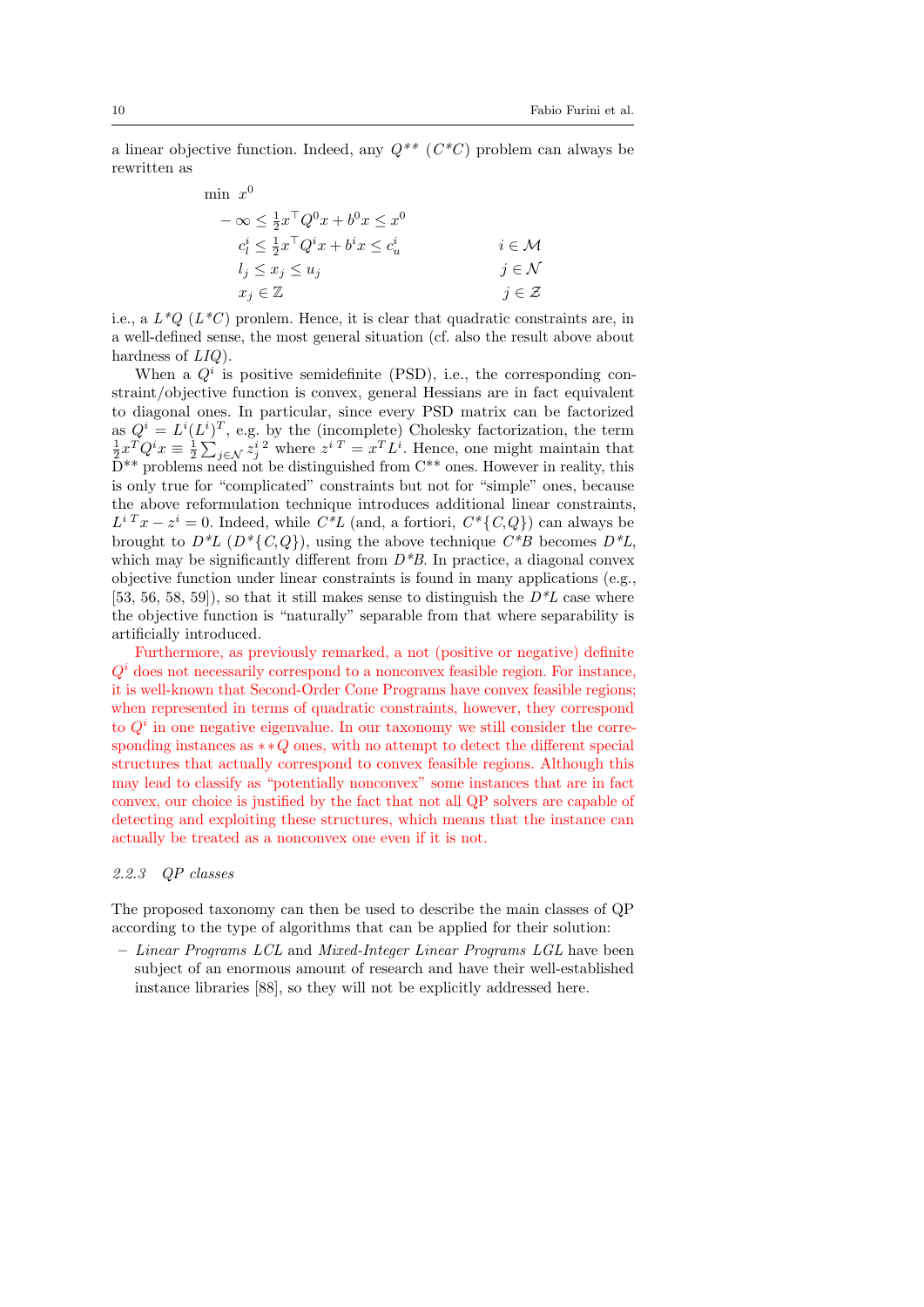- Convex Continuous Quadratic Programs CCC can be solved in polynomial time by Interior-Point techniques [\[152\]](#page-33-5); the simpler CCL can also be solved by means of "simplex-like" techniques, usually referred to as active-set methods [\[42\]](#page-26-7). Actually, a slightly larger class of problems can be solved with Interior-Point methods: those that can be represented by Second-Order Cone Programs. When written as QPs the corresponding  $Q^i$  may not be positive semidefinite, but nonetheless such problems can be efficiently solved. Of course just as for LCL, these problems may still require considerable computational effort when the size of the instance grows. In this sense, like in the linear case, there is a significant distinction between solvers that need all the data of QP to work, and those that are "matrix-free", i.e., only require the application of simple operations (typically, matrix-vector products) with the problem data. While when building our instance library we never exploited such characteristics, since they are not amenable to standard modelling tools, but this may be relevant for the solution of very-large-scale CIC.
- Nonconvex Continuous Quadratic Programs  $QCQ$  are generally  $\mathcal{NP}$ -hard, even if the constraints are very specific  $(QCB)$  and only a single eigenvalue of  $Q<sup>0</sup>$  is negative [\[78\]](#page-29-13). They therefore require enumerative techniques, such as spatial Branch&Bound [\[16,](#page-24-9) [52\]](#page-27-10), to be solved to optimality. Of course, local approaches are available that are able to efficiently provide saddle points (hopefully, local optima) of the  $CQC$ , but providing global guarantees about the quality of the obtained solutions is challenging. In our library we have specifically focused on *exact* solution of the instances.
- Convex Integer Quadratic Programs CGC are, in general,  $\mathcal{NP}$ -hard, and therefore require enumerative techniques to be solved. However, convexity of the objective function and constraints implies that efficient techniques (see  $CCC$ ) can be used at least to solve continuous relaxations. The general view is that CGC are not, all other things being equal, substantially more difficult than LGL to solve, especially if the objective function and/or the constraints have specific properties (e.g., DGL, CGL). Often integer variables are in fact binary ones, so several CCC models are  $C\{B,M\}$ C ones. In practice binary variables are considered to lead to somewhat easier problems than general integer ones (cf. the cited result about hardness of unbounded integer quadratic programs), and several algorithmic techniques have been specifically developed for this special case. However, the general approaches for CBC are basically the same as for CGC, so there is seldom the need to distinguish between the two classes as far as solvability is concerned, although matters can be different regarding actual solution cost. Programs with only binary variables CBC can be easier than mixed-binary or integer ones  $C\{M,I\}$  c because some techniques are specifically known for the binary-only case, cf. the next point [\[20\]](#page-25-7). Absence of continuous variables, even in the presence of integer ones CIC, can also lead to specific techniques [\[19\]](#page-25-6).
- Nonconvex Binary Quadratic Programs  $QB{B, N, L}$  obviously are NPhard. However, the special nature of binary variables combined with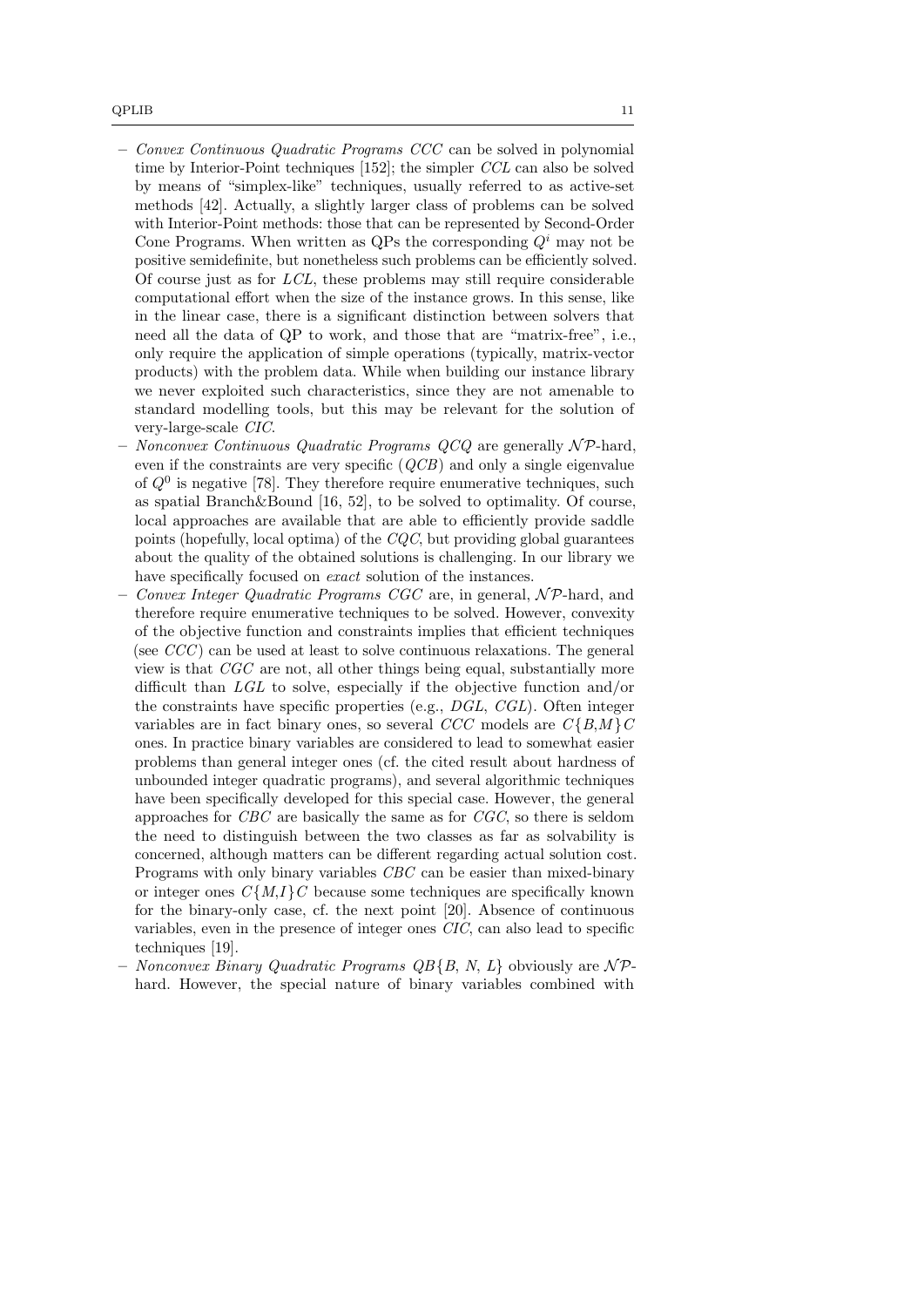quadratic forms allows for quite specific techniques to be developed, one of which is the reformulation of the problem as a LBL. Also, many well-known combinatorial problems can be naturally reformulated as problems of this class, and therefore a considerable number of results have been obtained by exploiting specific properties of the set of constraints [\[105,](#page-30-9) [125\]](#page-32-0).

– Nonconvex Integer Quadratic Programs QGQ is the most general, and therefore is the most difficult, class. Due to the lack of convexity even when integrality requirements are removed, solution methods must typically combine several algorithmic ideas, such as enumeration (distinguishing the role of integral variables from that of continuous ones involved into nonconvex terms) and techniques (e.g., outer approximation, semidefinite programming relaxation, . . . ) that allow the efficient computation of bounds. As in the convex case, QBQ, QMQ, and QIQ can benefit from more specific properties of the variables [\[27,](#page-25-8) [40\]](#page-26-8).

This description is deliberately coarse; each of these classes can be subdivided into several others on the grounds of more detailed information about structures present in their constraints/objective function. These can have a significant algorithmic impact, and therefore can be of interest to researchers. Common structures are, e.g., network flows [\[53–](#page-27-1)[55,](#page-27-8) [59,](#page-27-2) [135\]](#page-32-5) or knapsack-type linear constraints [\[53,](#page-27-1) [59,](#page-27-2) [60\]](#page-27-11), and semi-continuous variables [\[53](#page-27-1)[–59\]](#page-27-2), or the fact that a nonconvex quadratic objective function/constraint can be reformulated as a second-order cone (hence, convex) one [\[53](#page-27-1)[–55,](#page-27-8) [58,](#page-27-4) [59\]](#page-27-2). It would be very hard to collect a comprehensive list of all types of structures that might be of interest to any individual researcher, since these are as varied as the different possible approaches for specialized sub-classes of QP. For this reason we do not attempt such a more refined classification, and limit ourselves to the coarser one described in this section.

#### <span id="page-11-0"></span>2.3 Solution Methods and Solvers

In this section we provide a quick overview of existing solution methods for QP, restricting ourselves to these implemented by the set of solvers considered in this paper (see §[2.3.1\)](#page-12-0). For each approach we briefly describe the formulation they address according to the classification set out in  $\S2.2$ . We remark that many solvers implement more than one algorithm, which the user can choose at runtime. Moreover, algorithms are typically implemented in different ways within different solvers, so that the same conceptual algorithm can sometimes yield different results or performance measures on the same instances.

Solution methods for QP can be broadly organized in four categories [\[115\]](#page-31-7): incomplete, asymptotically complete, complete, and rigorous.

 $-$  *Incomplete* methods are only able to identify solutions, often locally optimal according to a suitable notion, and may even fail to find one even when one exists; in particular, they are typically unable to determine that an instance has no solution.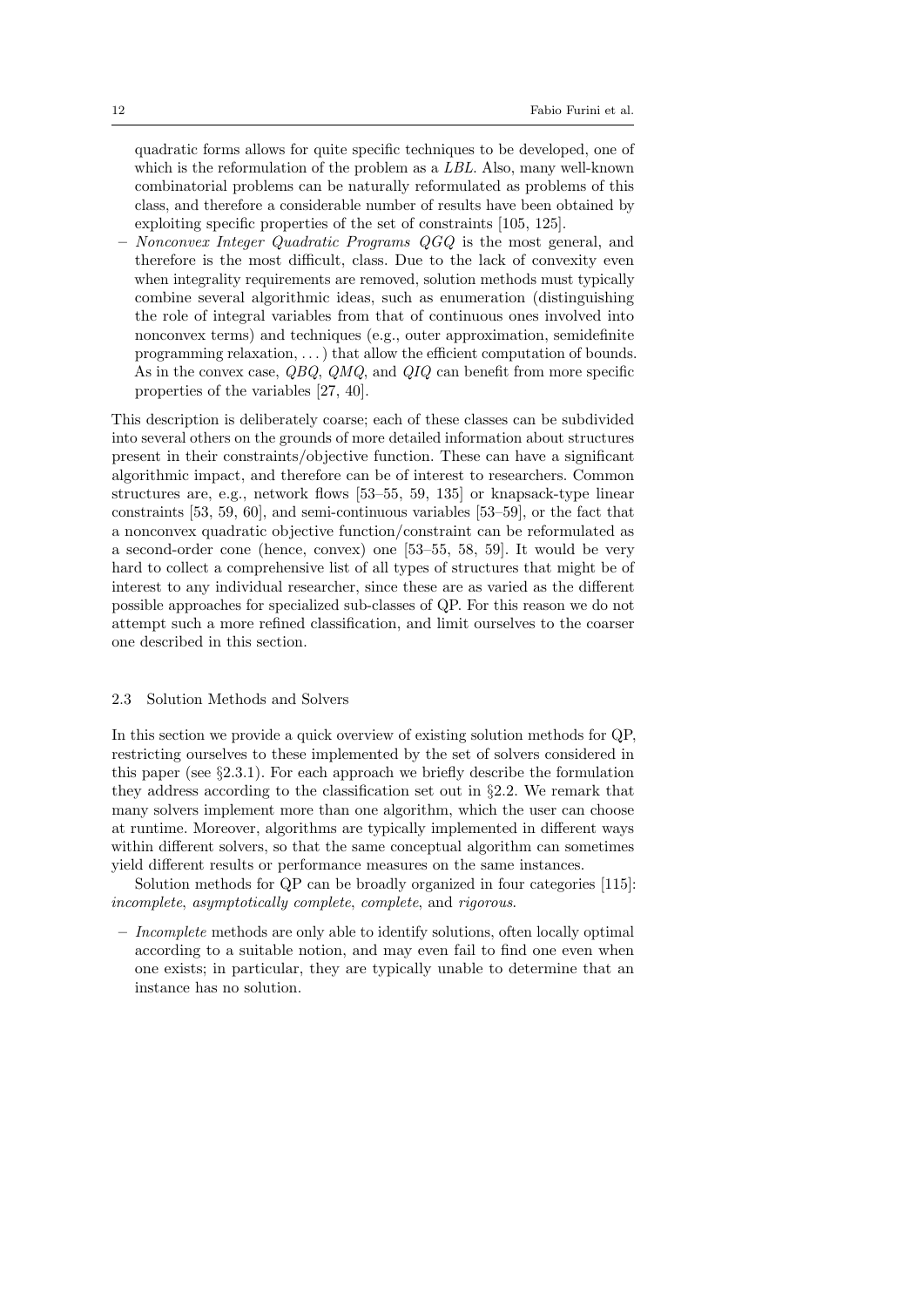- Asymptotically complete methods can find a globally optimal solution with probability one in infinite time, but again they cannot prove that a given instance is infeasible.
- Complete methods find an approximate globally optimal solution within a prescribed optimality tolerance within finite time, or prove that none such exists (but see §[2.3.4](#page-13-0) below); they are often referred to as *exact* methods in the computational optimization community.
- Rigorous methods find globally optimal solutions within given tolerances even in the presence of rounding errors, except for "near-degenerate cases". Since none of the solvers we are using can be classified as rigorous, we limit ourselves to declaring solvers complete.

We refer the interested reader to [\[18\]](#page-25-9) and [\[96\]](#page-30-10) for further details on the solution methods.

## <span id="page-12-0"></span>2.3.1 Solvers

When compiling QPLIB, we have worked with the QP solvers that come with the GAMS distribution<sup>[1](#page-12-1)</sup>. Table [2](#page-13-1) provides a list of these solvers, together with a classification of their algorithm, and references. For more details on the solvers, we refer to the given references, solver manuals, and the survey [\[30\]](#page-26-9). In the table, we mark a pair (solver, problem) with "I" if the solver accepts the problem as input but it is an incomplete solver for the problem, with "A" if it is asymptotically complete, with "C" if it is complete, and leave it blank if the solver won't accept the provided problem. When a solver implements several algorithms, we have chosen, for each problem class, the algorithm that potentially provides the "strongest" results ("C"  $>$  "A"  $>$  "I"  $>$  blank).

#### 2.3.2 Incomplete methods

Incomplete methods are usually realized as local search algorithms, asymptotically complete methods are usually realized by meta-heuristic methods such as multi-start or simulated annealing, and complete methods for  $N\mathcal{P}$ -hard problems such as QP are typically realized as implicit exhaustive exploration algorithms. However, these three categories may exhibit some overlap. For example, any deterministic method for solving QCQ locally is incomplete in general, but becomes complete for CCC, since any local optimum of a convex QP is also global. Therefore, when we state that a given algorithm is incomplete or (asymptotically) complete we mean that it is so the largest problem class that the solver naturally targets, although it may be complete on specific sub-classes. For example, interior point algorithms naturally target NLPs and are incomplete on NLPs, and therefore on QCQ, but become complete for CCC. In general, all complete methods for a problem class P must be complete for any problem class  $Q \subseteq P$ , while a complete method for P might be incomplete for a class  $R \supset P$ .

<span id="page-12-1"></span><sup>1</sup> <https://www.gams.com>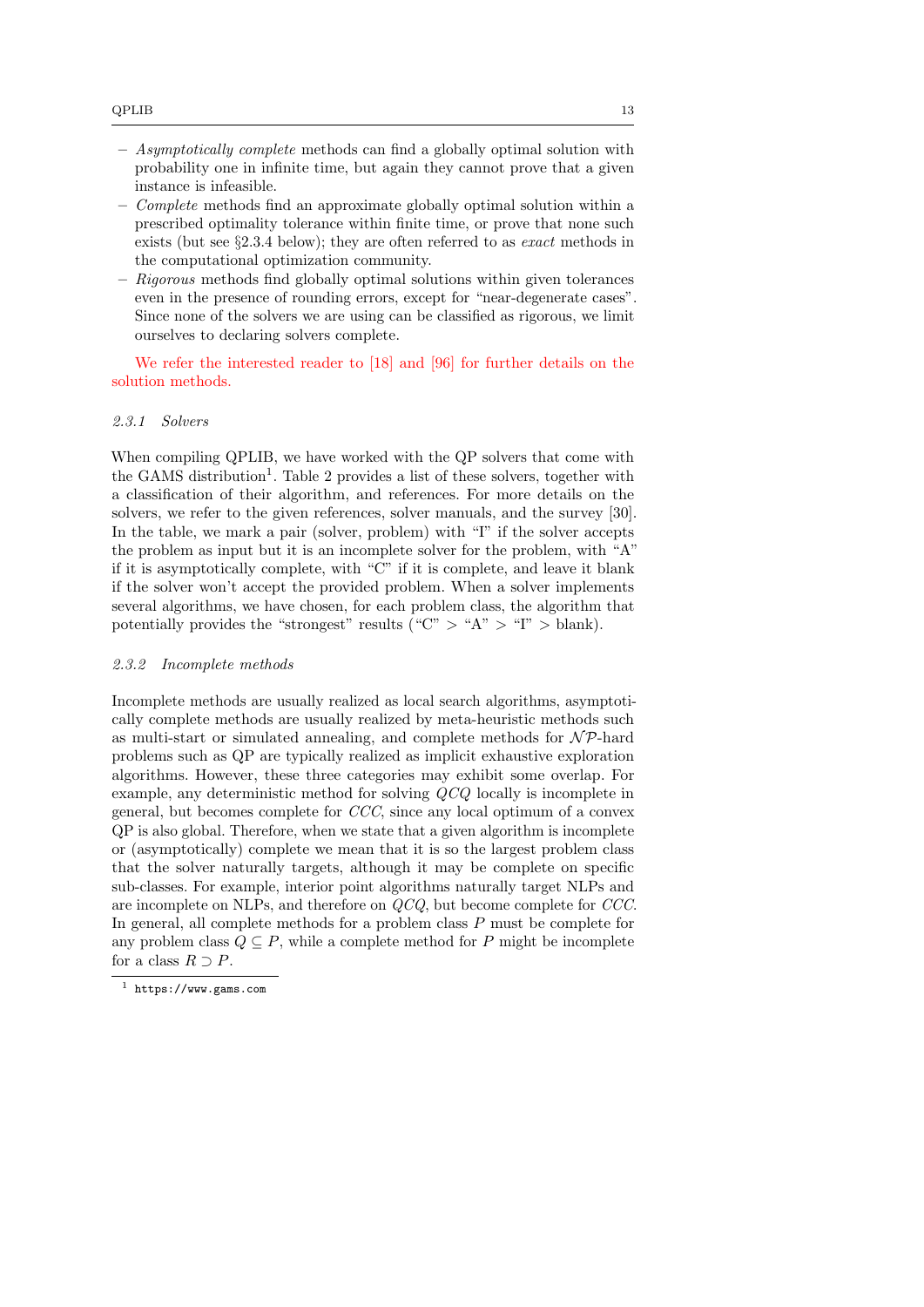|                  |                |   |   |             | CGL QGL CGC QGQ CCC QCQ |   |               |
|------------------|----------------|---|---|-------------|-------------------------|---|---------------|
| ALPHAECP         | [148, 149]     | С | I | С           | T                       | С | I             |
| <b>ANTIGONE</b>  | [109, 110]     | С | C | С           | С                       | С | C             |
| <b>BARON</b>     | $138 - 140$    | С | С | С           | С                       | C | С             |
| <b>BONMIN</b>    | 25             | C | T | C           | T                       | C | I             |
| CONOPT           | 43, 44         |   |   |             |                         | C | I             |
| <b>COUENNE</b>   | 16             | С | C | С           | C                       | С | $\mathcal{C}$ |
| <b>CPLEX</b>     | [21, 81]       | С | C | $\mathbf C$ |                         | C |               |
| DICOPT           | 47, 90, 146    | С | I | C           | T                       | C | T             |
| <b>GUROBI</b>    | <sup>128</sup> | С |   | C           |                         | C |               |
| <b>IPOPT</b>     | 147            |   |   |             |                         | C | I             |
| <b>KNITRO</b>    | 31             | С | I | С           | 1                       | C | А             |
| LINDO API        | 103            | C | C | C           | C                       | C | C             |
| $_{\rm LGO}$     | 121, 122       |   |   |             |                         | А | А             |
| MINOS            | 113, 114       |   |   |             |                         | C | T             |
| MOSEK            | [5, 6]         | C |   | C           |                         | C |               |
| <b>MSNLP</b>     | 95, 142        |   |   |             |                         | C | А             |
| OQNLP            | 95, 142        | А | А | А           | А                       | С | А             |
| SBB              | 45             | С | I | С           | I                       | С | I             |
| SCIP             | [1, 145]       | С | С | C           | С                       | C | C             |
| SNOPT            | 64, 65         |   |   |             |                         | C | I             |
| XPRESS-OPTIMIZER | 50             | C |   | C           |                         | C |               |

<span id="page-13-1"></span>Table 2 Families of QP problems that can be tackled by each solver

The solvers in Table [2](#page-13-1) which implement incomplete methods for NLPs (a problem class containing  $QCQ$  are CONOPT, IPOPT, MINOS, SNOPT, and KNITRO. Note that all these solvers tackle the more general class of NLP, while we use them only for the considerably more restricted class of QP. Aside from solvers provided by GAMS, there are a number of other, specialized, incomplete QP solvers, such as CQP [\[69\]](#page-28-10), DQP [\[71\]](#page-28-11) and OOQP [\[63\]](#page-28-12) for convex problems, and BQPD [\[51\]](#page-27-14), QPA [\[74\]](#page-28-13) and QPB [\[36\]](#page-26-14), QPC [\[70\]](#page-28-14), SQIC [\[66\]](#page-28-15) for nonconvex ones.

#### 2.3.3 Asymptotically complete methods

Asymptotically complete methods do not usually require a starting point, and, if given sufficient time (infinite in the worst case) will identify a globally optimal solution with probability one. Most often, these methods are meta-heuristics, involving an element of random choice, which exploit a given (heuristic) local search procedure.

The solvers in Table [2](#page-13-1) which implement asymptotically complete methods are OQNLP and KNITRO (which apply to  $QGQ$ ) as well as MSNLP and certain sub-solvers of LGO (which apply to  $QCQ$ ).

#### <span id="page-13-0"></span>2.3.4 Complete methods

Complete methods are often referred to as exact in a large part of the mathematical optimization community. This term has to be used with care, as it implicitly makes assumptions on the underlying computational model that may not be acceptable in all cases. For example, te decision version of QCL is known to be in the complexity class NP [\[143\]](#page-33-4), whereas the same is not known about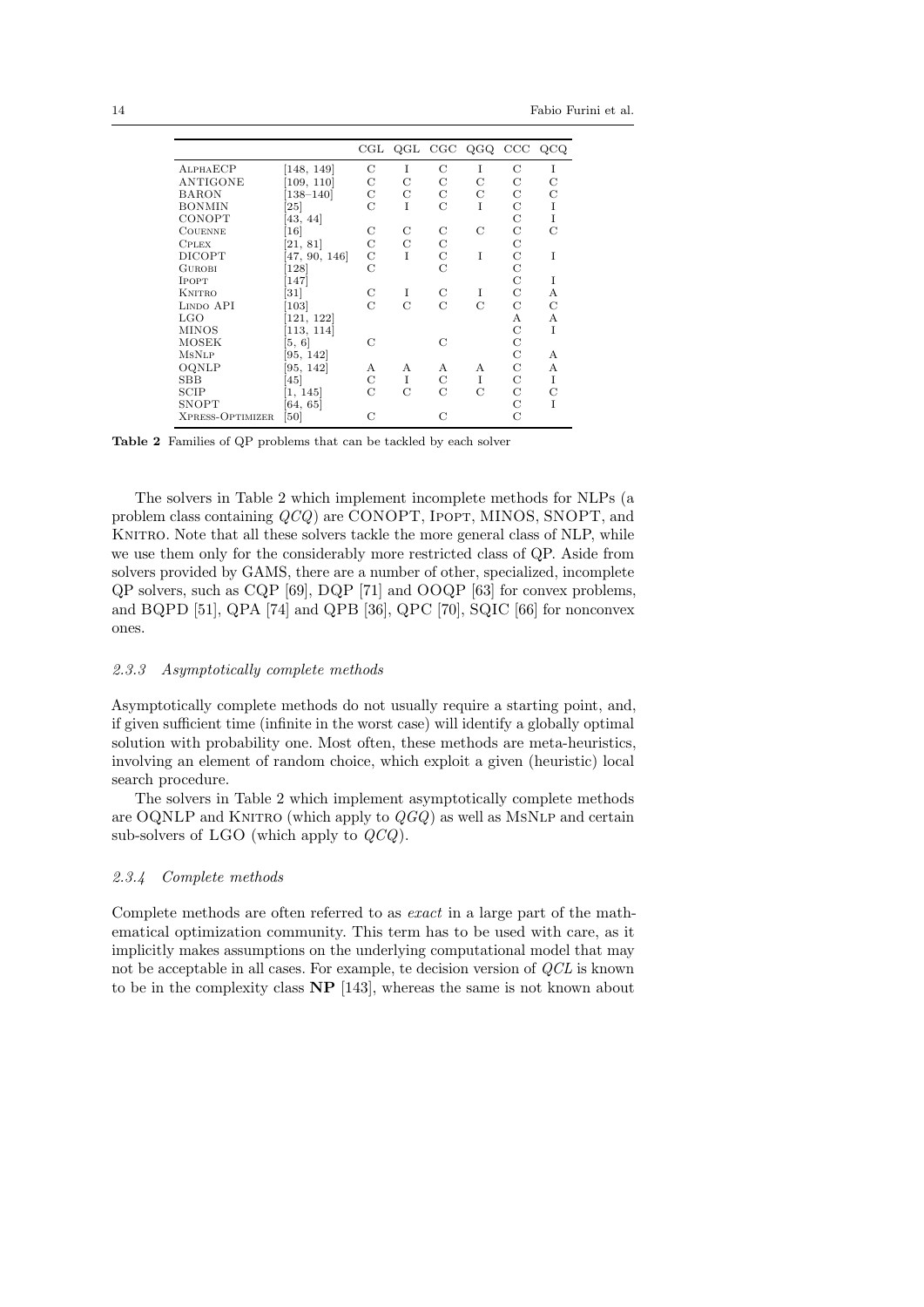LCQ, even with zero objective. On the other hand, there exists a method for deciding feasibility of systems of polynomial equations and inequalities [\[137\]](#page-32-15), including the solution of LCQ with zero objective function.

To explain this apparent contradiction, we remark that the two statements refer to different computational models: the former is based on the Turing Machine (TM), whereas the latter is based on a computational model that allows operations on real numbers, e.g. the Real RAM (RRAM) machine [\[23\]](#page-25-5). Due to the potentially infinite nature of exact real arithmetic computations, exact computations on the RRAM necessarily end up being approximate on the TM. Analogously, a complete method may reasonably be called "exact" on a RRAM; however, the computers we use in practice are more akin to TMs than RRAMs, and therefore calling *exact* a solver that employs floating point computations is, technically speaking, stretching the meaning of the word. However, because the term is well understood in the computational optimization community, in the following we shall loosen the distinction between complete and exact methods, with either properties intended to mean "complete" in the sense of [\[115\]](#page-31-7).

Nearly all of the complete solvers in Table [2](#page-13-1) that address  $N\mathcal{P}$ -hard problems (i.e. those in  $OGO\setminus CCC)$  are based on Branch-and-Bound (BB) [\[94\]](#page-30-13). When the BB algorithm is allowed to branch on coordinate directions corresponding to continuous variables, it is called spatial BB (sBB) [\[17,](#page-25-12) [37\]](#page-26-15). BB algorithms require exponential time in the worst case, and their exponential behavior unfortunately often shows up in practice. They can also be used heuristically (forsaking their completeness guarantee) in a number of ways, e.g. by terminating them early. The following solvers from Table [2](#page-13-1) implement complete BB algorithms for QGQ or some subclasses:

- $-$  ANTIGONE, BARON, COUENNE, LINDO API, SCIP for  $QGQ$ ;
- CPLEX for  $QGL$  and  $CGC$ ;
- Knitro, BONMIN, SBB, Xpress-Optimizer, Gurobi, and MOSEK for CGC.

We remark that the latter category can be used as incomplete solvers for QGQ. We also note that LGO implements an incomplete BB algorithm for  $QCQ$  by using bounds obtained from sampling.

Cutting plane approaches construct and iteratively improve a MILP (LIL) relaxation of the problem [\[47,](#page-27-12) [149\]](#page-33-7). The cutting planes for the MILP are generated by linearization (first-order Taylor approximation) of the nonlinearities. If the latter are convex, the MILP provides a valid lower bound for the problem. Additionally, incomplete methods can be used to provide local solutions. Therefore, these methods are complete on CGC if a complete method is used to solve the MILP. The latter is typically based on BB, which is therefore a crucial technique also for this class of approaches. Solvers in Table [2](#page-13-1) that implement complete cutting plane methods for CGC are AlphaECP, BONMIN (in the algorithmic mode B-OA), and DICOPT.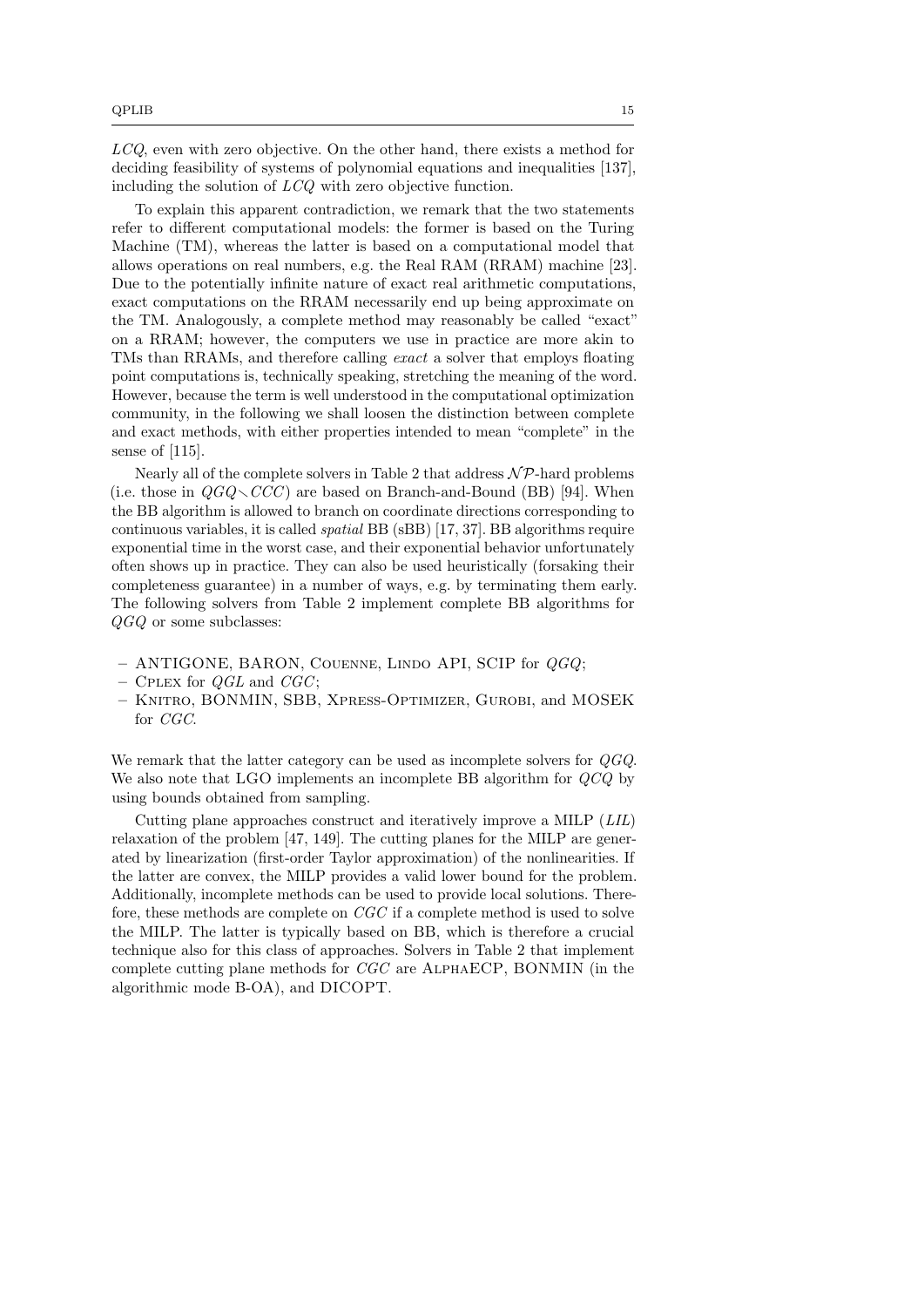## <span id="page-15-0"></span>3. Library Construction

In this section we present all the steps we performed in order to build the new instance library. In §[3.1,](#page-15-1) we describe the set of gathered instances, and in §[3.2](#page-16-0) we present the features used to classify the instances. We describe the selection process used to filter the instances, and graphically present the main features of the selected instances in §[3.3,](#page-17-0) while in §[3.4](#page-22-0) we provide information on how to access the test collection.

#### <span id="page-15-1"></span>3.1 Instance Collection

In this section we describe the procedure we adopted to gather the instances. In January 2014, we issued an online call for instances using the main international mailing lists of the mathematical optimization and numerical analysis communities, reaching in this way the largest possible set of interested researchers and practitioners. The call remained open for 10 months, during which we received a large number of contributions of different nature. The instances we gathered come both from theoretical studies as well as from real-world applications.

In addition to spontaneous contribution we analysed the other generic libraries of instances available on internet and containing QP instances. Namely, the libraries from which we gathered instances are

- the BARON library <http://www.minlp.com/nlp-and-minlp-test-problems>;
- the CUTEst library <https://ccpforge.cse.rl.ac.uk/gf/project/cutest>;
- the GAMS Performance libraries [http://www.gamsworld.org/performance](http://www.gamsworld.org/performance/performlib.htm)/ [performlib.htm](http://www.gamsworld.org/performance/performlib.htm);
- the MacMINLP library [https://wiki.mcs.anl.gov/leyffer/index.php/](https://wiki.mcs.anl.gov/leyffer/index.php/MacMINLP) [MacMINLP](https://wiki.mcs.anl.gov/leyffer/index.php/MacMINLP);
- the Meszaros library <http://www.doc.ic.ac.uk/~im/00README.QP>;
- the MINLP library <http://www.gamsworld.org/minlp/minlplib.htm>;
- the POLIP library <http://polip.zib.de/pipformat.php>.

Other quadratic instances were found in online libraries devoted to specific QP problems as Max-Cut, Quadratic Assignment, Portfolio Optimization, and several others. In addition, we mention that other generic libraries exist, e.g., Conic library CBLIB (<http://cblib.zib.de>) and MIPLIB 2010 ([http:](http://miplib.zib.de/) [//miplib.zib.de/](http://miplib.zib.de/)), to mention just a few.

At the end of this process we had gathered more than eight thousand instances. Three quarters of them contained discrete variables, while the remainder contained only continuous variables. In more detail, we gathered  $\approx 1800$  Quadratic Binary Linear (QBL) instances,  $\approx 2000$  Quadratic Continuous Quadratic (QCQ) instances, and and  $\approx 2500$  Quadratic General Quadratic (QGQ) instances. We also received  $\approx 1000$  Convex General Convex (CGC) instances. We obtained relatively fewer Quadratic Binary Quadratic (QBQ), Convex Continuous Convex (CCC) and Convex Mixed Convex (CMC) instances, ( $\approx 150$ ,  $\approx 200$  and  $\approx 200$  instances respectively). Finally, we found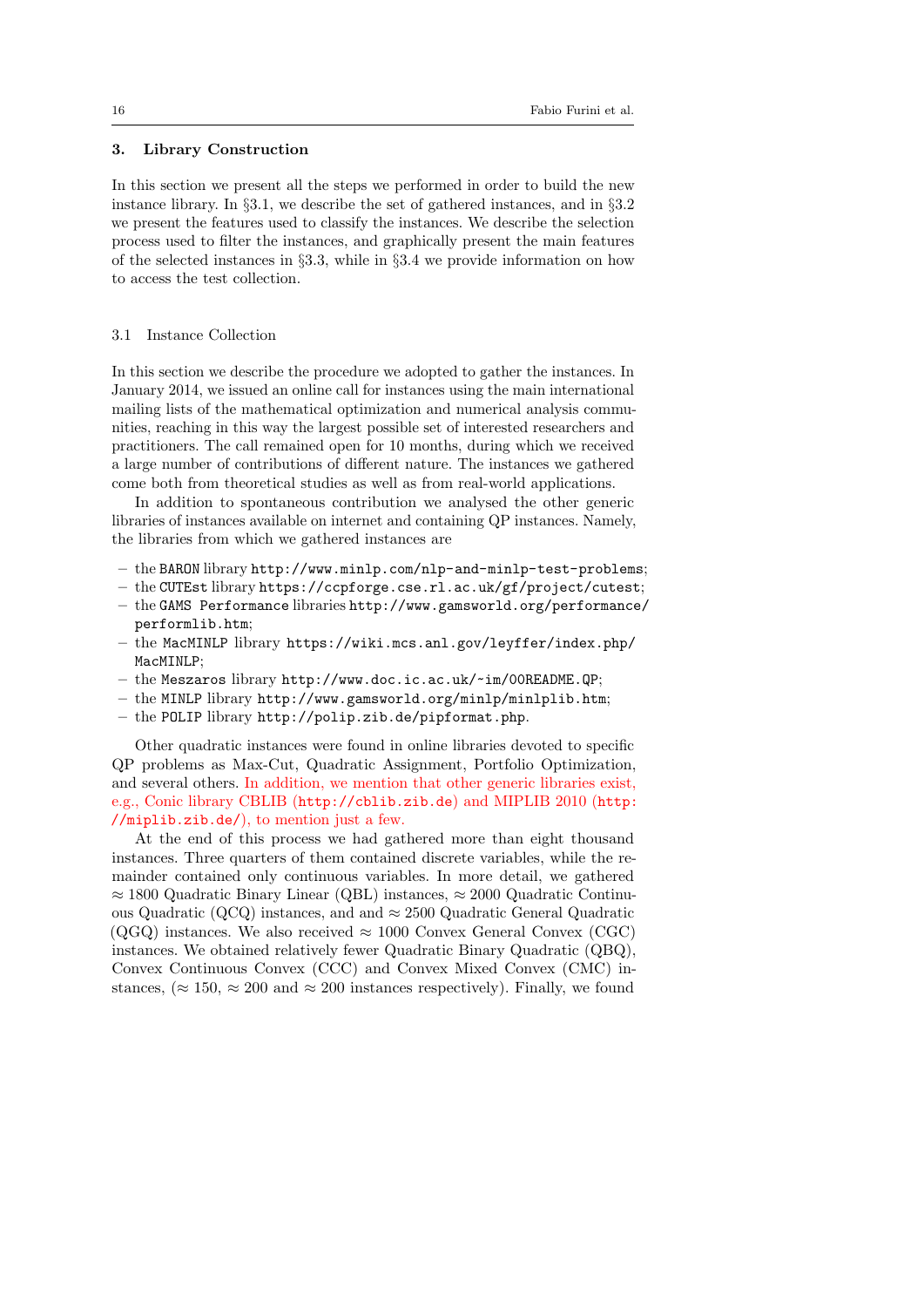only 17 Quadratic Mixed Linear (QML) instances. In the call for instances, no specific formats requirements were imposed for the submissions.

To evaluate the instances we decided, for practical reasons, to use GAMS as common platform for all our final selection computations. For this reason, we translated all the instances we received into the GAMS format (.gms).

For each instance in this large starting set, we collected important characteristics which allowed us to classify the instances into the QP categories described in §[2.](#page-5-0) As far as the variable types are concerned, we collected the following information:

- the number of binary variables;
- the number of integer variables; and
- the number of continuous variables.

If at least one binary or integer variable is present, then the instance is categorized as discrete, otherwise it is categorized as continuous. As far as the objective function is concerned, we gathered the following information:

- the percentage of positive and negative eigenvalues of the Hessian  $Q^0$ ; and
- the density of the Hessian  $Q^0$  (number of nonzero entries divided by the total number of entries).

The number of positive (i.e., larger than  $10^{-12}$ ) and negative (i.e., smaller than  $-10^{-12}$ ) eigenvalues of  $Q^0$  allowed us to identify the objective function type, as in presence of at least one negative (positive) eigenvalue the objective function is nonconvex (nonconcave). Finally, as far as the constraint types are concerned, we collected the following information:

- the number of linear constraints,
- the number of quadratic constraints,
- the number of convex constraints, and
- the number of variable bounds (for non-binary variables).

A constraint is considered quadratic if it contains at least one nonzero in a quadratic term (if present). Among the quadratic constraints, the ones whose Hessians have only non-negative eigenvalues (when  $c_u^i < \infty$ ) and and nonpositive eigenvalues (when  $c_l^i > -\infty$ ) are classified as convex constraints; thus, a quadratic constraint with two sided, finite bounds is non-convex. Note that this might occasionally lead us to classify some instances that have conic constraints as non-convex ones, although their feasible region is in fact convex—fortunately, only some solvers are capable of properly exploiting this property. All this information allowed us to analyse the gathered instances and to perform the filters described in the the next paragraph.

### <span id="page-16-0"></span>3.2 Instance Selection

During the development of the library, a discussion ensued about the expected goals that we wished to achieve. The following four goals where finally identified: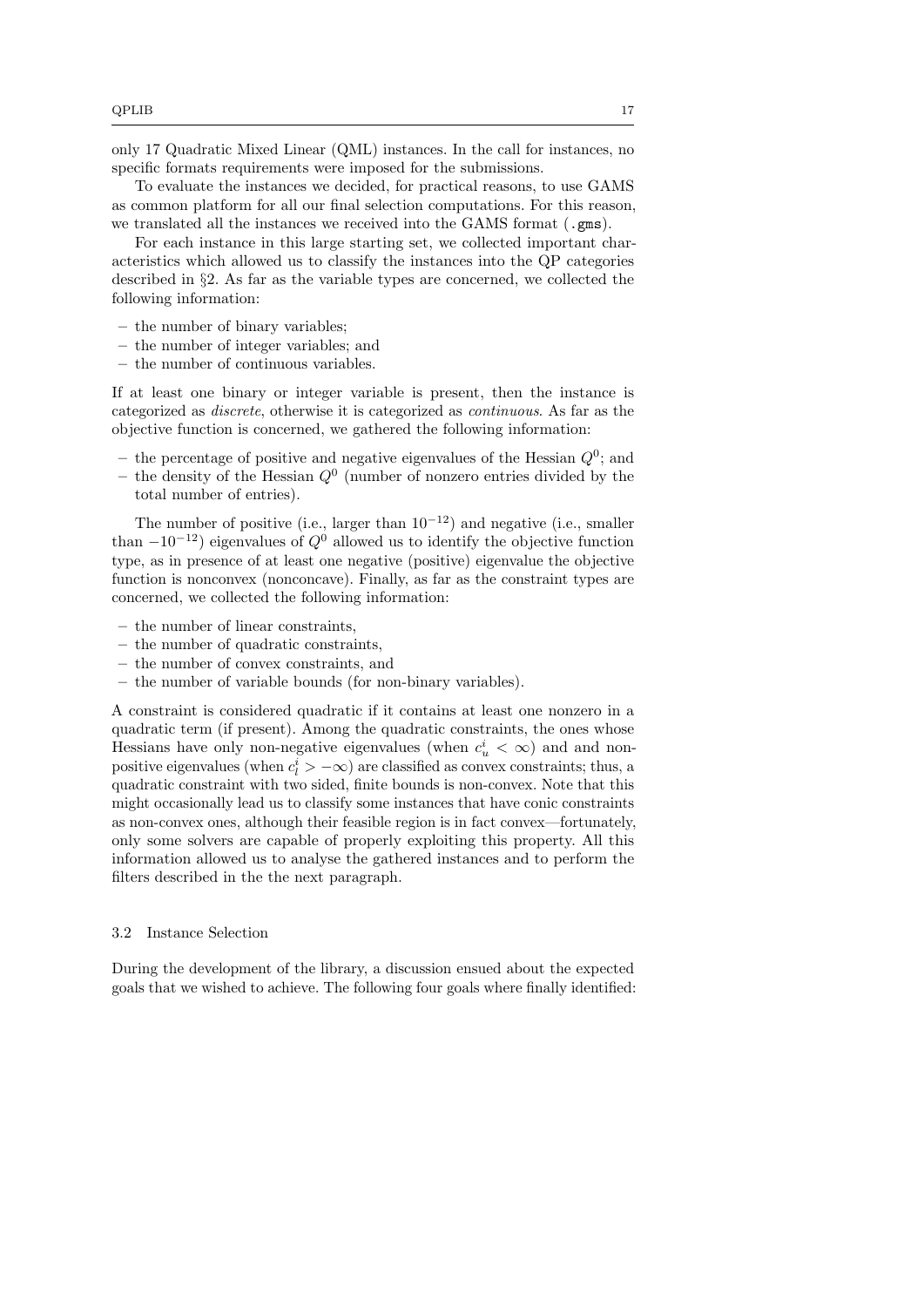| Starting set  | $\approx 8500$ Instances                               |                 |
|---------------|--------------------------------------------------------|-----------------|
|               |                                                        |                 |
|               | $\approx 6000$ Discr. Inst. $\approx 2500$ Cont. Inst. |                 |
| First Filter  | ⇓                                                      |                 |
|               | $\approx$ 3000 Discr. Inst. $\approx$ 1000 Cont. Inst. |                 |
| Second Filter | JL                                                     |                 |
|               | 319 Discr. Inst.                                       | 134 Cont. inst. |

<span id="page-17-1"></span>Table 3 Instance filter steps

- 1. to represent as far as possible all the different categories of QP problems;
- 2. to gather "challenging" instances, i.e., ones which can not be easily solved by state-of-the-art solvers;
- 3. to include, for each of the categories, a set of well-diversified instances; and
- 4. to obtain a set of instances which is neither too small, so as to preserve statistical relevance, nor too large so as to being computationally manageable.

To achieve such goals, we performed the following two filters, applied in a cascade.

– First Instances Filter.

The first filter was designed to drastically reduce the number of instances by eliminating the "easy" ones. An empirical measure for the hardness of an instance is the CPU time needed by a complete solver  $(cf. §2.3)$  $(cf. §2.3)$  to solve it to global optimality. Accordingly, for each of the gathered instance we ran the complete solvers in GAMS, which number depends on the category of the instance under consideration, cf. Table [2.](#page-13-1) We then filtered according to a first measure of computational difficulty, i.e., we discarded all instances that are solved by at least 30% of the complete solvers within a time limit of 30 seconds.

– Second Instances Filter.

The goal of the second filter was to eliminate "similar" instances. We carefully analysed the instances one by one, and we clustered them according to their features; for each cluster we kept only a few representatives (e.g., very similar size, same donor,...). Finally, in order to only keep computationally challenging instances we ran a a complete solver for QGQ with a time limit of 120 seconds; all the instances which have been solved to proven optimality within this time limit were discarded.

In Table [3](#page-17-1) we summarize the two filter steps, which allowed us to identify the final set of 319 discrete instances and 134 continuous instances.

## <span id="page-17-0"></span>3.3 Analysis of the final set of instances

We now analyse the features of the instances selected to be part of the library. In Table [4,](#page-18-0) we provide a global overview. The instances have been divided in continuous vs discrete and convex vs non-convex, forming in this way, a classification of 4 macro categories. As previously mentioned, an instance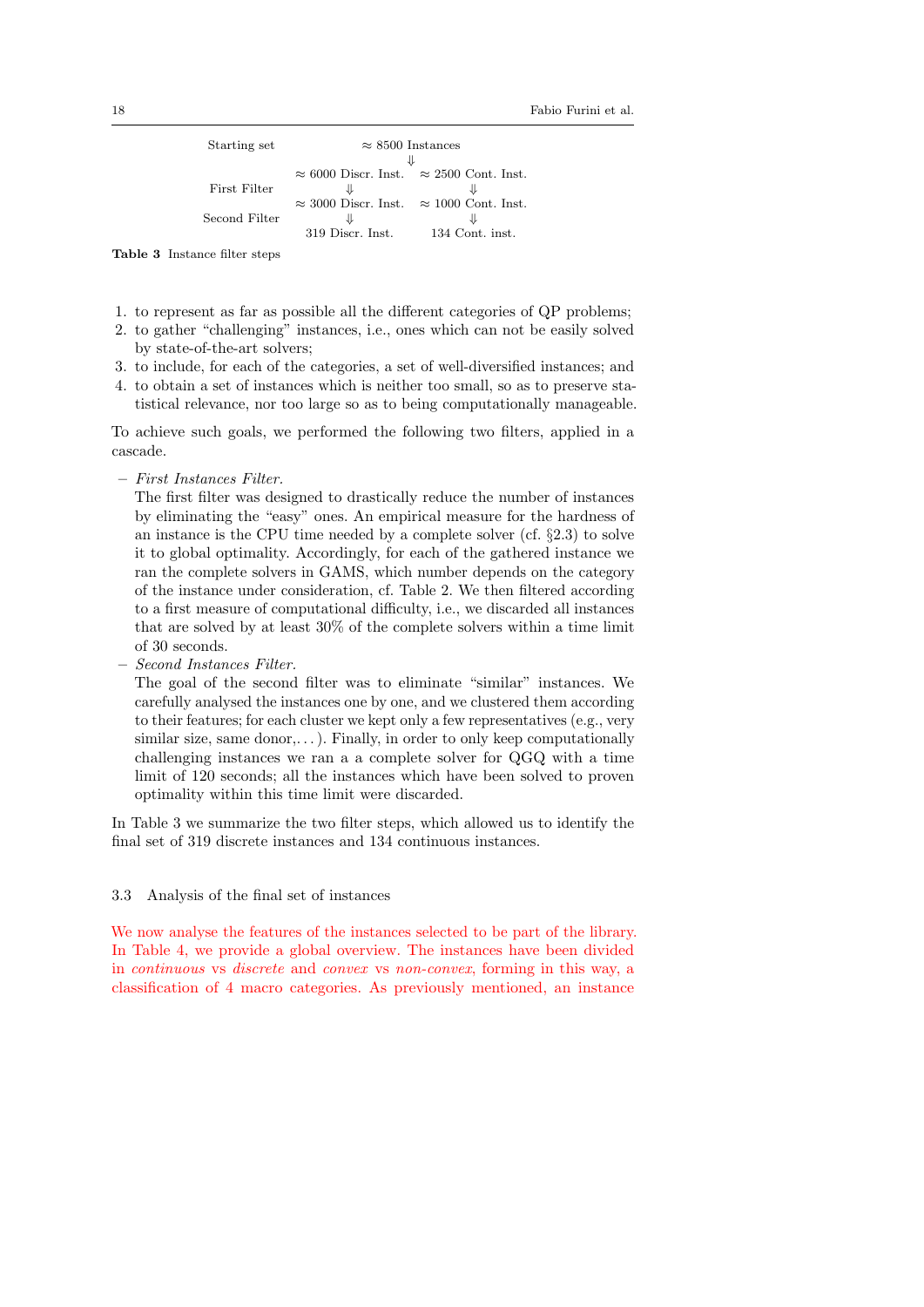| Variables  | Convexity    | #   |
|------------|--------------|-----|
| continuous | convex       | 32  |
| continuous | $non-convex$ | 102 |
| discrete   | convex       | 31  |
| discrete   | $non-convex$ | 288 |

<span id="page-18-0"></span>Table 4 Macro classification of the final set of instances

is classified discrete if it contains at least a binary or integer variable, and continuous otherwise. On the other hand, an instance is classified as non-convex if the objective function is non-convex and/or at least one of the constraints is non-convex, and convex otherwise.

The detailed characteristics of the instances are presented in Table [5](#page-19-0) for discrete instances ( $\langle \{B,M,I,G\} \rangle$ ) and in Table [6](#page-19-1) for continuous ones ( $\langle \mathcal{C} \rangle$ ). For each category, the tables report in column " $\#$ " the corresponding number of instances. It can be seen that the final set well respects the original distribution of the gathered instances among the different categories. Indeed, the discrete categories  $(LMQ)$  or  $(QBL)$  are well represented by 118 and 59 instances, respectively. Similarly, the continuous categories  $(LCQ)$  and  $(QCQ)$  are well represented by 50 and 17 instances, respectively. Moreover, the library actually covers the large majority of all possible categories of instances.

One of the nontrivial choices in our library is that we made no effort to reformulate the instances, and inserted them in the library in the very same format they have been provided to us by the original contributors. Section [2.2.2](#page-8-0) is crucial in justifying this choice, as it shows that there are several degrees of freedom to move the instances from one class to another. Tailoring the structure of a problem to the solver is, however, a bias we do not want to add.

We now report some graphs that help in illustrating the main features of the instances. In Figure [1](#page-20-0) (left) we plot the number of variables (horizontal axis) versus the number of constrains (vertical axis), both in logarithmic scale. Continuous instances are marked with " $+$ ", and discrete ones with " $\times$ ". The figure shows that the library contains a quite diverse set of instances in terms of number of variables and constraints. The maximal number of constraints is 100000, while the maximal number of variables is almost 40000. Figure [1](#page-20-0) (right) plots the number of nonzero elements in the gradient of the objective function and the Jacobian and the number of these nonzeros corresponding to nonlinear variables, that is, it counts the appearances of variables in objectives and constraints and how often such an appearance is in a quadratic term.

Figure [2](#page-20-1) describes how discrete and continuous variables are distributed within the instances. The instances are sorted accordingly to the total number of variables. For each instance we report the total number of variables with a "+", and the total number of discrete variables (binary or general integer) with a " $\times$ ". The pictures clearly show that instances with different percentages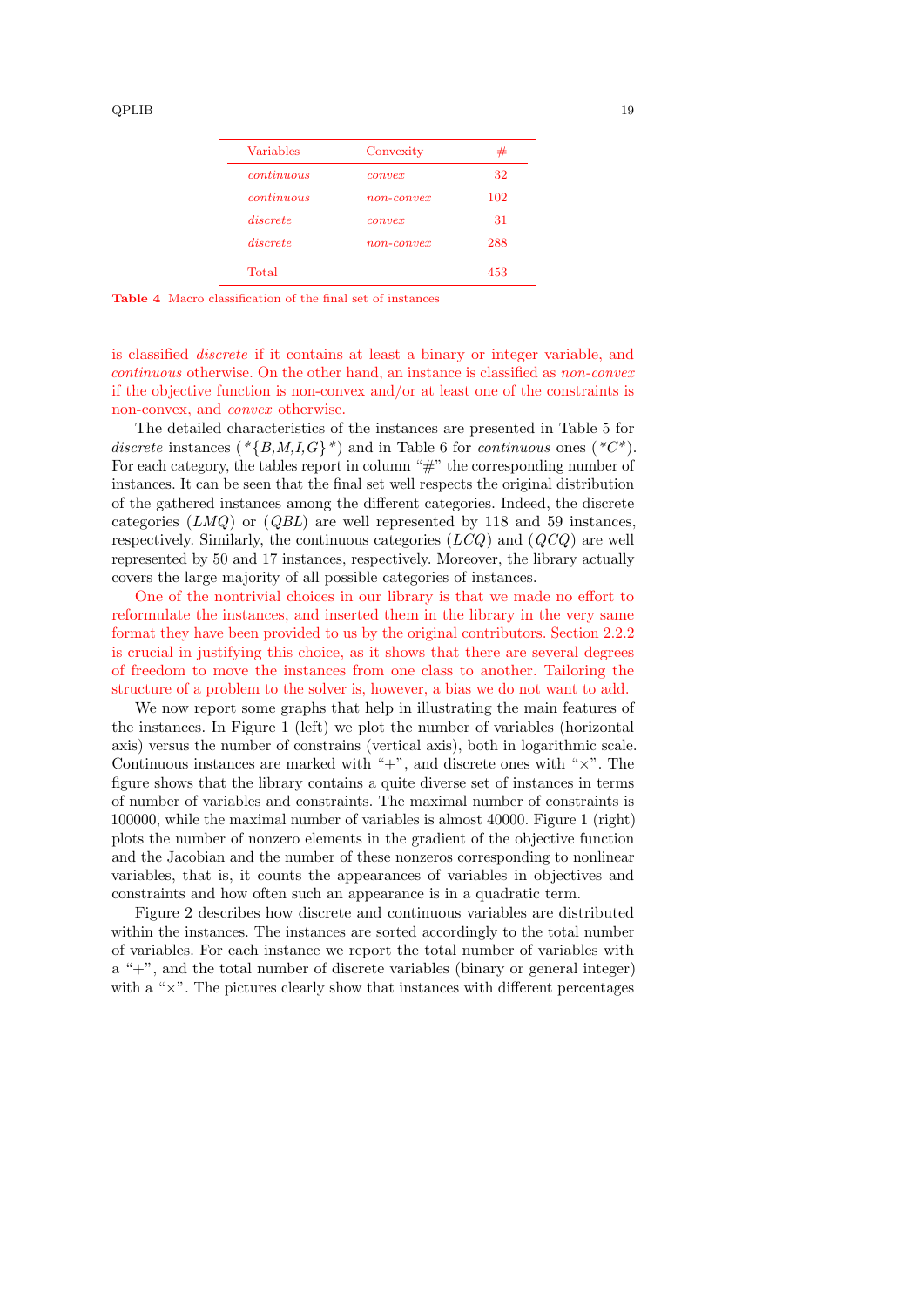| Obj. Fun.                     | Variables | Constraints | #              |
|-------------------------------|-----------|-------------|----------------|
|                               | Binary    | Quadratic   | 9              |
| Linear                        | Mixed     | Convex      | 15             |
|                               |           | Quadratic   | 151            |
|                               | Integer   | Quadratic   | $\overline{2}$ |
|                               | General   | Quadratic   | 3              |
| Convex (if min)               | Binary    | Linear      | $\overline{4}$ |
| <b>or</b><br>Concave (if max) | Mixed     | Linear      | 12             |
|                               |           | Quadratic   | 6              |
|                               |           | None        | 23             |
|                               | Binary    | Linear      | 74             |
| Quadratic                     |           | Quadratic   | 5              |
|                               | Mixed     | Linear      | 11             |
|                               |           | Quadratic   | $\mathbf{1}$   |
|                               | Integer   | Linear      | $\overline{2}$ |
|                               | General   | Quadratic   | $\mathbf{1}$   |
| Total                         |           |             | 319            |

Table 5 Classification of the final set of discrete instances

<span id="page-19-0"></span>

| Obj. Fun.        | Constraints | #   |
|------------------|-------------|-----|
| Linear           | Convex      | 13  |
|                  | Quadratic   | 52  |
| Convex (if min)  | <b>Box</b>  | 3   |
| <b>or</b>        | Linear      | 16  |
| Concave (if max) | Quadratic   | 11  |
|                  | Linear      | 6   |
| Quadratic        | Convex      | 3   |
|                  | Quadratic   | 30  |
| Total            |             | 134 |

<span id="page-19-1"></span>Table 6 Classification of the final set of continuous instances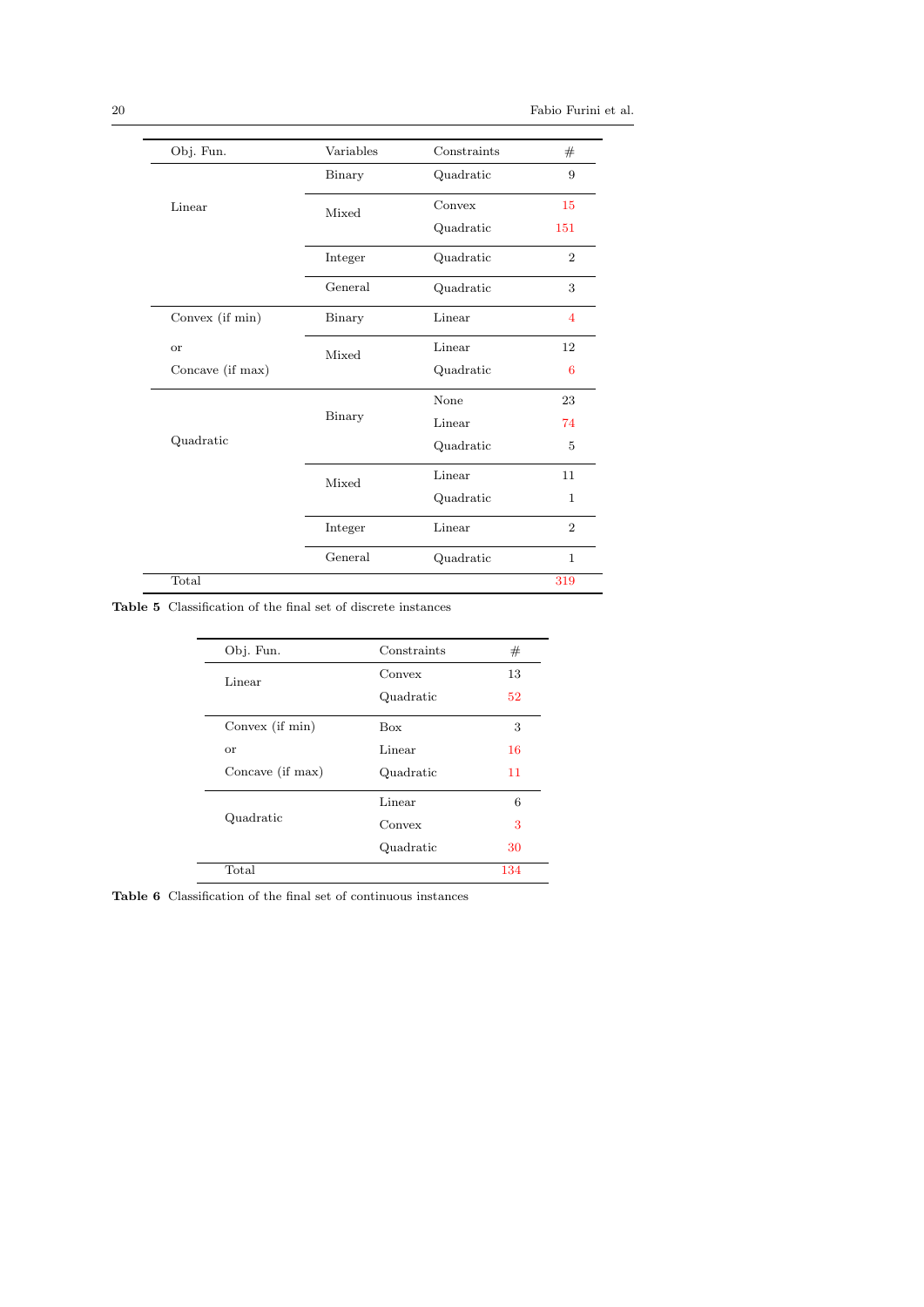

<span id="page-20-0"></span>Fig. 1 Distribution of number of variables and constraints of QPLIB instances (left). Number of (nonlinear) nonzeros of QPLIB instances (right).



<span id="page-20-1"></span>Fig. 2 Number of variables of QPLIB instances.

of integer and continuous variables are present in the library, and that these differences are well distributed across the whole spectrum of variable sizes.

Similarly, Figure [3](#page-21-0) (left) describes how the number of linear and quadratic constraints are distributed within the instances. The instances are sorted accordingly to the total number of constraints. For each instance we report the total number of constraints with a "+" and the total number of quadratic constraints with a "×". Also, in this case, different percentages of linear and quadratic constraints are present and well-distributed across the spectrum of constraint sizes, although both medium- and large-size instances show a prevalence of lower percentages of quadratic constraints. In particular, from Figure [3](#page-21-0) (left) we learn that while the maximum number of linear constraints exceeds 100000, the maximum number of quadratic constraints tops up at around 10000. This is, however, reasonable, considering how quadratic constraints can, in general, be expected to be much more computationally challenging than linear ones, especially if nonconvex.

Figure [3](#page-21-0) (right) shows the instances with at least one quadratic constraint sorted according to the number of quadratic constraints (vertical axis). For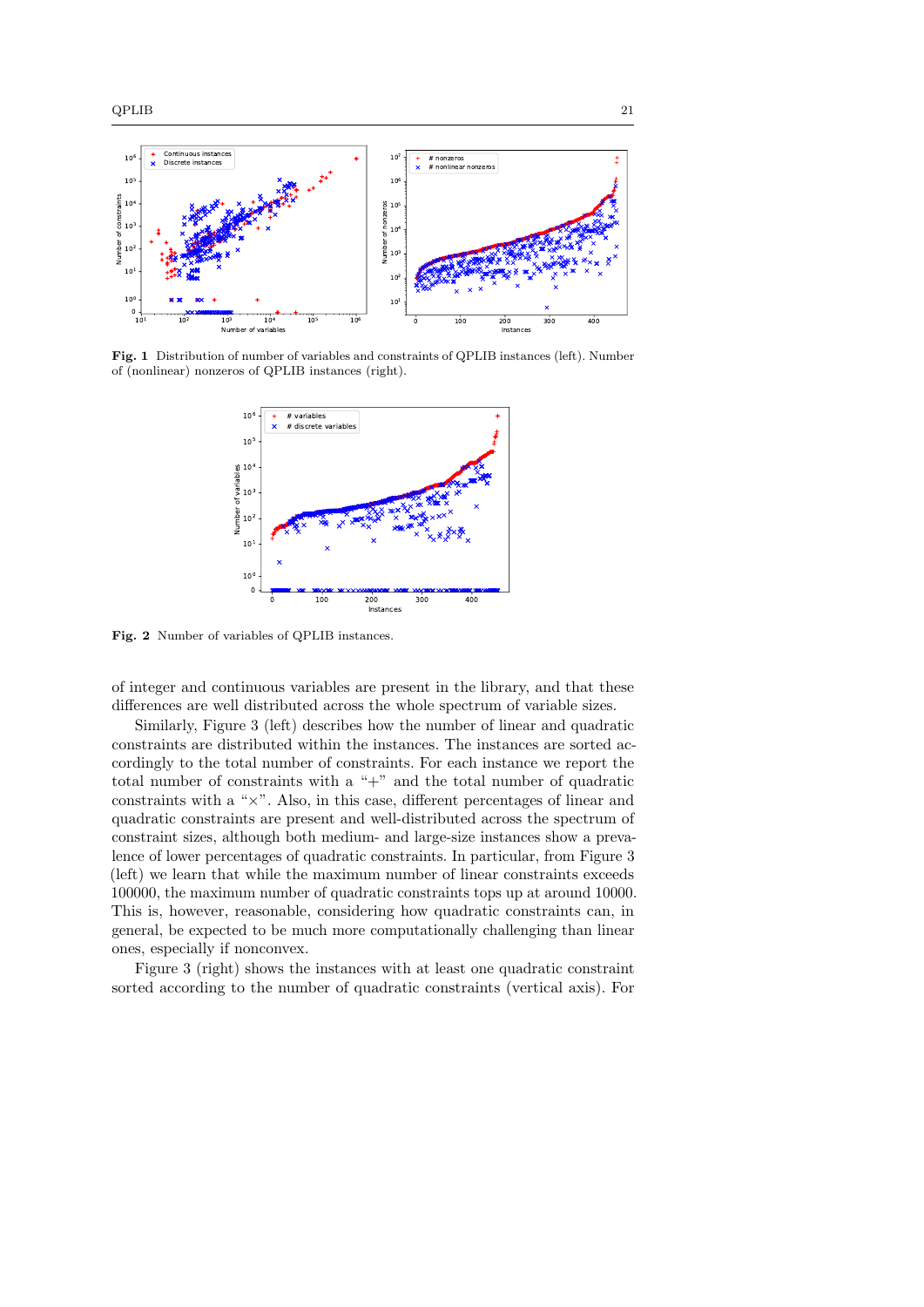

<span id="page-21-0"></span>Fig. 3 Number of constraints, quadratic constraints, and nonconvex quadratic constraints of QPLIB instances.



<span id="page-21-1"></span>Fig. 4 "Problematic" eigenvalues (left) and density (right) of the Hessian  $Q^0$  for QPLIB instances with a quadratic objective function.

each instance we report the total number of constraints with a "+" and the total number of nonconvex quadratic constraints with a " $\times$ ". It can be seen that the majority of instances only have nonconvex constraints.

On the theme of nonconvexity, Figure [4](#page-21-1) (left) focuses on the instances with a quadratic objective function, ordered by percentage of "problematic" (defined using a tollerance of XXX) eigenvalues in the Hessian  $Q<sup>0</sup>$  (vertical axis), by which we mean negative eigenvalues in case of a minimization problem and positive eigenvalues in case of a maximization problem. The instances are mostly clustered around two values. About 25% of the instances have a convex (if minimization) or concave (if maximization) objective function, i.e., they have 0% of "problematic" eigenvalues. Among the others, a vast majority has around 50% of "problematic" eigenvalues. However, instances with high or low percentages of "problematic" eigenvalues are present, too.

Similarly, Figure [4](#page-21-1) (right) shows the instances with a quadratic objective function sorted according to the density of the Hessian  $Q^0$  (vertical axis). The majority of the instances have either a very low or a rather high density: indeed, about 30% of the instances have density smaller than 5%, and about 30% of

define the tolerance used to identify the "Problematic" eigenvalues and change the label of the plot please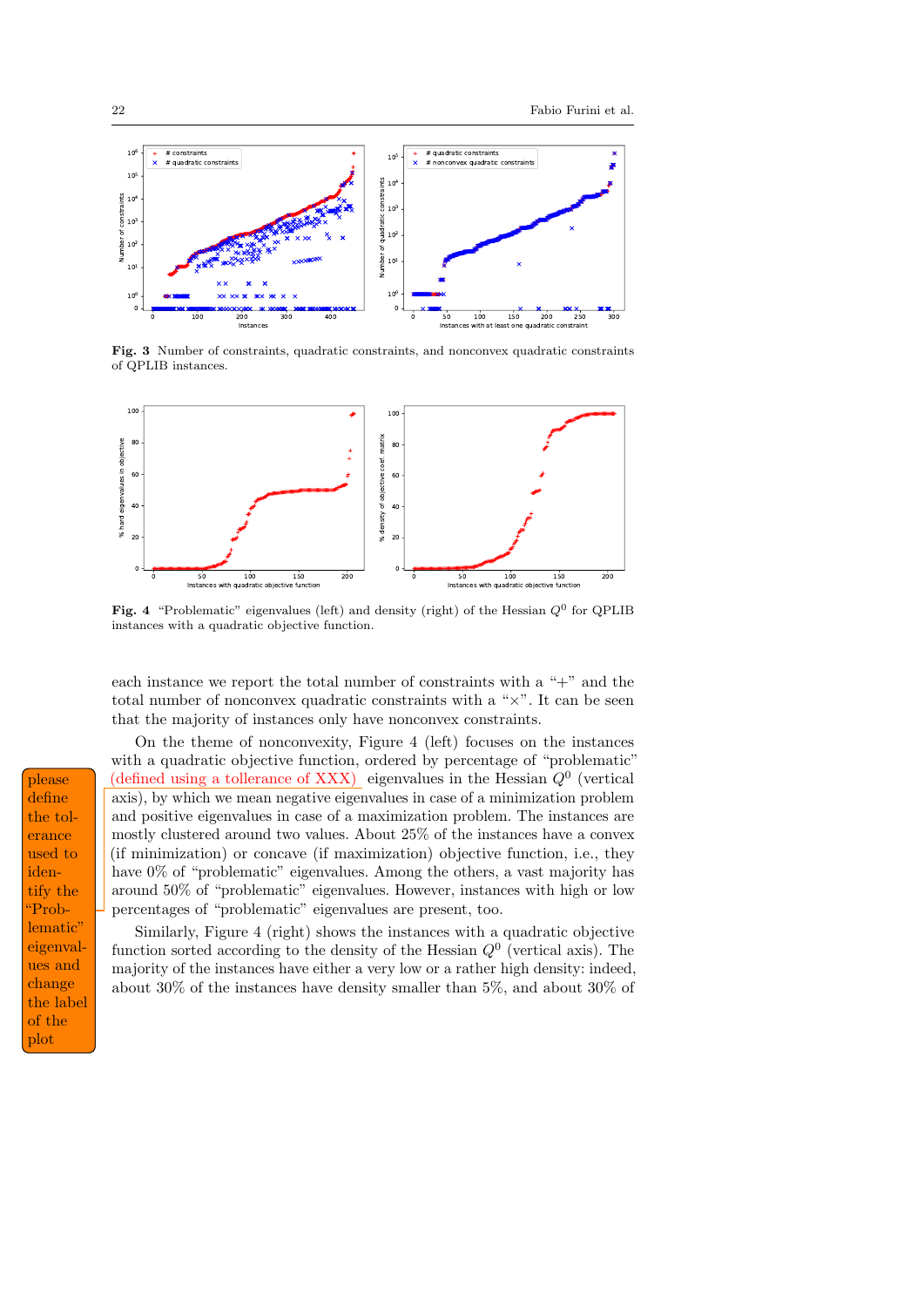

<span id="page-22-1"></span>Fig. 5 Example for the sparsity pattern of the Jacobian of the constraint functions (left) and of the upper-right triangle of the Hessian of the Lagrangian function (right) for instance QPLIB 2967. The gradient of the objective function is displayed as the first row of the Jacobian matrix. Non-constant entries are shown in red.

the instances have density larger than 50%. However, also intermediate values are present.

Additional details on the instance features can be found in Appendix [A.](#page-34-0)

#### <span id="page-22-0"></span>3.4 Website

The QPLIB instances are publicly accessible at the website [http://qplib.zib.](http://qplib.zib.de) [de](http://qplib.zib.de), which was created by extending scripts and tools initially developed for MINLPLib 2 [\[144\]](#page-33-3). We provide all instances in GAMS  $( .gms), AMPL ( .mod),$ CPLEX  $(.1p)$  [\[81\]](#page-29-14), and QPLIB  $(.qplib)$  formats. The latter is a new format specifically for QP instances. In comparison to more high level formats such as .gms and .lp, the new format offers three main advantages: it is easier to read by a stand-alone parser (provided), it typically produces smaller files, and it permits the inclusion of two-sided inequalities without needless repetition of data. See Appendix [B](#page-39-0) for more details.

Beyond the instances, the website provides a rich set of metadata for each instance: the three letter problem classification (as described in §[3.3\)](#page-17-0), basic properties such as the number of variables and constraints of different types, the sense and convexity/concavity of the objective function, and information on the nonzero structure of the problem. In addition, we display a visualization of the sparsity patterns of the Jacobian and the Hessian matrix of the Lagrangian function. In the plots of the Jacobian nonzero pattern, the linear and nonlinear entries are distinguished by color. Figure [5](#page-22-1) shows an example for instance QPLIB 2967.

The entire set of instances can be explored in a searchable and sortable table of selected instance features: problem classification, convexity of the continuous relaxation, number of (all, binary, integer) variables, (all, quadratic) constraints, nonzeros, hard eigenvalues in  $Q^0$ , and density of  $Q^0$ . Finally, a statistics page displays diagrams on the composition of the library according to different criteria: the number of instances according to problem type, variable and constraint types, convexity, problem size, and density. A file containing the relevant metadata for each instance can be downloaded in comma-separated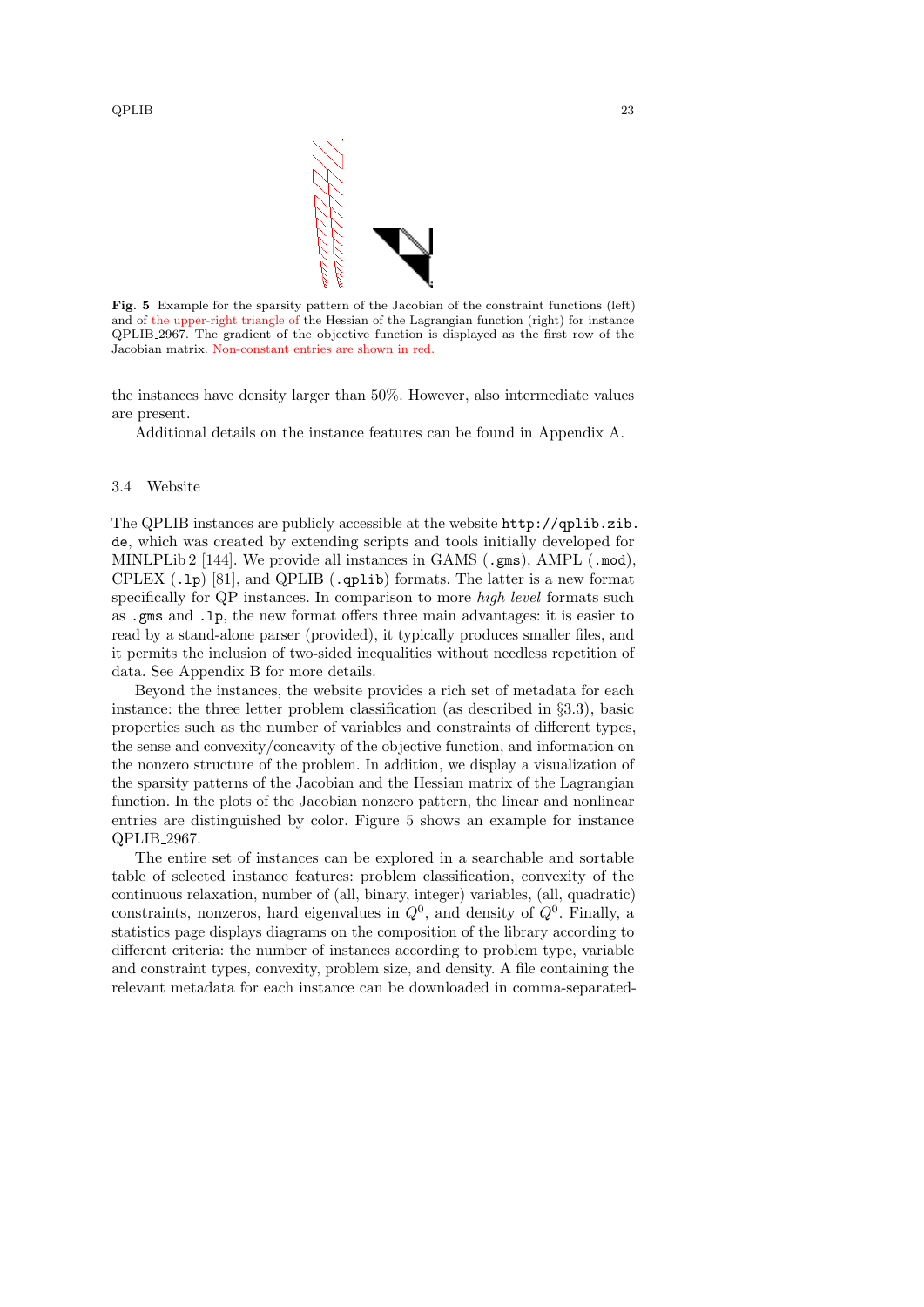values (csv) format, so that researchers can easily compile their own subset of instances according to these statistics.

The complete library can be downloaded as one archive, which contains the website for offline browsing and exploration. In the future, we plan to extend the website by the addition of contributor information and references to the literature.

### <span id="page-23-0"></span>4. Conclusions

This manuscript describes the first comprehensive library of instances for Quadratic Programming (QP). Since QP comprises different and "varied" categories of problems, we proposed a classification and we briefly discuss the main classes of solution methods for QP.

We then describe the steps of the adopted process used to filter the gathered instances in order to build the new library. Our design goals were to build a library which is computationally challenging and as broad as possible, i.e., it represents the largest possible categories of QP problems, while remaining of manageable size. We have also proposed a stand-alone QP format that is intended for the convenient exchange and use of our QP instances.

We want to stress once again that we intentionally avoid to perform a computational comparison of the performances of the different solvers. Our goal is instead to provide a common test-bed of instances for practitioners and researchers in the field. This new library will hopefully serve as a point of reference to test new ideas and algorithms for QP problems.

#### 5. Acknowledgements

We are grateful to all the donors who provided instances for the library. We gratefully acknowledge the financial support of the Gaspard Monge Program for Optimization and operations research (PGMO) and the logistic support of GAMS for having provided us with the license of their software. Finally, we would like to acknowledge the financial and networking support by the COST Action TD1207. The work of the fifth and twelfth author was supported by the Research Campus MODAL Mathematical Optimization and Data Analysis Laboratories funded by the Federal Ministry of Education and Research (BMBF Grant 05M14ZAM). The work of the sixth author was supported by the EPSRC grant EP/M025179/1. All responsibilty for the content of this publication is assumed by the authors.

### References

<span id="page-23-1"></span>1. Achterberg, T.: SCIP: Solving Constraint Integer Programs. Mathematical Programming Computation 1(1), 1–41 (2009)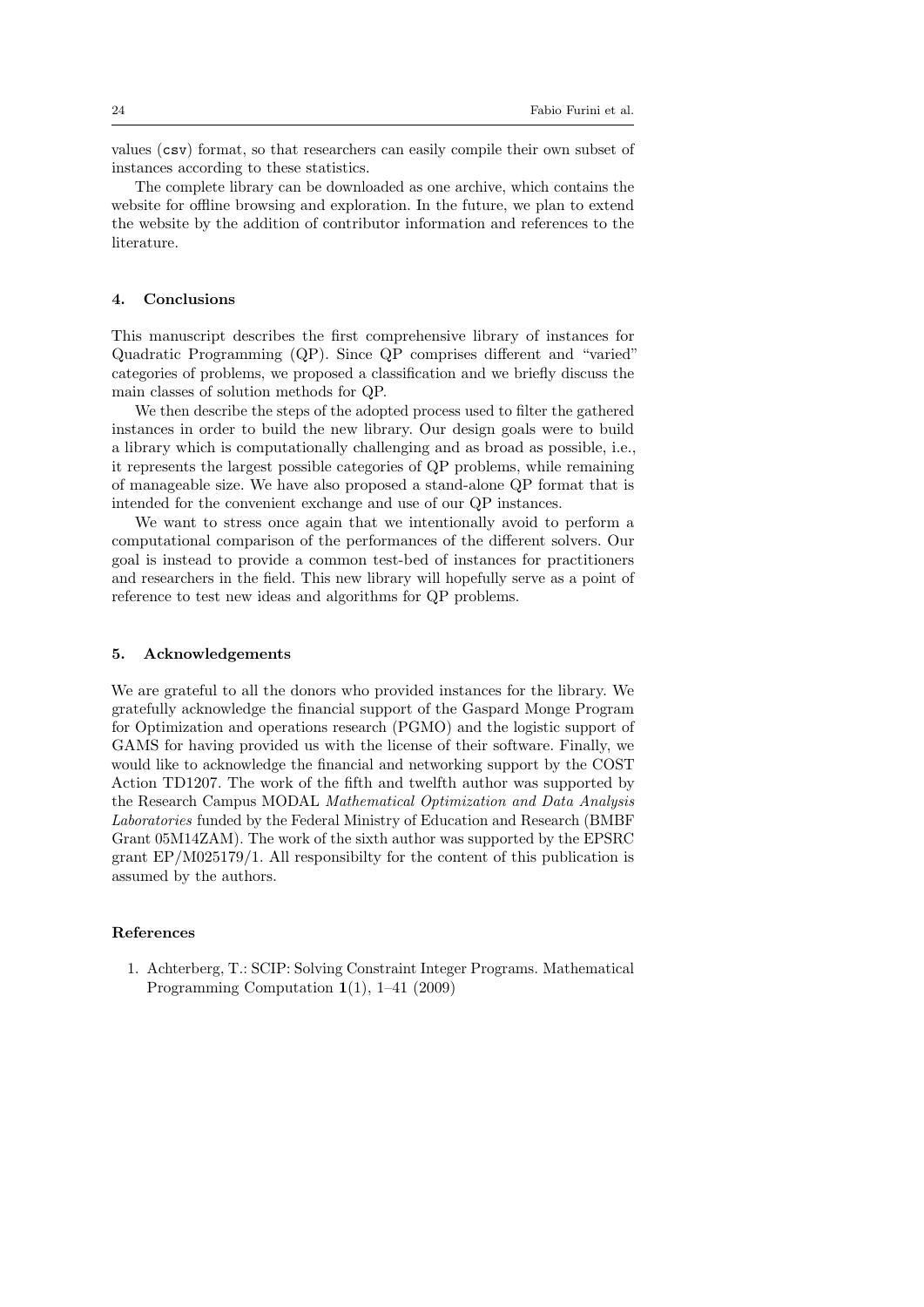- <span id="page-24-7"></span>2. Adachi, S., Iwata, S., Nakatsukasa, Y., Takeda, A.: Solving the trustregion subproblem by a generalized eigenvalue problem. SIAM Journal on Optimization 27(1), 269–291 (2017). doi[:10.1137/16M1058200](http://dx.doi.org/10.1137/16M1058200)
- <span id="page-24-5"></span>3. Ahmetović, E., Grossmann, I.E.: Global superstructure optimization for the design of integrated process water networks. AIChE Journal  $57(2)$ , 434–457 (2011)
- <span id="page-24-4"></span>4. Alfaki, M., Haugland, D.: A multi-commodity flow formulation for the generalized pooling problem. Journal of Global Optimization 56(3), 917–937 (2013)
- <span id="page-24-10"></span>5. Andersen, E., Roos, C., Terlaky, T.: On implementing a primal-dual interior-point method for conic quadratic optimization. Mathematical Programming 95(2), 249–277 (2003)
- <span id="page-24-11"></span>6. Andersen, E.D., Andersen, K.D.: The mosek interior point optimizer for linear programming: An implementation of the homogeneous algorithm. In: H. Frenk, K. Roos, T. Terlaky, S. Zhang (eds.) High Performance Optimization, pp. 197–232. Springer US, Boston, MA (2000)
- <span id="page-24-1"></span>7. Anjos, M.F., Liers, F.: Global approaches for facility layout and VLSI floorplanning. In: M.F. Anjos, J.B. Lasserre (eds.) Handbook on Semidefinite, Conic and Polynomial Optimization, International Series in Operations Research & Management Science, vol. 166, pp. 849–877. Springer US (2012)
- <span id="page-24-0"></span>8. Anstreicher, K.M.: Recent advances in the solution of quadratic assignment problems. Mathematical Programming 97(1-2), 27–42 (2003)
- <span id="page-24-2"></span>9. Audet, C., Guillou, A., Hansen, P., Messine, F., Perron, S.: The small hexagon and heptagon with maximum sum of distances between vertices. Journal of Global Optimization 49(3), 467–480 (2011)
- 10. Audet, C., Hansen, P., Messine, F.: The small octagon with longest perimeter. Journal of Combinatorial Theory, Series A  $114(1)$ ,  $135 - 150$ (2007)
- 11. Audet, C., Hansen, P., Messine, F.: Simple polygons of maximum perimeter contained in a unit disk. Discrete & Computational Geometry  $41(2)$ , 208–215 (2009)
- 12. Audet, C., Hansen, P., Messine, F., Xiong, J.: The largest small octagon. Journal of Combinatorial Theory, Series A  $98(1)$ ,  $46 - 59$  (2002)
- <span id="page-24-3"></span>13. Audet, C., Ninin, J.: Maximal perimeter, diameter and area of equilateral unit-width convex polygons. Journal of Global Optimization 56(3), 1007– 1016 (2013)
- <span id="page-24-6"></span>14. Bagajewicz, M.: A review of recent design procedures for water networks in refineries and process plants. Computers & Chemical Engineering 24, 2093 – 2113 (2000)
- <span id="page-24-8"></span>15. Basu, S., Pollack, R., Roy, M.F.: Algorithms in real algebraic geometry. Springer, New York (2006)
- <span id="page-24-9"></span>16. Belotti, P., Lee, J., Liberti, L., Margot, F., W¨achter, A.: Branching and bounds tightening techniques for non-convex MINLP. Optimization Methods and Software 24(4-5), 597–634 (2009)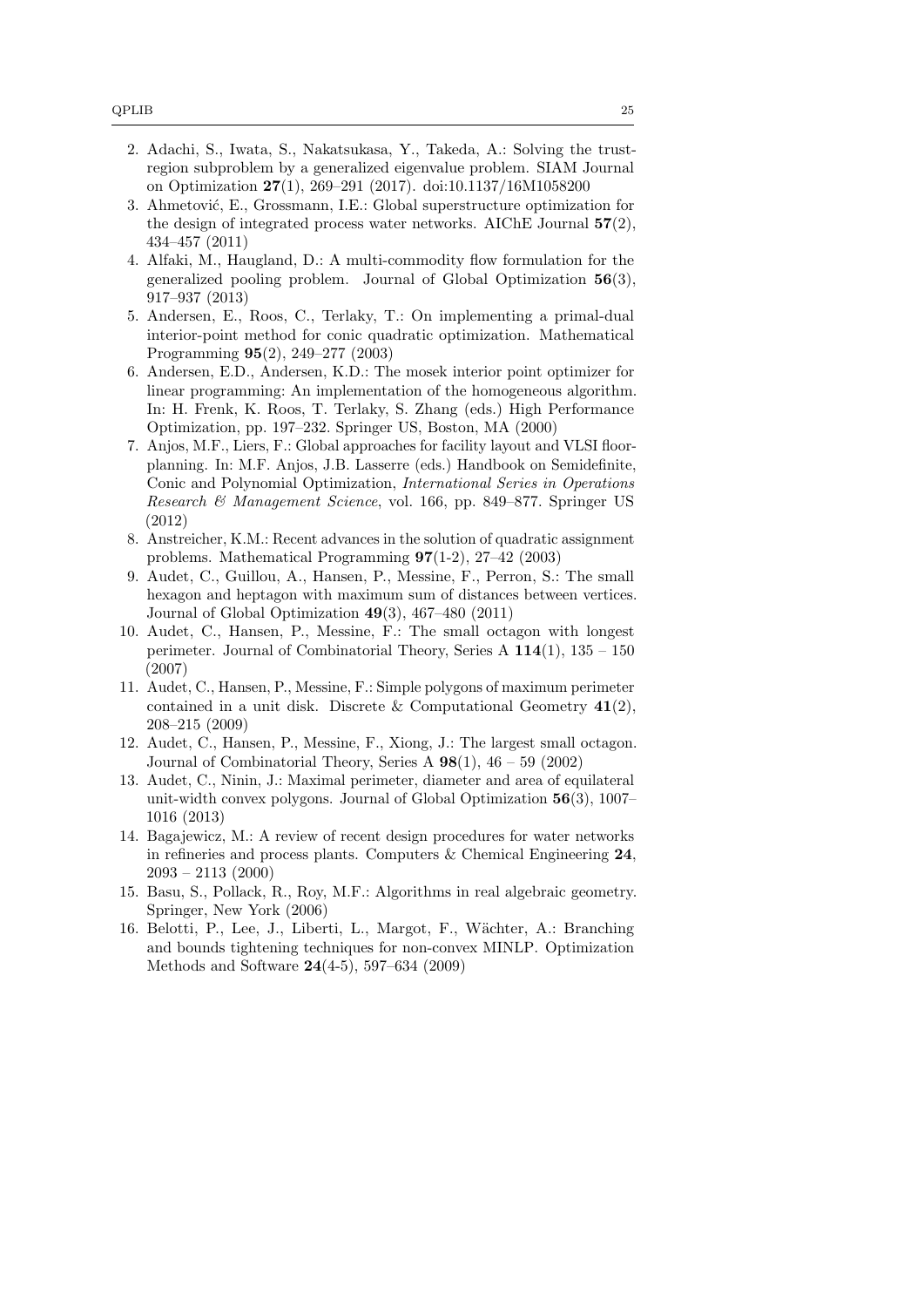- <span id="page-25-12"></span>17. Belotti, P., Lee, J., Liberti, L., Margot, F., W¨achter, A.: Branching and bounds tightening techniques for non-convex MINLP. Optimization Methods and Software 24(4), 597–634 (2009)
- <span id="page-25-9"></span>18. Best, M.J.: Quadratic programming with computer programs, 1st edn. Advances in applied mathematics. Chapman and Hall/CRC, Taylor & Francis (2017)
- <span id="page-25-6"></span>19. Billionnet, A., Elloumi, S., Lambert, A.: An efficient compact quadratic convex reformulation for general integer quadratic programs. Computational Optimization & Applications  $54(1)$ , 141-162 (2013)
- <span id="page-25-7"></span>20. Billionnet, A., Elloumi, S., Plateau, M.: Improving the performance of standard solvers for quadratic 0-1 programs by a tight convex reformulation: The QCR method. Discrete Applied Mathematics 157(6), 1185–1197 (2009)
- <span id="page-25-11"></span>21. Bixby, E.R., Fenelon, M., Gu, Z., Rothberg, E., Wunderling, R.: MIP: Theory and practice – closing the gap. In: M.J.D. Powell, S. Scholtes (eds.) System Modelling and Optimization: Methods, Theory and Applications. 19th IFIP TC7 Conference on System Modelling and Optimization July 12–16, 1999, Cambridge, UK, pp. 19–49. Springer US, Boston, MA (2000)
- <span id="page-25-3"></span>22. Bley, A., Gleixner, A.M., Koch, T., Vigerske, S.: Comparing MIQCP solvers to a specialised algorithm for mine production scheduling. In: H.G. Bock, X.P. Hoang, R. Rannacher, J.P. Schlöder (eds.) Modeling, Simulation and Optimization of Complex Processes, pp. 25–39. Springer Berlin Heidelberg (2012)
- <span id="page-25-5"></span>23. Blum, L., Shub, M., Smale, S.: On a theory of computation and complexity over the real numbers: NP-completeness, recursive functions, and universal machines. Bulletin of the American Mathematical Society  $21(1)$ , 1–46 (1989)
- <span id="page-25-2"></span>24. Bomze, I.M., Budinich, M., Pardalos, P.M., Pelillo, M.: The maximum clique problem. In: D.Z. Du, P.M. Pardalos (eds.) Handbook of Combinatorial Optimization, pp. 1–74. Springer US (1999)
- <span id="page-25-10"></span>25. Bonami, P., Biegler, L.T., Conn, A.R., Cornuéjols, G., Grossmann, I.E., Laird, C.D., Lee, J., Lodi, A., Margot, F., Sawaya, N., Wächter, A.: An algorithmic framework for convex mixed integer nonlinear programs. Discrete Optimization 5(2), 186–204 (2008)
- <span id="page-25-4"></span>26. Bragalli, C., D'Ambrosio, C., Lee, J., Lodi, A., Toth, P.: On the optimal design of water distribution networks: A practical MINLP approach. Optimization and Engineering 13, 219–246 (2012)
- <span id="page-25-8"></span>27. Buchheim, C., Wiegele, A.: Semidefinite relaxations for non-convex quadratic mixed-integer programming. Mathematical Programming 141(1), 435–452 (2013)
- <span id="page-25-1"></span>28. Burer, S.: Copositive programming. In: F.M. Anjos, B.J. Lasserre (eds.) Handbook on Semidefinite, Conic and Polynomial Optimization, pp. 201– 218. Springer US, Boston, MA (2012)
- <span id="page-25-0"></span>29. Burer, S., Saxena, A.: The MILP road to MIQCP. In: J. Lee, S. Leyffer (eds.) Mixed Integer Nonlinear Programming, The IMA Volumes in Mathematics and its Applications, vol. 154, pp. 373–405. Springer (2012)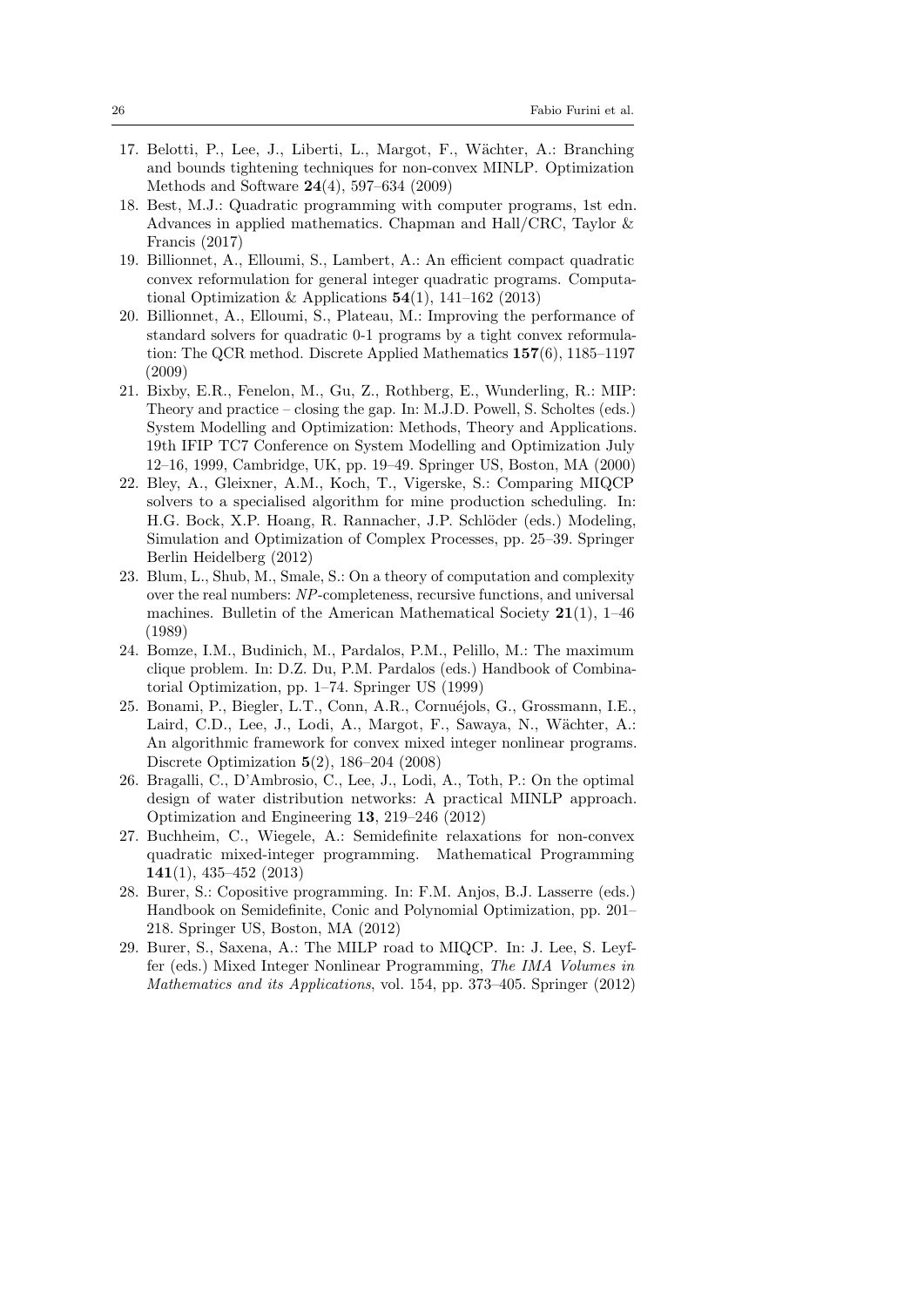- <span id="page-26-9"></span>30. Bussieck, M.R., Vigerske, S.: MINLP solver software. In: J.J.C. et.al. (ed.) Wiley Encyclopedia of Operations Research and Management Science. Wiley & Sons, Inc. (2010)
- <span id="page-26-12"></span>31. Byrd, R.H., Nocedal, J., Waltz, R.: KNITRO: An integrated package for nonlinear optimization. In: G. di Pillo, M. Roma (eds.) Large-Scale Nonlinear Optimization, Nonconvex Optimization and Its Applications, vol. 83, pp. 35–59. Springer (2006)
- <span id="page-26-0"></span>32. Castillo, I., Westerlund, J., Emet, S., Westerlund, T.: Optimization of block layout design problems with unequal areas: A comparison of MILP and MINLP optimization methods. Computers & Chemical Engineering 30(1),  $54 - 69$  (2005)
- <span id="page-26-3"></span>33. Castillo, P.A.C., Mahalec, V., Kelly, J.D.: Inventory pinch algorithm for gasoline blend planning. AIChE Journal 59(10), 3748–3766 (2013)
- <span id="page-26-6"></span>34. Castro, J., Frangioni, A., Gentile, C.: Perspective Reformulations of the CTA Problem with  $L_2$  Distances. Operations Research  $62(4)$ , 891–909 (2014)
- <span id="page-26-5"></span>35. Castro, P.M., Teles, J.P.: Comparison of global optimization algorithms for the design of water-using networks. Computers & Chemical Engineering 52,  $249 - 261$  (2013)
- <span id="page-26-14"></span>36. Conn, A.R., Gould, N.I.M., Orban, D., Toint, Ph.L.: A primal-dual trustregion algorithm for non-convex nonlinear programming. Mathematical Programming 87(2), 215–249 (2000)
- <span id="page-26-15"></span>37. Dakin, R.: A tree search algorithm for mixed programming problems. Computer Journal 8, 250–255 (1965)
- <span id="page-26-4"></span>38. D'Ambrosio, C., Linderoth, J., Luedtke, J.: Valid inequalities for the pooling problem with binary variables. In: O. Günlük, G.J. Woeginger (eds.) Integer Programming and Combinatoral Optimization, Lecture Notes in Computer Science, vol. 6655, pp. 117–129. Springer Berlin Heidelberg (2011)
- <span id="page-26-2"></span>39. Deng, Z., Bai, Y., Fang, S.C., Tian, Y., Xing, W.: A branch-and-cut approach to portfolio selection with marginal risk control in a linear conic programming framework. J. Sys. Sci. Sys. Eng. 22(4), 385–400 (2013)
- <span id="page-26-8"></span>40. Dong, H.: Relaxing nonconvex quadratic functions by multiple adaptive diagonal perturbations. SIAM Journal on Optimization 26(3), 1962–1985 (2016)
- <span id="page-26-1"></span>41. Dorneich, M.C., Sahinidis, N.V.: Global optimization algorithms for chip layout and compaction. Engineering Optimization 25, 131–154 (1995)
- <span id="page-26-7"></span>42. Dostál, Z.: Optimal Quadratic Programming Algorithms: With Applications to Variational Inequalities. Springer Verlag, Heidelberg, Berlin, New York (2009)
- <span id="page-26-10"></span>43. Drud, A.: CONOPT: A GRG code for large sparse dynamic nonlinear optimization problems. Mathematical Programming 31(2), 153–191 (1985)
- <span id="page-26-11"></span>44. Drud, A.S.: CONOPT – a large-scale GRG code. INFORMS Journal on Computing 6(2), 207–216 (1994)
- <span id="page-26-13"></span>45. Drud, A.S.: SBB. ARKI Consulting and Development A/S (2017). URL <http://www.gams.com/24.8/docs/solvers/sbb>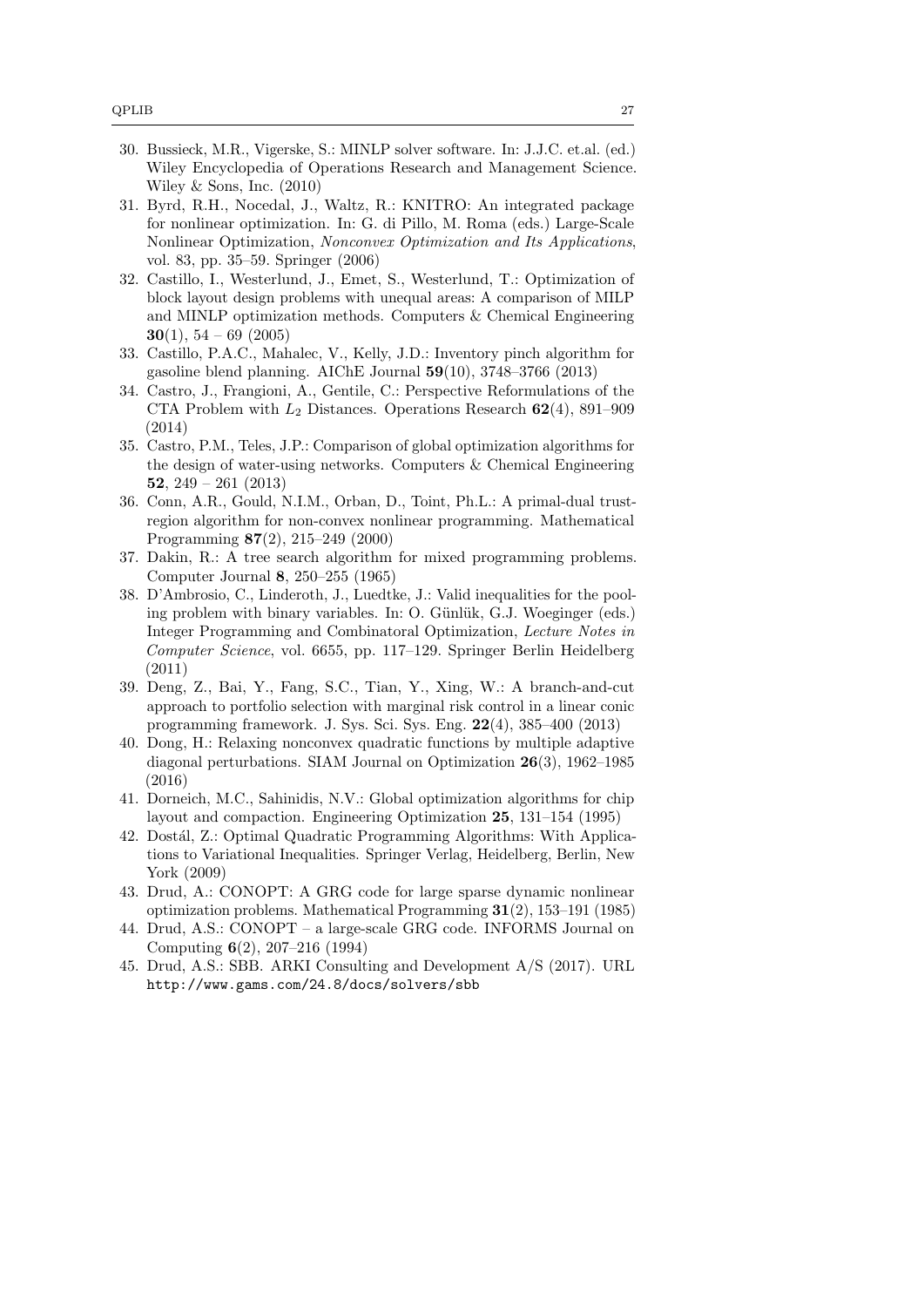- <span id="page-27-0"></span>46. Dür, M.: Copositive programming – a survey. In: M. Diehl, F. Glineur, E. Jarlebring, W. Michiels (eds.) Recent Advances in Optimization and its Applications in Engineering: The 14th Belgian-French-German Conference on Optimization, pp. 3–20. Springer, Berlin, Heidelberg (2010)
- <span id="page-27-12"></span>47. Duran, M.A., Grossmann, I.E.: An outer-approximation algorithm for a class of mixed-integer nonlinear programs. Mathematical Programming 36(3), 307–339 (1986)
- <span id="page-27-9"></span>48. Erway, J.B., Gill, P.E.: A subspace minimization method for the trustregion step. SIAM Journal on Optimization 20(3), 1439–1461 (2010)
- <span id="page-27-5"></span>49. Faria, D.C., Bagajewicz, M.J.: A new approach for global optimization of a class of minlp problems with applications to water management and pooling problems. AIChE Jornal 58(8), 2320–2335 (2012)
- <span id="page-27-13"></span>50. FICO: Xpress optimization suite (2017). URL [http://www.fico.com/](http://www.fico.com/en/products/fico-xpress-optimization-suite) [en/products/fico-xpress-optimization-suite](http://www.fico.com/en/products/fico-xpress-optimization-suite)
- <span id="page-27-14"></span>51. Fletcher, R.: Stable reduced hessian updates for indefinite quadratic programming. Mathematical Programming 87(2), 251–264 (2000)
- <span id="page-27-10"></span>52. Floudas, C., Visweswaran, V.: A global optimization algorithm (GOP) for certain classes of nonconvex NLPs – I. Theory. Computers & Chemical Engineering 14(12), 1397 – 1417 (1990)
- <span id="page-27-1"></span>53. Frangioni, A., Furini, F., Gentile, C.: Approximated Perspective Relaxations: a Project & Lift Approach. Computational Optimization and Applications 63(3), 705–735 (2016)
- <span id="page-27-7"></span>54. Frangioni, A., Galli, L., Scutellà, M.: Delay-Constrained Shortest Paths: Approximation Algorithms and Second-Order Cone Models. Journal of Optimization Theory and Applications 164(3), 1051–1077 (2015)
- <span id="page-27-8"></span>55. Frangioni, A., Galli, L., Stea, G.: Delay-constrained routing problems: Accurate scheduling models and admission control. Computers & Operations Research 81, 67–77 (2017)
- <span id="page-27-3"></span>56. Frangioni, A., Gentile, C.: Perspective Cuts for a Class of Convex 0–1 Mixed Integer Programs. Mathematical Programming 106(2), 225–236 (2006)
- 57. Frangioni, A., Gentile, C.: SDP Diagonalizations and Perspective Cuts for a Class of Nonseparable MIQP. Operations Research Letters 35(2), 181–185 (2007)
- <span id="page-27-4"></span>58. Frangioni, A., Gentile, C.: A Computational Comparison of Reformulations of the Perspective Relaxation: SOCP vs. Cutting Planes. Operations Research Letters 37(3), 206–210 (2009)
- <span id="page-27-2"></span>59. Frangioni, A., Gentile, C., Grande, E., Pacifici, A.: Projected Perspective Reformulations with Applications in Design Problems. Operations Research 59(5), 1225–1232 (2011)
- <span id="page-27-11"></span>60. Frangioni, A., Gorgone, E.: A Library for Continuous Convex Separable Quadratic Knapsack Problems. European Journal of Operational Research 229(1), 37–40 (2013)
- <span id="page-27-6"></span>61. Geissler, B., Morsi, A., Schewe, L.: A new algorithm for MINLP applied to gas transport energy cost minimization. In: M. Jünger, G. Reinelt (eds.) Facets of Combinatorial Optimization, pp. 321–353. Springer Berlin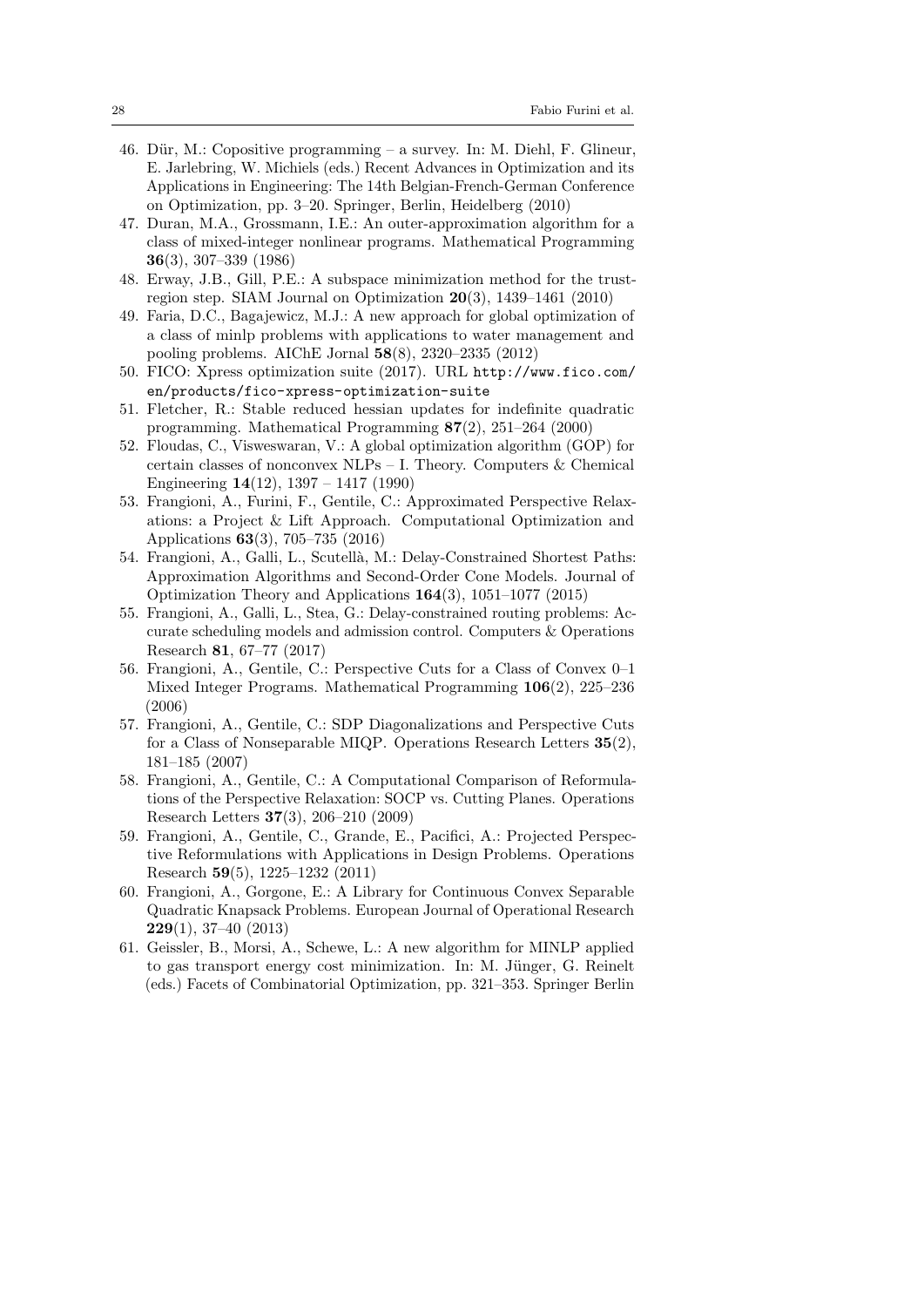Heidelberg (2013)

- <span id="page-28-4"></span>62. Gentilini, I., Margot, F., Shimada, K.: The travelling salesman problem with neighbourhood:s MINLP solution. Optimization Methods Software 28(2), 364–378 (2013)
- <span id="page-28-12"></span>63. Gertz, E.M., Wright, S.J.: Object-oriented software for quadratic programming. ACM Transactions on Mathematical Software 29(1), 58–81 (2003)
- <span id="page-28-8"></span>64. Gill, P.E., Murray, W., Saunders, M.A.: SNOPT: An SQP algorithm for large-scale constrained optimization. SIAM Journal on Optimization 12, 979–1006 (2002)
- <span id="page-28-9"></span>65. Gill, P.E., Murray, W., Saunders, M.A.: SNOPT: An SQP algorithm for large-scale constrained optimization. SIAM Review 47, 99–131 (2005)
- <span id="page-28-15"></span>66. Gill, P.E., Wong, E.: Methods for convex and general quadratic programming. Mathematical Programming Computation 7(1), 71–112 (2015)
- <span id="page-28-3"></span>67. Gleixner, A.M., Held, H., Huang, W., Vigerske, S.: Towards globally optimal operation of water supply networks. Numerical Algebra, Control and Optimization 2(4), 695–711 (2012)
- <span id="page-28-5"></span>68. Gould, N.I.M., Lucidi, S., Roma, M., Toint, P.L.: Solving the trust-region subproblem using the lanczos method. SIAM Journal on Optimization 9(2), 504–525 (1999)
- <span id="page-28-10"></span>69. Gould, N.I.M., Orban, D., Robinson, D.P.: Trajectory-following methods for large-scale degenerate convex quadratic programming. Mathematical Programming Computation 5(2), 113–142 (2013)
- <span id="page-28-14"></span>70. Gould, N.I.M., Orban, D., Toint, Ph.L.: GALAHAD—a library of threadsafe fortran 90 packages for large-scale nonlinear optimization. ACM Transactions on Mathematical Software 29(4), 353–372 (2003)
- <span id="page-28-11"></span>71. Gould, N.I.M., Robinson, D.P.: A dual gradient-projection method for large-scale strictly convex quadratic problems. Computational Optimization and Applications (2016). doi[:10.1007/s10589-016-9886-1](http://dx.doi.org/10.1007/s10589-016-9886-1)
- <span id="page-28-6"></span>72. Gould, N.I.M., Robinson, D.P., Thorne, H.S.: On solving trust-region and other regularised subproblems in optimization. Mathematical Programming Computation  $2(1)$ ,  $21-57$   $(2010)$
- <span id="page-28-0"></span>73. Gould, N.I.M., Toint, Ph.L.: A quadratic programming bibliography. Numerical Analysis Group Internal Report 2000-1, Rutherford Appleton Laboratory, Chilton, Oxfordshire, England (2000)
- <span id="page-28-13"></span>74. Gould, N.I.M., Toint, Ph.L.: An iterative working-set method for largescale non-convex quadratic programming. Applied Numerical Mathematics 43(1–2), 109–128 (2002)
- <span id="page-28-1"></span>75. Gounaris, C.E., First, E.L., Floudas, C.A.: Estimation of diffusion anisotropy in microporous crystalline materials and optimization of crystal orientation in membranes. J. Chem. Phys. 139(12), 124,703 (2013)
- <span id="page-28-7"></span>76. Hager, W.W.: Minimizing a quadratic over a sphere. SIAM Journal on Optimization 12(1), 188–208 (2001)
- <span id="page-28-2"></span>77. Hasan, M.M.F., Karimi, I.A., Avison, C.M.: Preliminary synthesis of fuel gas networks to conserve energy and preserve the environment. Industrial & Engineering Chemistry Research  $50(12)$ , 7414–7427 (2011)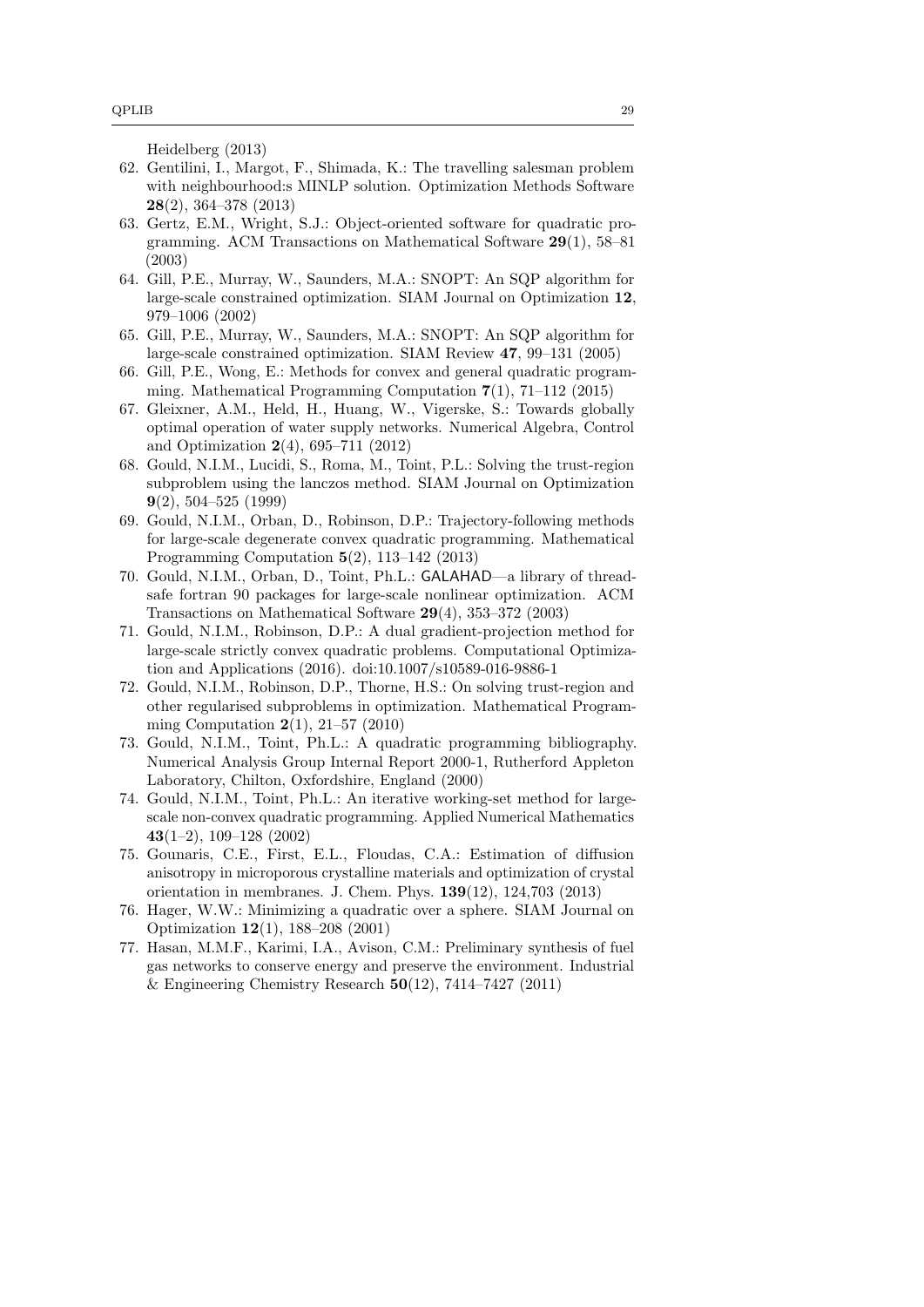- <span id="page-29-13"></span>78. Hemmecke, R., K¨oppe, M., Lee, J., Weismantel, R.: Nonlinear integer programming. In: M. Jünger, M.T. Liebling, D. Naddef, L.G. Nemhauser, R.W. Pulleyblank, G. Reinelt, G. Rinaldi, A.L. Wolsey (eds.) 50 Years of Integer Programming 1958-2008: From the Early Years to the State-ofthe-Art, pp. 561–618. Springer Berlin Heidelberg (2010)
- <span id="page-29-3"></span>79. Hifi, M., M'Hallah, R.: A literature review on circle and sphere packing problems: Models and methodologies. Advances in Operations Research 2009, 22 (2009)
- <span id="page-29-11"></span>80. Hochbaum, D.: Complexity and algorithms for nonlinear optimization problems. 4OR 3(3), 171–216 (2005)
- <span id="page-29-14"></span>81. IBM ILOG: CPLEX Optimization Studio, 12.7.0 edn. (2016). URL <http://www.ibm.com/support/knowledgecenter/SSSA5P>
- <span id="page-29-12"></span>82. Jeroslow, R.: There cannot be any algorithm for integer programming with quadratic constraints. Operations Research  $21(1)$ ,  $221-224$  (1973)
- <span id="page-29-9"></span>83. Jeżowski, J.: Review of water network design methods with literature annotations. Industrial & Engineering Chemistry Research 49(10), 4475 – 4516 (2010)
- <span id="page-29-6"></span>84. Kallrath, J.: Exact computation of global minima of a nonconvex portfolio optimization problem. In: C.A. Floudas, P.M. Pardalos (eds.) Frontiers in Global Optimization, pp. 237–254. Kluwer Academic Publishers (2003)
- <span id="page-29-4"></span>85. Kallrath, J.: Cutting circles and polygons from area-minimizing rectangles. Journal of Global Optimization  $43, 299 - 328$  (2009)
- <span id="page-29-5"></span>86. Kallrath, J., Rebennack, S.: Cutting ellipses from area-minimizing rectangles. Journal of Global Optimization 59(2-3), 405–437 (2014)
- <span id="page-29-10"></span>87. Khor, C.S., Chachuat, B., Shah, N.: Fixed-flowrate total water network synthesis under uncertainty with risk management. Journal of Cleaner Production 77(0), 79 – 93 (2014)
- <span id="page-29-0"></span>88. Koch, T., Achterberg, T., Andersen, E., Bastert, O., Berthold, T., Bixby, R.E., Danna, E., Gamrath, G., Gleixner, A.M., Heinz, S., Lodi, A., Mittelmann, H., Ralphs, T., Salvagnin, D., Steffy, D.E., Wolter, K.: Miplib 2010. Mathematical Programming Computation 3(2), 103–163 (2011)
- <span id="page-29-1"></span>89. Kochenberger, G., Hao, J.K., Glover, F., Lewis, M., Lü, Z., Wang, H., Wang, Y.: The unconstrained binary quadratic programming problem: a survey. Journal of Combinatorial Optimization 28(1), 58–81 (2014)
- <span id="page-29-15"></span>90. Kocis, G.R., Grossmann, I.E.: Computational experience with DICOPT solving MINLP problems in process systems engineering. Computers & Chemical Engineering 13(3), 307–315 (1989)
- <span id="page-29-7"></span>91. Kolodziej, S.P., Castro, P.M., Grossmann, I.E.: Global optimization of bilinear programs with a multiparametric disaggregation technique. Journal of Global Optimization 57(4), 1039–1063 (2013)
- <span id="page-29-8"></span>92. Kolodziej, S.P., Grossmann, I.E., Furman, K.C., Sawaya, N.W.: A discretization-based approach for the optimization of the multiperiod blend scheduling problem. Computers & Chemical Engineering  $53$ ,  $122 -$ 142 (2013)
- <span id="page-29-2"></span>93. Krislock, N., Malick, J., Roupin, F.: Biqcrunch: A semidefinite branch-andbound method for solving binary quadratic problem. ACM Transactions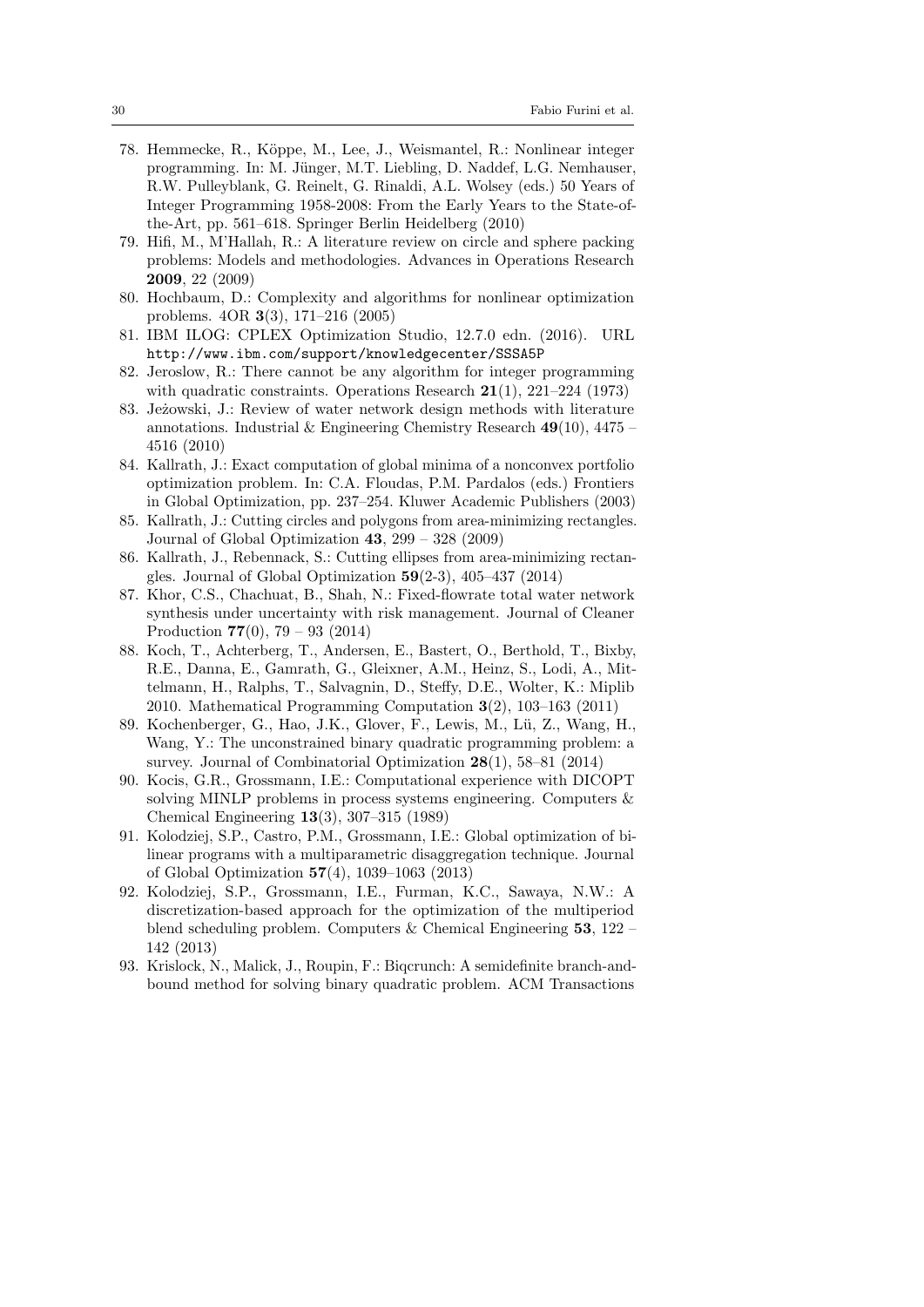on Mathematical Software 43(4), 32:1–32:23 (2017)

- <span id="page-30-13"></span>94. Land, A., Doig, A.: An automatic method of solving discrete programming problems. Econometrica 28(3), 497–520 (1960)
- <span id="page-30-12"></span>95. Lasdon, L., Plummer, J., Ugray, Z., Bussieck, M.: Improved filters and randomized drivers for multi-start global optimization. McCombs Research Paper Series IROM-06-06, McCombs School of Business (2006)
- <span id="page-30-10"></span>96. Lee, G., Tam, N., Yen, N.: Quadratic Programming and Affine Variational Inequalities: A Qualitative Study. Nonconvex Optimization and Its Applications. Springer US (2006)
- <span id="page-30-3"></span>97. Li, J., Li, A., Karimi, I.A., Srinivasan, R.: Improving the robustness and efficiency of crude scheduling algorithms. AIChE Journal 53(10), 2659–2680 (2007)
- 98. Li, J., Misener, R., Floudas, C.A.: Continuous-time modeling and global optimization approach for scheduling of crude oil operations. AIChE Journal 58(1), 205–226 (2012)
- <span id="page-30-4"></span>99. Li, J., Misener, R., Floudas, C.A.: Scheduling of crude oil operations under demand uncertainty: A robust optimization framework coupled with global optimization. AIChE Journal 58(8), 2373–2396 (2012)
- <span id="page-30-5"></span>100. Li, X., Armagan, E., Tomasgard, A., Barton, P.I.: Stochastic pooling problem for natural gas production network design and operation under uncertainty. AIChE Journal 57(8), 2120–2135 (2011)
- <span id="page-30-6"></span>101. Li, X., Tomasgard, A., Barton, P.I.: Decomposition strategy for the stochastic pooling problem. Journal of Global Optimization 54(4), 765– 790 (2012)
- <span id="page-30-1"></span>102. Lin, X., Floudas, C.A., Kallrath, J.: Global solution approach for a nonconvex MINLP problem in product portfolio optimization. Journal of Global Optimization 32, 417–431 (2005)
- <span id="page-30-11"></span>103. Lin, Y., Schrage, L.: The global solver in the LINDO API. Optimization Methods & Software 24(4–5), 657–668 (2009)
- <span id="page-30-0"></span>104. Loiola, E.M., de Abreu, N.M.M., Boaventura-Netto, P.O., Hahn, P., Querido, T.: A survey for the quadratic assignment problem. European Journal of Operational Research  $176(2)$ ,  $657 - 690$  (2007)
- <span id="page-30-9"></span>105. Loiola, E.M., de Abreu, N., Boaventura-Netto, P.O., Hahn, P., Querido, T.: A survey for the quadratic assignment problem. European Journal of Operational Research 176(2), 657 – 690 (2007)
- <span id="page-30-2"></span>106. Maranas, C.D., Androulakis, I.P., Floudas, C.A., Berger, A.J., Mulvey, J.M.: Solving long-term financial planning problems via global optimization. Journal of Economic Dynamics and Control  $21(8-9)$ ,  $1405 - 1425$ (1997)
- <span id="page-30-7"></span>107. Misener, R., Floudas, C.A.: Advances for the pooling problem: Modeling, global optimization, and computational studies. Applied and Computational Mathematics  $8(1)$ ,  $3 - 22$  (2009)
- <span id="page-30-8"></span>108. Misener, R., Floudas, C.A.: Global optimization of large-scale pooling problems: Quadratically constrained MINLP models. Industrial & Engineering Chemistry Research  $49(11)$ ,  $5424 - 5438$  (2010)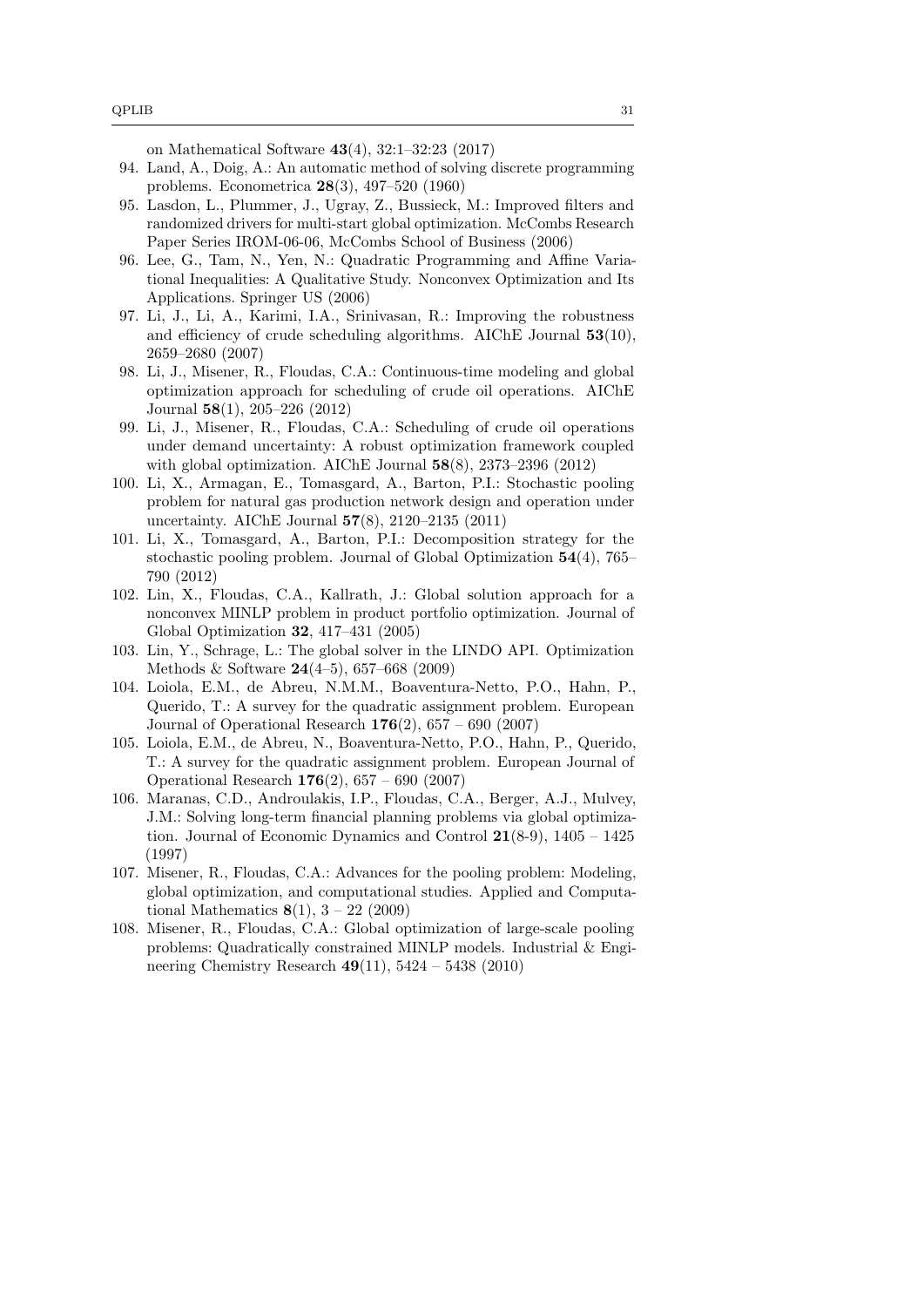- <span id="page-31-8"></span>109. Misener, R., Floudas, C.A.: GloMIQO: Global Mixed-Integer Quadratic Optimizer. Journal of Global Optimization 57(1), 3–50 (2013)
- <span id="page-31-9"></span>110. Misener, R., Floudas, C.A.: ANTIGONE: Algorithms for coNTinuous / Integer Global Optimization of Nonlinear Equations. Journal of Global Optimization 59(2-3), 503–526 (2014)
- <span id="page-31-1"></span>111. Mouret, S., Grossmann, I.E., Pestiaux, P.: A novel priority-slot based continuous-time formulation for crude-oil scheduling problem. Industrial & Engineering Chemistry Research 48(18), 8515–8528 (2009)
- <span id="page-31-2"></span>112. Mouret, S., Grossmann, I.E., Pestiaux, P.: A new Lagrangian decomposition approach applied to the integration of refinery planning and crude-oil scheduling. Computers & Chemical Engineering  $35(12)$ , 2750–2766 (2011)
- <span id="page-31-12"></span>113. Murtagh, B.A., Saunders, M.A.: Large-scale linearly constrained optimization. Mathematical Programming 14, 41–72 (1978)
- <span id="page-31-13"></span>114. Murtagh, B.A., Saunders, M.A.: A projected lagrangian algorithm and its implementation for sparse nonlinear constraints. Mathematic Programming Study 16, 84–117 (1982)
- <span id="page-31-7"></span>115. Neumaier, A.: Complete search in continuous global optimization and constraint satisfaction. Acta Numerica 13, 271–369 (2004)
- <span id="page-31-5"></span>116. Nyberg, A., Grossmann, I.E., Westerlund, T.: The optimal design of a three-echelon supply chain with inventories under uncertainty (2012). Available from CyberInfrastructure for MINLP [www.minlp.org, a collaboration of Carnegie Mellon University and IBM Research] at: www.minlp.org/library/problem/index.php?i=157
- <span id="page-31-3"></span>117. Papageorgiou, D.J., Toriello, A., Nemhauser, G.L., Savelsbergh, M.W.P.: Fixed-charge transportation with product blending. Transportation Science  $46(2)$ , 281–295 (2012)
- <span id="page-31-0"></span>118. Parpas, P., Rustem, B.: Global optimization of the scenario generation and portfolio selection problems. In: M. Gavrilova, O. Gervasi, V. Kumar, C. Tan, D. Taniar, A. Laganá, Y. Mun, H. Choo (eds.) Computational Science and Its Applications - ICCSA 2006, Lecture Notes in Computer Science, vol. 3982, pp. 908–917. Springer-Verlag (2006)
- <span id="page-31-4"></span>119. Pham, V., Laird, C., El-Halwagi, M.: Convex hull discretization approach to the global optimization of pooling problems. Industrial & Engineering Chemistry Research 48, 1973 – 1979 (2009)
- <span id="page-31-6"></span>120. Pillo, G.D., Grippo, L., Lampariello, F.: A class of structured quasinewton algorithms for optimal control problems. IFAC Proceedings Volumes  $16(8)$ , 101 – 107 (1983). 4th IFAC Workshop on Applications of Nonlinear Programming to Optimization and Control, San Francisco, CA , USA, 20-21 June 1983
- <span id="page-31-10"></span>121. Pintér, J.D.:  $LGO - a program system$  for continuous and Lipschitz global optimization. In: I.M. Bomze, T. Csendes, R. Horst, P.M. Pardalos (eds.) Developments in Global Optimization, pp. 183–197. Springer US, Boston, MA (1997)
- <span id="page-31-11"></span>122. Pintér, J.D.: A model development system for global optimization. In: R. De Leone, A. Murli, P.M. Pardalos, G. Toraldo (eds.) High Performance Algorithms and Software in Nonlinear Optimization, pp. 301–314. Springer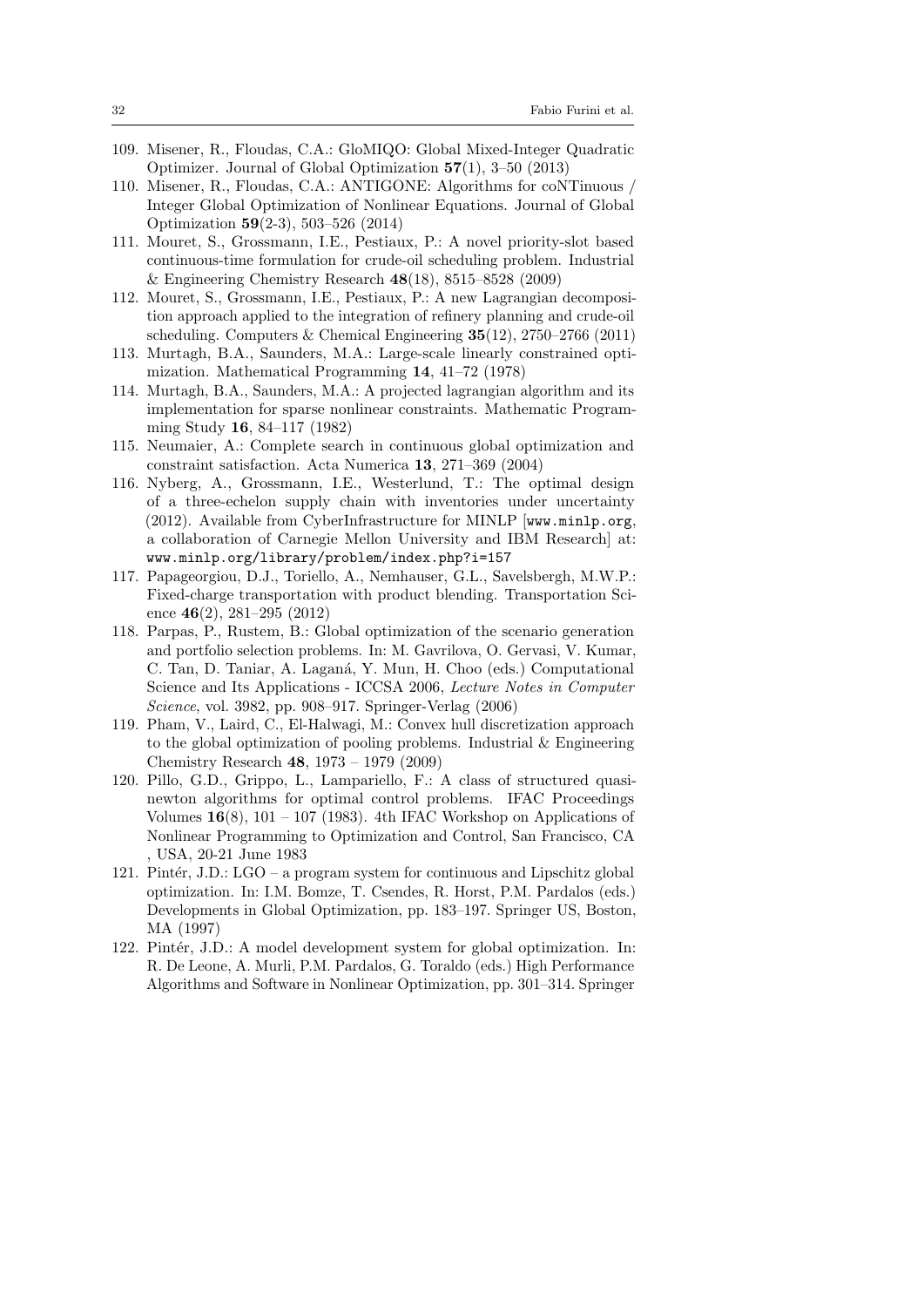US, Boston, MA (1998)

- <span id="page-32-8"></span>123. Ponce-Ortega, J.M., El-Halwagi, M.M., Jiménez-Gutiérrez, A.: Global optimization for the synthesis of property-based recycle and reuse networks including environmental constraints. Computers & Chemical Engineering 34(3),  $318 - 330$  (2010)
- <span id="page-32-2"></span>124. Rebennack, S., Kallrath, J., Pardalos, P.M.: Column enumeration based decomposition techniques for a class of non-convex MINLP problems. Journal of Global Optimization 43(2-3), 277–297 (2009)
- <span id="page-32-0"></span>125. Rendl, F., Rinaldi, G., Wiegele, A.: Solving max-cut to optimality by intersecting semidefinite and polyhedral relaxations. Mathematical Programming 121(2), 307–335 (2008)
- <span id="page-32-10"></span>126. Rendl, F., Wolkowicz, H.: A semidefinite framework for trust region subproblems with applications to large scale minimization. Mathematical Programming 77(1), 273–299 (1997)
- <span id="page-32-3"></span>127. Rios, L.M., Sahinidis, N.V.: Portfolio optimization for wealth-dependent risk preferences. Annals of Operations Research 177, 63–90 (2010)
- <span id="page-32-14"></span>128. Rothberg, E.: Solving quadratically-constrained models using Gurobi (2012). URL [http://www.gurobi.com/resources/](http://www.gurobi.com/resources/seminars-and-videos/gurobi-quadratic-constraints-webinar) [seminars-and-videos/gurobi-quadratic-constraints-webinar](http://www.gurobi.com/resources/seminars-and-videos/gurobi-quadratic-constraints-webinar)
- <span id="page-32-4"></span>129. Ruiz, J.P., Grossmann, I.E.: Exploiting vector space properties to strengthen the relaxation of bilinear programs arising in the global optimization of process network. Optimization Letters 5, 1–11 (2011)
- <span id="page-32-6"></span>130. Ruiz, M., Briant, O., Clochard, J.M., Penz, B.: Large-scale standard pooling problems with constrained pools and fixed demands. Journal of Global Optimization 56(3), 939–956 (2013)
- <span id="page-32-7"></span>131. Saif, Y., Elkamel, A., Pritzker, M.: Global optimization of reverse osmosis network for wastewater treatment and minimization. Industrial & Engineering Chemistry Research  $47(9)$ ,  $3060 - 3070$  (2008)
- <span id="page-32-11"></span>132. Schittkowski, K.: Numerical solution of a time-optimal parabolic boundaryvalue control problem. Journal of Optimization Theory and Applications 27(2), 271–290 (1979)
- <span id="page-32-12"></span>133. Stojanovic, S.: Optimal damping control and nonlinear elliptic systems. SIAM Journal on Control and Optimization 29(3), 594–608 (1991)
- <span id="page-32-1"></span>134. Szabó, P.G., Markót, C.M., Csendes, T.: Global optimization in geometry – circle packing into the square. In: C. Audet, P. Hansen, G. Savard (eds.) Essays and Surveys in Global Optimization, pp. 233–265. Springer, New York (2005)
- <span id="page-32-5"></span>135. Tadayon, B., Smith, J.C.: Algorithms for an integer multicommodity network flow problem with node reliability considerations. Journal of Optimization Theory and Applications 161, 506–532 (2013)
- <span id="page-32-9"></span>136. Tahanan, M., van Ackooij, W., Frangioni, A., Lacalandra, F.: Large-scale Unit Commitment under uncertainty. 4OR 13(2), 115–171 (2015)
- <span id="page-32-15"></span>137. Tarski, A.: A decision method for elementary algebra and geometry. Tech. Rep. R-109, Rand Corporation (1951)
- <span id="page-32-13"></span>138. Tawarmalani, M., Sahinidis, N.V.: Convexification and Global Optimization in Continuous and Mixed-Integer Nonlinear Programming: Theory,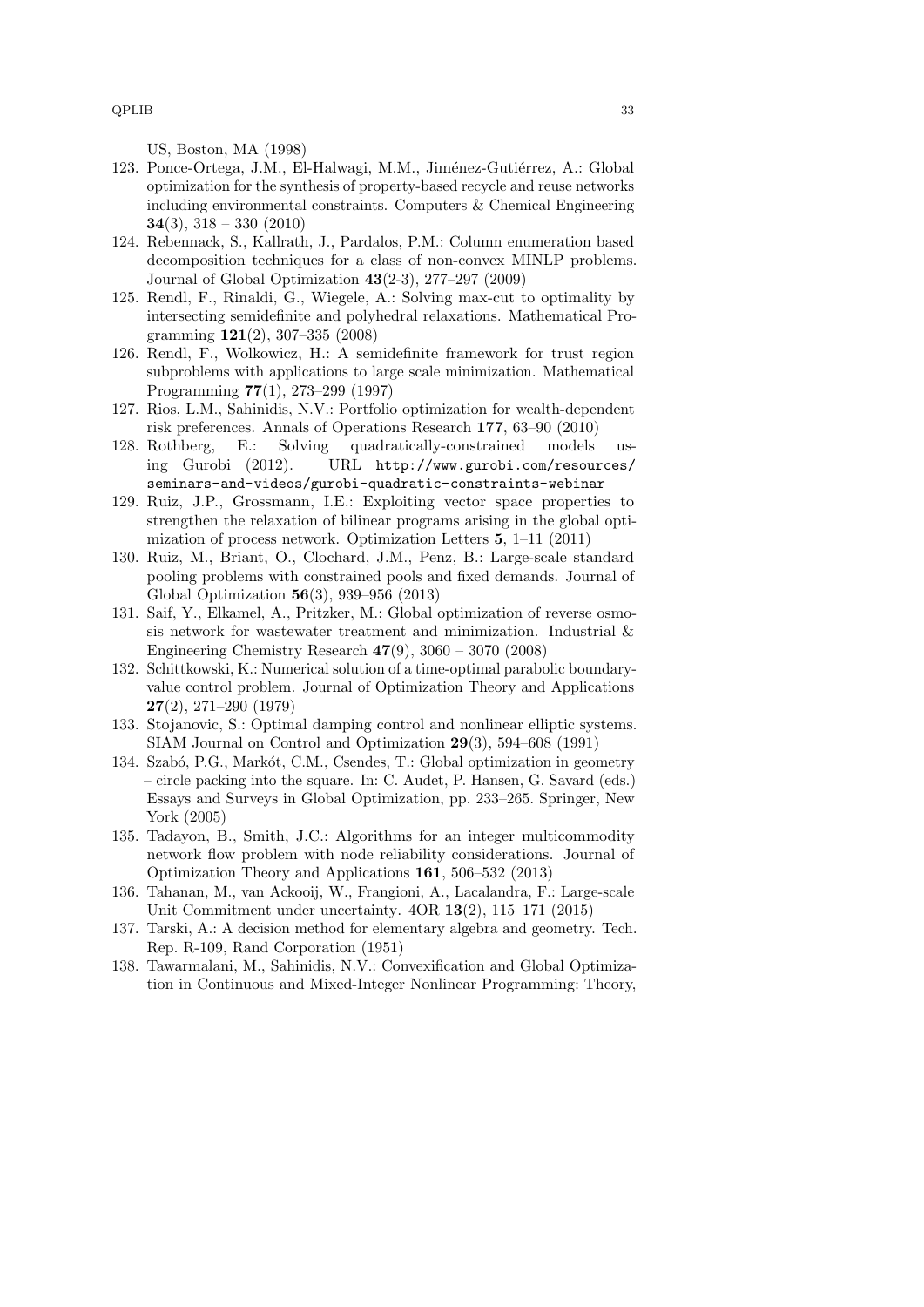Algorithms, Software, and Applications, Nonconvex Optimization and Its Applications, vol. 65. Kluwer Academic Publishers (2002)

- 139. Tawarmalani, M., Sahinidis, N.V.: Global optimization of mixed-integer nonlinear programs: A theoretical and computational study. Mathematical Programming 99(3), 563–591 (2004)
- <span id="page-33-8"></span>140. Tawarmalani, M., Sahinidis, N.V.: A polyhedral branch-and-cut approach to global optimization. Mathematical Programming 103(2), 225–249 (2005)
- <span id="page-33-2"></span>141. Teles, J.P., Castro, P.M., Matos, H.A.: Global optimization of water networks design using multiparametric disaggregation. Computers & Chemical Engineering 40, 132 – 147 (2012)
- <span id="page-33-11"></span>142. Ugray, Z., Lasdon, L., Plummer, J., Glover, F., Kelly, J., Martí, R.: Scatter search and local NLP solvers: A multistart framework for global optimization. INFORMS Journal on Computing 19(3), 328–340 (2007)
- <span id="page-33-4"></span>143. Vavasis, S.: Quadratic programming is in NP. Information Processing Letters 36, 73–77 (1990)
- <span id="page-33-3"></span>144. Vigerske, S.: MINLPLib 2. In: L.G. Casado, I. García, E.M.T. Hendrix (eds.) Proceedings of the XII global optimization workshop MAGO 2014, pp. 137–140 (2014). URL [http://www.gamsworld.org/minlp/](http://www.gamsworld.org/minlp/minlplib2) [minlplib2](http://www.gamsworld.org/minlp/minlplib2)
- <span id="page-33-12"></span>145. Vigerske, S., Gleixner, A.: SCIP: Global optimization of mixed-integer nonlinear programs in a branch-and-cut framework. ZIB Report 16-24, Zuse Institute Berlin (2016). urn[:nbn:de:0297-zib-59377](http://nbn-resolving.de/urn:nbn:de:0297-zib-59377)
- <span id="page-33-9"></span>146. Viswanathan, J., Grossmann, I.E.: A combined penalty function and outer-approximation method for MINLP optimization. Computers & Chemical Engineering 14(7), 769–782 (1990)
- <span id="page-33-10"></span>147. Wächter, A., Biegler, L.T.: On the implementation of a primal-dual interior point filter line search algorithm for large-scale nonlinear programming. Mathematical Programming 106(1), 25–57 (2006)
- <span id="page-33-6"></span>148. Westerlund, T., Lundquist, K.: Alpha-ECP, version 5.04. an interactive MINLP-solver based on the extended cutting plane method. Tech. Rep. 01-178-A, Process Design Laboratory, Åbo Akademi University, Åbo, Finland (2003)
- <span id="page-33-7"></span>149. Westerlund, T., Pörn, R.: Solving pseudo-convex mixed integer optimization problems by cutting plane techniques. Optimization and Engineering 3(3), 253–280 (2002)
- <span id="page-33-0"></span>150. Wikipedia: Quadratic programming (2016). URL [https://en.](https://en.wikipedia.org/wiki/Quadratic_programming) [wikipedia.org/wiki/Quadratic\\_programming](https://en.wikipedia.org/wiki/Quadratic_programming)
- <span id="page-33-1"></span>151. Wikipedia: Quadratically constrained quadratic program (2016). URL [https://en.wikipedia.org/wiki/Quadratically\\_constrained\\_](https://en.wikipedia.org/wiki/Quadratically_constrained_quadratic_program) [quadratic\\_program](https://en.wikipedia.org/wiki/Quadratically_constrained_quadratic_program)
- <span id="page-33-5"></span>152. Wright, S.: Primal-Dual Interior-Point Method. SIAM, Philadelphia (1997)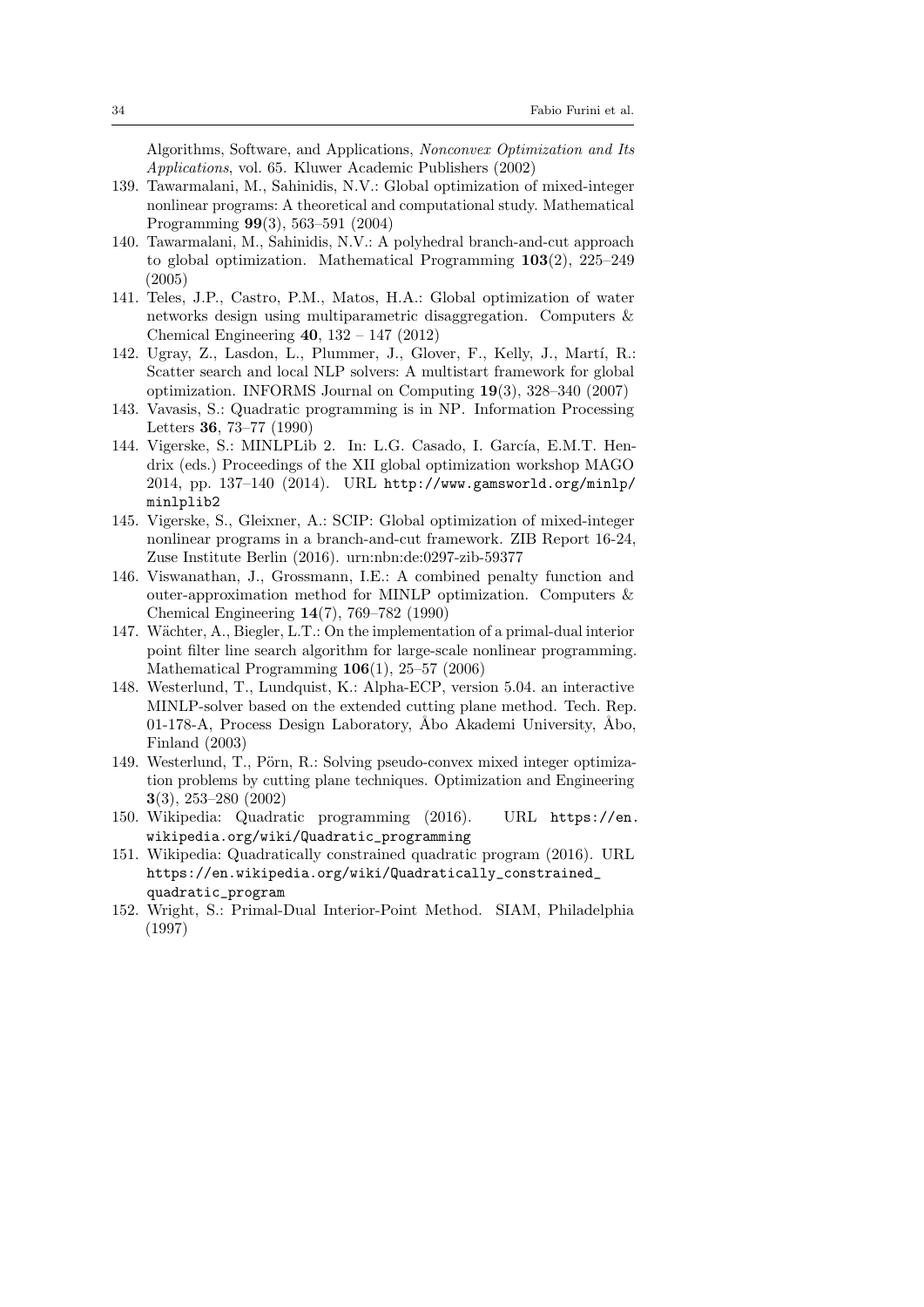# <span id="page-34-0"></span>A. Instance details

Table [7](#page-34-1) provides detailed data on all the instances of the final library. Column "name" is the name of the instance with the prefix "QPLIB<sub>"</sub> stripped. Column "type" is the classification of the instance according to the taxonomy from §[2.2.1.](#page-7-0) Column "% h.e." provides the fraction of hard eigenvalues of  $Q^0$ , the coefficient matrix of the objective function: a positive number implies that the instance is a  $Q^{**}$ , "0.0" implies that the instance is a  $C^{**}$ , a blank implies that  $Q^0 = 0$ , i.e., the objective function is linear (hence, the instance is a L<sup>\*\*</sup>). Column "% d." describes the density of the  $Q^0$  matrix: a blank implies that the corresponding instance has a linear objective function. For both columns ("% n.e." and "% d."), nonzeros values below 0.1 were rounded up to 0.1. The following three columns describe the variables by reporting the number of binary ones  $(*# b.")$ , general integer ones  $(*# i.")$ , and continuous ones ("# c."). Finally, the last four columns describe the constraints reporting the number of linear ones (" $\#$ 1."), nonconvex quadratic ones (" $\#$  q."), convex quadratic ones (" $\#$  c."), and variable bounds ("# v."). The numbering of the instances reflects the initial order in which we gathered them and the non-consecutiveness of the instance names is due to the filtering.

Table 7: Features of QPLIB instances.

<span id="page-34-1"></span>

|              |            | $\varphi^0$  |              |                                  | Variables                        |                |                     | Constraints       |                                  |                |
|--------------|------------|--------------|--------------|----------------------------------|----------------------------------|----------------|---------------------|-------------------|----------------------------------|----------------|
| name         | type       | % h.e.       | % d.         | # b.                             | # i.                             | # c.           | #1.                 | # q.              | $\#\mathbf{c}.$                  | # v.           |
| 0018         | QCL        | 48.0         | 100.0        | $\overline{0}$                   | $\mathbf 0$                      | 50             | $\mathbf 1$         | $\overline{0}$    | $\overline{0}$                   | 50             |
| 0031         | QML        | 18.3         | 99.8         | 30                               | $\overline{0}$                   | 30             | 32                  | $\overline{0}$    | $\overline{0}$                   | 30             |
| 0032         | QML        | 25.0         | 99.9         | 50                               | $\mathbf 0$                      | 50             | 52                  | $\overline{0}$    | $\overline{0}$                   | 50             |
| 0067         | QBL        | 47.5         | 88.9         | 80                               | $\overline{0}$                   | $\theta$       | $\mathbf{1}$        | $\overline{0}$    | $\overline{0}$                   | $\theta$       |
| 0343         | QCL        | 48.0         | 100.0        | $\bf{0}$                         | $\bf{0}$                         | 50             | $\mathbf{1}$        | $\overline{0}$    | $\overline{0}$                   | 100            |
| 0633         | QBL        | 58.7         | 98.7         | 75                               | $\overline{0}$                   | $\sigma$       | $\mathbf{1}$        | $\overline{0}$    | $\overline{0}$                   | $\Omega$       |
| 0678         | LMQ        |              |              | 9600                             | $\overline{0}$                   | 5537           | 7457                | 960               | $\overline{0}$                   | 1474           |
| 0681         | LMQ        |              |              | 72                               | $\bf{0}$                         | 143            | 419                 | 48                | $\overline{0}$                   | 200            |
| 0682         | LMQ        |              |              | 71                               | $\overline{0}$                   | 190            | 501                 | 96                | $\mathbf{0}$                     | 296            |
| 0684         | LMQ        |              |              | 101                              | $\mathbf 0$                      | 260            | 815                 | 128               | $\overline{0}$                   | 408            |
| 0685         | LMQ        |              |              | 256                              | $\overline{0}$                   | 519            | 1603                | 192               | $\mathbf{0}$                     | 728            |
| 0686         | LMQ        |              |              | 692                              | $\bf{0}$                         | 1512           | 4440                | 640               | $\overline{0}$                   | 2200           |
| 0687         | LMQ        |              |              | 672                              | $\overline{0}$                   | 1651           | 4875                | 800               | $\mathbf{0}$                     | 2520           |
| 0688         | LMQ        |              |              | 1964                             | $\overline{0}$                   | 3824           | 20568               | 1600              | $\overline{0}$                   | 6256           |
| 0689         | LMQ        |              |              | 756                              | $\overline{0}$                   | 1112           | 9800                | 288               | $\overline{0}$                   | 1608           |
| 0690         | LMQ        |              |              | 6428                             | $\overline{0}$                   | 10048          | 112400              | 3200              | $\overline{0}$                   | 17376          |
| 0696         | LMQ        |              |              | 187                              | $\overline{0}$                   | 207            | 390                 | 33                | $\overline{0}$                   | 260            |
| 0698         | LMQ        |              |              | 55                               | $\bf{0}$                         | 63             | 126                 | 15                | $\overline{0}$                   | 56             |
| 0752         | QBL        | 50.0         | 10.0         | 250                              | $\overline{0}$                   | $\sigma$       | $\mathbf{1}$        | $\mathbf{0}$      | $\mathbf{0}$                     | $\theta$       |
| 0911         | QCQ        | 44.0         | 50.5         | $\overline{0}$                   | $\overline{0}$                   | 50             | $\overline{0}$      | 50                | $\overline{0}$                   | 100            |
| 0975         | QCQ        | 50.0         | 50.6         | $\theta$                         | 0                                | 50             | $\overline{0}$      | 10                | $\mathbf{0}$                     | 100            |
| 1055         | QCQ        | 50.0         | 100.0        | $\overline{0}$                   | $\overline{0}$                   | 40             | $\overline{0}$      | 20                | $\overline{0}$                   | 80             |
| 1143         | QCQ        | 50.0         | 97.1         | $\overline{0}$                   | $\bf{0}$                         | 40             | $\overline{4}$      | 20                | $\overline{0}$                   | 80             |
| 1157         | QCQ        | 25.0         | 94.5         | $\overline{0}$                   | $\overline{0}$                   | 40             | 8                   | $\mathbf 1$       | $\overline{0}$                   | 80             |
| 1353         | QCQ        | 26.0         | 95.8         | $\mathbf 0$                      | $\bf{0}$                         | 50             | 5                   | $\,1\,$           | $\overline{0}$                   | 100            |
| 1423         | QCQ        | 75.0         | 95.4         | $\overline{0}$                   | 0                                | 40             | $\overline{4}$      | 20                | $\mathbf{0}$                     | 80             |
| 1437         | QCQ        | 50.0         | 95.6         | $\overline{0}$                   | $\overline{0}$                   | 50             | 10                  | $1\,$             | $\mathbf{0}$                     | 100            |
| 1451         | QCQ        | 50.0         | 49.1         | $\overline{0}$<br>$\overline{0}$ | $\overline{0}$<br>$\overline{0}$ | 60             | 6<br>$\overline{4}$ | 60                | $\overline{0}$                   | 120            |
| 1493         | QCQ        | 50.0         | 97.3         | $\overline{0}$                   | $\overline{0}$                   | 40             | 3                   | $\,1\,$<br>30     | $\overline{0}$<br>$\overline{0}$ | 80             |
| 1507         | QCQ        | 26.7         | 95.8         |                                  |                                  | 30             |                     |                   |                                  | 60             |
| 1535         | QCQ        | 50.0         | 94.3         | $\mathbf 0$<br>$\overline{0}$    | $\bf{0}$                         | 60             | 6                   | 60                | $\overline{0}$                   | 120            |
| 1619<br>1661 | QCQ        | 50.0<br>50.0 | 95.5<br>95.4 | $\overline{0}$                   | $\overline{0}$<br>$\overline{0}$ | 50<br>60       | 5<br>12             | 25<br>$\mathbf 1$ | $\mathbf{0}$<br>$\overline{0}$   | 100            |
|              | QCQ        |              |              | $\overline{0}$                   | $\overline{0}$                   |                | 12                  | $\,1\,$           |                                  | 120            |
| 1675<br>1703 | QCQ        | 51.7<br>51.7 | 48.8<br>97.9 | $\overline{0}$                   | 0                                | 60<br>60       | 6                   | 30                | $\mathbf{0}$<br>$\overline{0}$   | 120<br>120     |
| 1745         | QCQ<br>QCQ | 50.0         | 48.8         | $\bf{0}$                         | $\bf{0}$                         | 50             | 5                   | 50                | $\overline{0}$                   | 100            |
| 1773         | QCQ        | 50.0         | 94.8         | $\overline{0}$                   | $\overline{0}$                   | 60             | 6                   | $1\,$             | $\mathbf{0}$                     | 120            |
| 1886         | QCQ        | 50.0         | 50.0         | $\bf{0}$                         | $\overline{0}$                   | 50             | $\overline{0}$      | 50                | $\overline{0}$                   | 100            |
| 1913         | QCQ        | 50.0         | 24.9         | $\overline{0}$                   | $\overline{0}$                   | 48             | $\overline{0}$      | 48                | $\mathbf{0}$                     | 96             |
| 1922         | QCQ        | 50.0         | 49.6         | $\overline{0}$                   | $\bf{0}$                         | 30             | $\overline{0}$      | 60                | $\mathbf 0$                      | 60             |
| 1931         | QCQ        | 50.0         | 49.9         | $\overline{0}$                   | $\overline{0}$                   | 40             | $\overline{0}$      | 40                | $\mathbf{0}$                     | 80             |
| 1940         | QCQ        | 50.0         | 25.0         | $\overline{0}$                   | $\overline{0}$                   | 48             | $\overline{0}$      | 96                | $\mathbf{0}$                     | 96             |
| 1967         | QCQ        | 50.0         | 99.8         | $\overline{0}$                   | $\overline{0}$                   | 50             | $\overline{0}$      | 75                | $\overline{0}$                   | 100            |
| 1976         | QBQ        | 38.2         | 7.0          | 152                              | $\overline{0}$                   | $\bf{0}$       | 136                 | 16                | $\overline{0}$                   | $\mathbf{0}$   |
| 2017         | QBQ        | 39.3         | 5.5          | 252                              | $\overline{0}$                   | $\overline{0}$ | 231                 | 21                | $\overline{0}$                   | $\overline{0}$ |
| 2022         | QBQ        | 38.5         | 5.2          | 275                              | $\overline{0}$                   | 0              | 253                 | 22                | $\mathbf{0}$                     | $\mathbf{0}$   |
| 2029         | QBQ        | 40.1         | 5.1          | 299                              | $\overline{0}$                   | $\mathbf 0$    | 276                 | 23                | $\mathbf{0}$                     | $\overline{0}$ |
| 2036         | QBQ        | 39.2         | 4.8          | 324                              | $\overline{0}$                   | $\sigma$       | 300                 | 24                | $\overline{0}$                   | $\overline{0}$ |
| 2047         | LBQ        |              |              | 136                              | 0                                | $\mathbf 0$    | 2040                | 17                | $\overline{0}$                   | $\overline{0}$ |
| 2055         | LBQ        |              |              | 153                              | $\overline{0}$                   | $\mathbf 0$    | 2448                | 18                | $\overline{0}$                   | $\bf{0}$       |
| 2060         | LBQ        |              |              | 171                              | $\mathbf 0$                      | $\mathbf 0$    | 2907                | 19                | $\overline{0}$                   | $\bf{0}$       |
| 2067         | LBQ        |              |              | 190                              | $\overline{0}$                   | $\sigma$       | 3420                | 20                | $\mathbf{0}$                     | $\mathbf 0$    |
| 2073         | LBQ        |              |              | 210                              | $\overline{0}$                   | $\overline{0}$ | 3990                | 21                | $\overline{0}$                   | $\mathbf 0$    |
| 2077         | LBQ        |              |              | 231                              | 0                                | $\sigma$       | 4620                | 22                | $\mathbf{0}$                     | $\overline{0}$ |
| 2085         | LBQ        |              |              | 253                              | $\overline{0}$                   | $\overline{0}$ | 5313                | 23                | $\overline{0}$                   | $\overline{0}$ |
| 2087         | LBQ        |              |              | 276                              | $\sigma$                         | $\sigma$       | 6072                | 24                | $\overline{0}$                   | $\overline{0}$ |
| 2096         | LBQ        |              |              | 300                              | $\Omega$                         | $\Omega$       | 6900                | 25                | $\overline{0}$                   | $\overline{0}$ |

2165 LMQ 683 0 1376 1366 683 0 683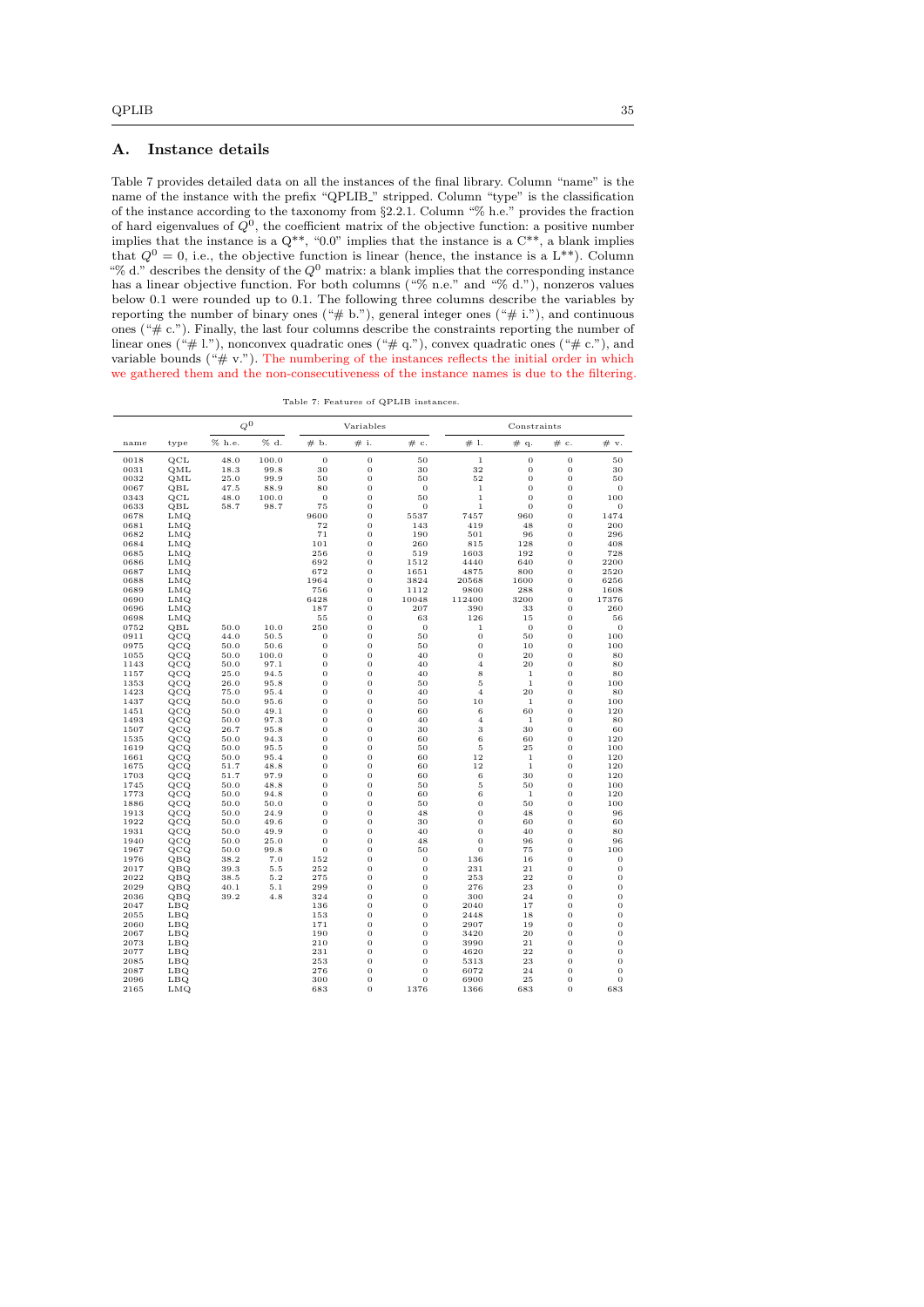|              |                              | $\boldsymbol{Q}^0$ |             | Variables                            |                                      |                       | Constraints        |                                  |                                  |                              |
|--------------|------------------------------|--------------------|-------------|--------------------------------------|--------------------------------------|-----------------------|--------------------|----------------------------------|----------------------------------|------------------------------|
| name         | type                         | % h.e.             | % d.        | # b.                                 | # i.                                 | # c.                  | #1.                | # q.                             | $\#\mathbf{c}.$                  | # v.                         |
| 2166         | LMQ                          |                    |             | 345                                  | $\mathbf 0$                          | 697                   | 690                | 345                              | $\mathbf 0$                      | 345                          |
| 2167         | LMQ                          |                    |             | 61                                   | $\mathbf 0$                          | 131                   | 122                | 61                               | $\mathbf 0$                      | 61                           |
| 2168<br>2169 | <b>LMQ</b><br>LMQ            |                    |             | 214<br>297                           | $\mathbf{0}$<br>$\boldsymbol{0}$     | 438<br>608            | 428<br>594         | 214<br>297                       | $\mathbf 0$<br>$\bf{0}$          | 214<br>297                   |
| 2170         | <b>LMQ</b>                   |                    |             | 351                                  | $\boldsymbol{0}$                     | 736                   | 702                | 351                              | $\bf{0}$                         | 351                          |
| 2171         | LMQ                          |                    |             | 150                                  | $\boldsymbol{0}$                     | 305                   | 300                | 150                              | $\bf{0}$                         | 150                          |
| 2173         | <b>LMQ</b>                   |                    |             | 215                                  | $\boldsymbol{0}$                     | 436                   | 430                | 215                              | $\bf{0}$                         | 215                          |
| 2174<br>2181 | LMQ<br>LMQ                   |                    |             | 768<br>90                            | $\boldsymbol{0}$<br>$\boldsymbol{0}$ | 1545<br>190           | 1536<br>180        | 768<br>90                        | $\bf{0}$<br>$\bf{0}$             | 768<br>90                    |
| 2187         | LMQ                          |                    |             | 90                                   | $\boldsymbol{0}$                     | 195                   | 180                | 90                               | $\bf{0}$                         | 90                           |
| 2192         | LMQ                          |                    |             | 90                                   | $\boldsymbol{0}$                     | 200                   | 180                | 90                               | $\bf{0}$                         | 90                           |
| 2195         | LMQ                          |                    |             | 90                                   | $\boldsymbol{0}$                     | 205                   | 180                | 90                               | $\bf{0}$                         | 90                           |
| 2202         | LMQ<br><b>LMQ</b>            |                    |             | 90<br>100                            | $\boldsymbol{0}$                     | 185                   | 180                | 90                               | $\bf{0}$                         | 90                           |
| 2203<br>2204 | <b>LMQ</b>                   |                    |             | 110                                  | $\bf{0}$<br>$\bf{0}$                 | 205<br>225            | 200<br>220         | 100<br>110                       | $\bf{0}$<br>$\bf{0}$             | 100<br>110                   |
| 2205         | <b>LMQ</b>                   |                    |             | 958                                  | $\bf{0}$                             | 1926                  | 1916               | 958                              | $\bf{0}$                         | 958                          |
| 2206         | LMQ                          |                    |             | 194                                  | $\bf{0}$                             | 421                   | 388                | 194                              | $\bf{0}$                         | 194                          |
| 2315         | QBL                          | 44.7               | 7.5         | 595                                  | $\bf{0}$                             | 0                     | 13090              | 0                                | $\bf{0}$                         | $\bf{0}$                     |
| 2353<br>2357 | QML<br>QBL                   | 50.0<br>50.0       | 23.7<br>7.8 | 147<br>240                           | $\bf{0}$<br>$\bf{0}$                 | 93<br>$\bf{0}$        | 2240<br>2240       | 0<br>0                           | $\bf{0}$<br>$\bf{0}$             | 186<br>$\boldsymbol{0}$      |
| 2359         | QBL                          | 44.4               | 4.2         | 306                                  | $\bf{0}$                             | $\bf{0}$              | 3264               | $\bf{0}$                         | $\mathbf 0$                      | $\mathbf{0}$                 |
| 2416         | LCQ                          |                    |             | $\bf{0}$                             | $\bf{0}$                             | 25                    | 153                | 527                              | 6                                | 48                           |
| 2430         | $_{\rm LCQ}$                 |                    |             | $\boldsymbol{0}$                     | $\boldsymbol{0}$                     | 125                   | 27                 | 65                               | $\bf{0}$                         | 240                          |
| 2445<br>2456 | $_{\rm LCQ}$<br>LCD          |                    |             | $\,0$<br>$\,0$                       | $\bf{0}$<br>$\bf{0}$                 | 143<br>5477           | 14<br>4131         | 66<br>0                          | $\mathbf 0$<br>1369              | 160<br>$\boldsymbol{0}$      |
| 2468         | LCD                          |                    |             | $\boldsymbol{0}$                     | $\bf{0}$                             | 14885                 | 11203              | 0                                | 3721                             | $\boldsymbol{0}$             |
| 2480         | $_{\rm LCQ}$                 |                    |             | $\boldsymbol{0}$                     | $\boldsymbol{0}$                     | 399                   | 199                | 200                              | 1                                | 400                          |
| 2482         | LCD                          |                    |             | $\boldsymbol{0}$                     | $\boldsymbol{0}$                     | 1806                  | 1418               | 0                                | 361                              | 0                            |
| 2483<br>2492 | $_{\rm LCQ}$<br>QBL          | 25.5               | 86.2        | $\boldsymbol{0}$<br>196              | $\boldsymbol{0}$<br>$\boldsymbol{0}$ | 760<br>0              | 40<br>28           | 240<br>0                         | $\bf{0}$<br>$\boldsymbol{0}$     | 1320<br>0                    |
| 2505         | $_{\rm LCQ}$                 |                    |             | $\bf{0}$                             | $\boldsymbol{0}$                     | 1039                  | 302                | 480                              | $\overline{0}$                   | 540                          |
| 2512         | QBL                          | 46.0               | 77.4        | 100                                  | $\boldsymbol{0}$                     | 0                     | 20                 | 0                                | $\boldsymbol{0}$                 | 0                            |
| 2519         | LCD                          |                    |             | $\bf{0}$                             | $\boldsymbol{0}$                     | 4806                  | 3802               | 0                                | 961                              | $\boldsymbol{0}$             |
| 2540<br>2546 | $_{\rm LCQ}$<br>CCQ          | 0.0                | 0.7         | $\boldsymbol{0}$<br>$\boldsymbol{0}$ | $\boldsymbol{0}$<br>$\bf{0}$         | 498<br>1015           | 341<br>592         | 210<br>400                       | $\boldsymbol{0}$<br>$\bf{0}$     | 130<br>15                    |
| 2590         | $_{\rm LCQ}$                 |                    |             | $\boldsymbol{0}$                     | $\bf{0}$                             | 25                    | 93                 | 401                              | $\boldsymbol{0}$                 | 48                           |
| 2626         | LCD                          |                    |             | $\boldsymbol{0}$                     | $\,0$                                | 22327                 | 14763              | 0                                | 3721                             | 0                            |
| 2635         | $_{\rm LCQ}$                 |                    |             | $\boldsymbol{0}$                     | $\,0$                                | 176                   | $\mathbf 0$        | 188                              | 966                              | $\bf{0}$                     |
| 2650<br>2658 | $_{\rm LCQ}$<br>LCQ          |                    |             | $\boldsymbol{0}$<br>$\boldsymbol{0}$ | $\bf{0}$<br>$\bf{0}$                 | 1110<br>184           | 228<br>57          | 904<br>133                       | $\bf{0}$<br>$\boldsymbol{0}$     | 1072<br>192                  |
| 2676         | LCD                          |                    |             | $\mathbf{0}$                         | $\mathbf 0$                          | 1445                  | 1095               | 0                                | 361                              | $\bf{0}$                     |
| 2693         | $_{\text{LCQ}}$              |                    |             | $\mathbf{0}$                         | $\mathbf 0$                          | 791                   | 183                | 631                              | $\boldsymbol{0}$                 | 754                          |
| 2696         | QCQ                          | 1.4                | 2.5         | $\bf{0}$                             | $\mathbf 0$                          | 3500                  | 1995               | 1500                             | $\mathbf 0$                      | 5                            |
| 2698<br>2702 | $_{\rm LCQ}$<br>$_{\rm QML}$ | 4.6                | 1.2         | $\mathbf{0}$<br>259                  | $\mathbf 0$<br>$\mathbf 0$           | 196<br>$\,1\,$        | 36<br>212          | $1\,1$<br>$\bf{0}$               | $\mathbf 0$<br>$\mathbf 0$       | 280<br>$\boldsymbol{0}$      |
| 2703         | $_{\text{LCQ}}$              |                    |             | $\boldsymbol{0}$                     | $\mathbf 0$                          | 799                   | 399                | 400                              | $\,1\,$                          | 800                          |
| 2707         | $_{\rm LCQ}$                 |                    |             | $\boldsymbol{0}$                     | $\mathbf 0$                          | 634                   | 151                | 466                              | $\bf{0}$                         | 640                          |
| 2708         | LMQ                          |                    |             | 108                                  | $\mathbf 0$                          | 526                   | 327                | 30                               | $\bf{0}$                         | 520                          |
| 2712<br>2714 | $\rm QCL$<br>$_{\text{LCQ}}$ | 50.0               | 100.0       | $\boldsymbol{0}$<br>$\mathbf{0}$     | $\mathbf 0$<br>$\mathbf 0$           | 200<br>352            | $1\,$<br>301       | $\bf{0}$<br>298                  | $\bf{0}$<br>$\bf{0}$             | 400<br>$1\,$                 |
| 2733         | QBL                          | 25.9               | 89.2        | 324                                  | $\mathbf 0$                          | 0                     | 36                 | $\bf{0}$                         | $\bf{0}$                         | $\boldsymbol{0}$             |
| 2738         | $_{\rm LCQ}$                 |                    |             | $\boldsymbol{0}$                     | $\mathbf 0$                          | 199                   | 99                 | 100                              | $\,1\,$                          | 200                          |
| 2758         | $_{\rm LCQ}$                 |                    |             | $\mathbf{0}$                         | $\mathbf 0$                          | 303                   | 139                | 112                              | $\bf{0}$                         | 140                          |
| 2761         | QCL<br>LCD                   | 50.0               | 100.0       | $\bf{0}$<br>$\mathbf{0}$             | $\mathbf 0$<br>$\mathbf 0$           | 500<br>4501           | 1<br>3680          | $\bf{0}$                         | $\boldsymbol{0}$<br>900          | 1000                         |
| 2784<br>2819 | LCQ                          |                    |             | $\mathbf{0}$                         | $\mathbf 0$                          | 334                   | 24                 | $\boldsymbol{0}$<br>132          | $\boldsymbol{0}$                 | $\boldsymbol{0}$<br>500      |
| 2823         | $_{\text{LCQ}}$              |                    |             | $\mathbf{0}$                         | $\mathbf 0$                          | 390                   | 103                | 283                              | $\mathbf 0$                      | 396                          |
| 2834         | LCQ                          |                    |             | $\mathbf{0}$                         | $\mathbf 0$                          | 156                   | 14                 | 72                               | $\boldsymbol{0}$                 | 200                          |
| 2862<br>2880 | LCD<br>QBL                   | 48.8               | 90.3        | $\mathbf{0}$<br>625                  | $\mathbf 0$<br>$\mathbf 0$           | 40501<br>$\mathbf{0}$ | 32640              | $\boldsymbol{0}$<br>$\mathbf{0}$ | 8100                             | $\mathbf{0}$<br>$\mathbf{0}$ |
| 2881         | LCQ                          |                    |             | $\mathbf{0}$                         | $\mathbf 0$                          | 1512                  | 50<br>$\mathbf{0}$ | 700                              | $\mathbf 0$<br>20                | $\mathbf{0}$                 |
| 2882         | LMQ                          |                    |             | 56                                   | $\mathbf 0$                          | 88                    | 257                | 16                               | $\mathbf{0}$                     | 32                           |
| 2894         | LCQ                          |                    |             | $\theta$                             | $\mathbf 0$                          | 17                    | 55                 | 154                              | $\mathbf{0}$                     | 32                           |
| 2935         | LMQ                          |                    |             | 72                                   | $\mathbf 0$                          | 108                   | 325                | 18                               | $\mathbf{0}$                     | 36                           |
| 2957<br>2958 | QBL<br>LMQ                   | 23.1               | 60.3        | 484<br>42                            | $\mathbf 0$<br>$\mathbf 0$           | $\theta$<br>70        | 44<br>197          | $\mathbf{0}$<br>14               | $\mathbf{0}$<br>$\mathbf{0}$     | $\overline{0}$<br>28         |
| 2967         | $_{\rm QCC}$                 | 47.4               | 5.0         | $\boldsymbol{0}$                     | $\mathbf 0$                          | 38                    | 1                  | $\mathbf{0}$                     | 190                              | 38                           |
| 2981         | CCQ                          | 0.0                | 0.7         | $\boldsymbol{0}$                     | $\mathbf 0$                          | 2015                  | 1192               | 800                              | $\mathbf{0}$                     | 15                           |
| 2987         | $_{\rm LCQ}$                 |                    |             | $\mathbf{0}$                         | $\mathbf 0$                          | 208                   | 114                | 90                               | $\mathbf 0$                      | 90                           |
| 2993<br>3029 | LCQ<br>LCD                   |                    |             | 0<br>$\mathbf 0$                     | v<br>0                               | -266<br>5767          | -235<br>3783       | 84<br>$\overline{0}$             | - 0<br>961                       | 66<br>$\overline{0}$         |
| 3034         | $_{\rm LCQ}$                 |                    |             | $\mathbf 0$                          | 0                                    | 780                   | 40                 | 240                              | $\overline{0}$                   | 1320                         |
| 3049         | QCQ                          | 0.8                | $2.5\,$     | $\mathbf{0}$                         | 0                                    | 7000                  | 3995               | 3000                             | $\overline{0}$                   | - 5                          |
| 3060         | QML                          | 0.2                | $6.2\,$     | 48                                   | 0                                    | 792                   | 1192               | $\sim$ 0                         | $\overline{0}$                   | $\overline{0}$               |
| 3080<br>3083 | CCQ<br>$_{\rm LCQ}$          | $_{0.0}$           | 0.7         | $\mathbf{0}$<br>$\overline{0}$       | 0<br>$\mathbf 0$                     | 4015<br>243           | 2392<br>107        | 1600<br>126                      | $\overline{0}$<br>$\overline{0}$ | 15<br>120                    |
| 3088         | LCD                          |                    |             | $\mathbf 0$                          | $\mathbf 0$                          | 3601                  | 2780               | $\overline{\phantom{0}}$         | 900                              | $\overline{0}$               |
| 3089         | LCQ                          |                    |             | $\mathbf 0$                          | $\mathbf 0$                          | 132                   | <b>12</b>          | 72                               | $\overline{\phantom{0}}$         | 228                          |
| 3105         | LCD                          |                    |             | $\mathbf 0$                          | $\boldsymbol{0}$                     | 18606                 | 14802              | $\overline{0}$                   | 3721                             | $\overline{\phantom{0}}$     |
| 3120<br>3122 | LCQ<br>QML                   | 2.8                | 0.1         | $\mathbf 0$<br>17136                 | $\boldsymbol{0}$<br>$\boldsymbol{0}$ | 662<br>3988           | 40<br>36703        | 204<br>$\overline{0}$            | $\overline{0}$<br>$\bf{0}$       | 924<br>$\overline{0}$        |
| 3147         | LCQ                          |                    |             | $\boldsymbol{0}$                     | $\mathbf 0$                          | 419                   | 32                 | 108                              | $\mathbf{0}$                     | 550                          |
| 3170         | LCQ                          |                    |             | $\boldsymbol{0}$                     | $\bf{0}$                             | 660                   | 40                 | 160                              | $\bf{0}$                         | 1160                         |

3177 LCQ 0 0 1599 799 800 1 1600 3181 LMQ 84 0 308 180 16 0 222

Table 7: Features of QPLIB instances (continued).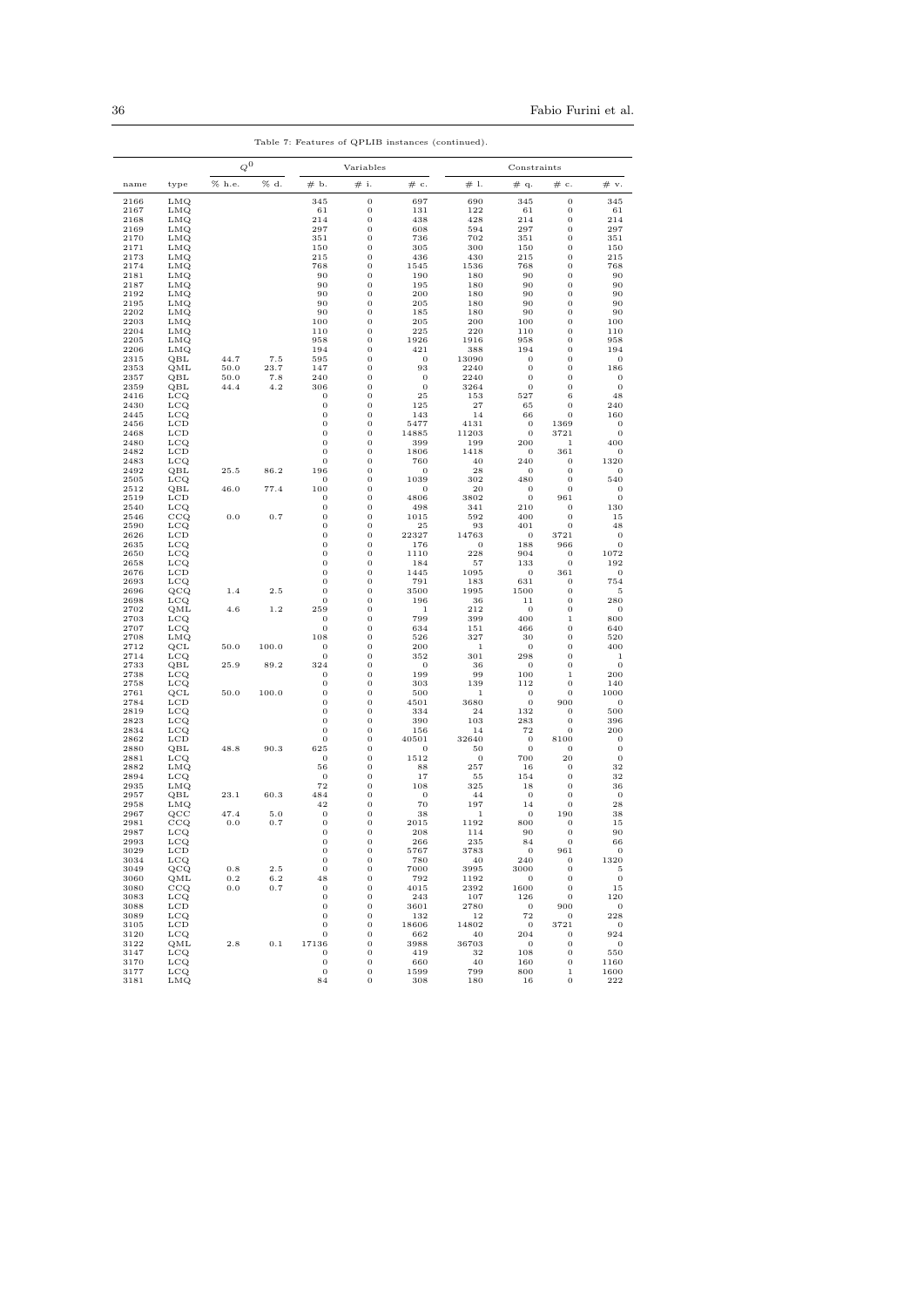|              |                                 | $Q^0$  |       |                                  | Variables                    |                         |                     | Constraints                       |                                      |                                         |  |
|--------------|---------------------------------|--------|-------|----------------------------------|------------------------------|-------------------------|---------------------|-----------------------------------|--------------------------------------|-----------------------------------------|--|
| name         | type                            | % h.e. | % d.  | # b.                             | # i.                         | # c.                    | #1.                 | # q.                              | $\#\;$ c.                            | # v.                                    |  |
| 3185         | <b>LCD</b>                      |        |       | $\boldsymbol{0}$                 | $\bf{0}$                     | 18001                   | 14560               | $\mathbf{0}$                      | 3600                                 | $\boldsymbol{0}$                        |  |
| 3192         | $_{\text{LCQ}}$                 |        |       | $\boldsymbol{0}$                 | $\bf{0}$                     | 479                     | 32                  | 145                               | 0                                    | 702                                     |  |
| 3225         | $_{\rm LCQ}$                    |        |       | $\boldsymbol{0}$                 | $\bf{0}$                     | 136                     | 14                  | 66                                | $\bf{0}$                             | 160                                     |  |
| 3240<br>3247 | $_{\rm LCQ}$<br>$_{\text{LCQ}}$ |        |       | $\boldsymbol{0}$<br>$\mathbf 0$  | $\bf{0}$<br>$\bf{0}$         | 516<br>361              | 187<br>322          | 220<br>8                          | $\bf{0}$<br>148                      | 260<br>1                                |  |
| 3279         | LMQ                             |        |       | 56                               | $\bf{0}$                     | 251                     | 148                 | 16                                | $\bf{0}$                             | 222                                     |  |
| 3297         | CCQ                             | 0.0    | 0.7   | $\mathbf{0}$                     | $\bf{0}$                     | 8015                    | 4792                | 3200                              | 0                                    | 15                                      |  |
| 3307         | QBL                             | 19.9   | 61.5  | 256                              | $\bf{0}$                     | $\mathbf{0}$            | 32                  | $\boldsymbol{0}$                  | $\mathbf{0}$                         | $\mathbf 0$                             |  |
| 3312         | LCD                             |        |       | $\boldsymbol{0}$                 | $\bf{0}$                     | 41406                   | 33002               | $\boldsymbol{0}$                  | 8281                                 | $\mathbf{0}$                            |  |
| 3318<br>3326 | $_{\rm LCQ}$<br>QCQ             | 2.9    | 2.5   | $\boldsymbol{0}$<br>$\mathbf{0}$ | $\bf{0}$<br>$\bf{0}$         | 25<br>1750              | 93<br>995           | 381<br>750                        | 0<br>$\bf{0}$                        | 48<br>5                                 |  |
| 3334         | $_{\rm LCQ}$                    |        |       | $\mathbf 0$                      | $\bf{0}$                     | 715                     | 40                  | 210                               | $\bf{0}$                             | 990                                     |  |
| 3337         | $_{\text{LCQ}}$                 |        |       | $\boldsymbol{0}$                 | $\bf{0}$                     | 297                     | $\overline{0}$      | 198                               | $\bf{0}$                             | 396                                     |  |
| 3338         | $_{\rm LCQ}$                    |        |       | $\mathbf 0$                      | $\bf{0}$                     | 320                     | 26                  | 110                               | $\bf{0}$                             | 432                                     |  |
| 3347         | QBL                             | 51.8   | 85.8  | 676                              | $\bf{0}$                     | $\theta$                | 52                  | $\mathbf{0}$                      | $\bf{0}$                             | $\mathbf 0$                             |  |
| 3358<br>3361 | $_{\rm LCQ}$<br>QBL             | 28.3   | 35.5  | $\theta$<br>1024                 | $\bf{0}$<br>$\bf{0}$         | 158<br>$\mathbf{0}$     | 66<br>64            | 106<br>$\mathbf{0}$               | $\bf{0}$<br>$\bf{0}$                 | 136<br>$\overline{0}$                   |  |
| 3369         | $_{\rm LCQ}$                    |        |       | $\Omega$                         | $\bf{0}$                     | 485                     | 32                  | 116                               | $\bf{0}$                             | 650                                     |  |
| 3380         | QBL                             | 3.4    | 0.1   | 8904                             | $\bf{0}$                     | $\mathbf{0}$            | 823                 | $\boldsymbol{0}$                  | $\bf{0}$                             | $\boldsymbol{0}$                        |  |
| 3385         | $_{\text{LCQ}}$                 |        |       | 0                                | $\bf{0}$                     | 155                     | 77                  | 60                                | $\bf{0}$                             | 80                                      |  |
| 3387<br>3402 | $_{\rm LCQ}$<br>QBL             | 47.2   | 81.5  | $\mathbf{0}$<br>144              | $\mathbf{0}$<br>$\mathbf{0}$ | 170<br>$\theta$         | 18<br>24            | 65<br>$\mathbf{0}$                | $\mathbf{0}$<br>$\mathbf 0$          | 160<br>$\mathbf{0}$                     |  |
| 3413         | QBL                             | 45.0   | 9.0   | 400                              | $\mathbf{0}$                 | $\mathbf{0}$            | 40                  | $\mathbf{0}$                      | $\mathbf{0}$                         | $\mathbf{0}$                            |  |
| 3416         | $_{\rm LCQ}$                    |        |       | $\mathbf{0}$                     | $\mathbf{0}$                 | 424                     | 32                  | 96                                | $\mathbf{0}$                         | 400                                     |  |
| 3496         | LGQ                             |        |       | 200                              | 56                           | 72                      | 623                 | 64                                | $\mathbf{0}$                         | 120                                     |  |
| 3502         | LMQ                             |        |       | 10920                            | $\mathbf{0}$                 | 2090                    | 209                 | 3130                              | $\mathbf{0}$                         | 2090                                    |  |
| 3505<br>3506 | LMQ<br>QBN                      | 48.4   | 0.8   | 201<br>496                       | $\mathbf{0}$<br>$\mathbf{0}$ | 603<br>$\mathbf{0}$     | 605<br>$\mathbf{0}$ | $\,2$<br>$\mathbf{0}$             | $\mathbf{0}$<br>$\mathbf{0}$         | $\overline{\mathbf{2}}$<br>$\mathbf{0}$ |  |
| 3508         | LMQ                             |        |       | 2450                             | $\mathbf{0}$                 | 891                     | 99                  | 1332                              | $\mathbf{0}$                         | 891                                     |  |
| 3510         | LMQ                             |        |       | 105                              | 0                            | 919                     | 4568                | 21                                | $\mathbf{0}$                         | 38                                      |  |
| 3511         | LMQ                             |        |       | 2450                             | $\mathbf{0}$                 | 3292                    | 4950                | 1283                              | $\mathbf{0}$                         | 891                                     |  |
| 3512         | LMQ                             |        |       | 72                               | $\mathbf{0}$                 | 119                     | 403                 | 24                                | $\mathbf{0}$                         | 152                                     |  |
| 3513<br>3514 | LMQ<br>LMQ                      |        |       | 123<br>15                        | $\mathbf{0}$<br>$\mathbf{0}$ | 1897<br>1800            | 2569<br>960         | 763<br>900                        | $\mathbf{0}$<br>$\mathbf{0}$         | 1880<br>1800                            |  |
| 3515         | LMQ                             |        |       | 352                              | $\mathbf{0}$                 | 382                     | 720                 | 48                                | $\mathbf{0}$                         | 540                                     |  |
| 3522         | LMQ                             |        |       | 42                               | 0                            | 588                     | 212                 | 42                                | $\mathbf{0}$                         | 588                                     |  |
| 3523         | QML                             | 50.0   | 13.2  | 155                              | 0                            | 27                      | 1456                | $\mathbf{0}$                      | $\mathbf{0}$                         | 54                                      |  |
| 3524         | LMQ                             |        |       | 132                              | 0                            | 949                     | 3165                | 192                               | $\mathbf{0}$                         | 288                                     |  |
| 3525<br>3529 | QGQ<br>LMQ                      | 47.5   | 0.1   | $\mathbf{0}$<br>38               | 1662<br>$\mathbf 0$          | 87<br>1488              | 52<br>1580          | 39<br>544                         | $\mathbf{0}$<br>$\mathbf{0}$         | 3324<br>800                             |  |
| 3533         | LMQ                             |        |       | 240                              | 0                            | 143                     | 176                 | 25                                | 0                                    | 8                                       |  |
| 3547         | DML                             | 0.0    | 16.7  | 462                              | $\bf{0}$                     | 1536                    | 3137                | $\mathbf{0}$                      | 0                                    | 6                                       |  |
| 3549         | LMQ                             |        |       | 650                              | $\bf{0}$                     | 1033                    | 1326                | 583                               | 0                                    | 408                                     |  |
| 3554         | QML                             | 12.0   | 100.0 | 14                               | $\bf{0}$                     | 370                     | 556                 | $\boldsymbol{0}$                  | 0<br>0                               | $\bf{0}$                                |  |
| 3562<br>3565 | LIQ<br>QBN                      | 47.8   | 1.4   | $\overline{7}$<br>276            | 56<br>$\bf{0}$               | $\mathbf 0$<br>$\bf{0}$ | 35<br>$\mathbf{0}$  | $\scriptstyle{7}$<br>$\mathbf{0}$ | 0                                    | 112<br>$\mathbf 0$                      |  |
| 3580         | LMQ                             |        |       | 108                              | 0                            | 24                      | 45                  | 18                                | $\mathbf{0}$                         | 24                                      |  |
| 3582         | LMQ                             |        |       | 184                              | 0                            | 32                      | 60                  | 24                                | $\mathbf 0$                          | 32                                      |  |
| 3584         | QBL                             | 43.9   | 8.0   | 528                              | 0                            | $\mathbf 0$             | 10912               | $\mathbf 0$                       | $\bf{0}$                             | $\boldsymbol{0}$                        |  |
| 3587<br>3588 | QBL<br>LMQ                      | 50.0   | 12.7  | 240<br>600                       | 0<br>0                       | $\mathbf{0}$<br>392     | 46<br>49            | $\mathbf{0}$<br>584               | $\mathbf{0}$<br>$\mathbf{0}$         | $\boldsymbol{0}$<br>392                 |  |
| 3592         | QML                             | 50.0   | 0.2   | 225                              | 0                            | 225                     | 255                 | $\mathbf{0}$                      | $\mathbf{0}$                         | $\boldsymbol{0}$                        |  |
| 3596         | LMQ                             |        |       | 104                              | 0                            | 921                     | 1054                | 132                               | $\mathbf{0}$                         | 428                                     |  |
| 3600         | LMQ                             |        |       | 112                              | 0                            | 16                      | 45                  | 12                                | $\mathbf{0}$                         | 16                                      |  |
| 3605         | LMQ                             |        |       | 160                              | 0                            | 1076                    | 4315                | 192                               | $\bf{0}$                             | 288                                     |  |
| 3614<br>3620 | QBL<br>LMQ                      | 50.0   | 12.7  | 210<br>187                       | 0<br>0                       | 0<br>3285               | 44<br>4071          | $\mathbf{0}$<br>1344              | $\bf{0}$<br>0                        | $\boldsymbol{0}$<br>3398                |  |
| 3621         | LMQ                             |        |       | 109                              | 0                            | 1655                    | 2213                | 665                               | $\bf{0}$                             | 1624                                    |  |
| 3622         | LMQ                             |        |       | 25                               | 0                            | 2000                    | 1040                | 1000                              | 0                                    | 2000                                    |  |
| 3624         | LMQ                             |        |       | 40                               | 0                            | 6400                    | 3280                | 3200                              | 0                                    | 6400                                    |  |
| 3625         | LMQ                             |        |       | 46                               | 0                            | 598                     | 191                 | 46                                | $\bf{0}$                             | 598                                     |  |
| 3631<br>3642 | LMQ<br>QBN                      | 48.9   | 0.4   | 750<br>1035                      | $\bf{0}$<br>$\bf{0}$         | 143<br>$\mathbf 0$      | 210<br>0            | 25<br>$\mathbf 0$                 | $\bf{0}$<br>$\bf{0}$                 | 8<br>$\boldsymbol{0}$                   |  |
| 3643         | LGQ                             |        |       | 216                              | 72                           | 72                      | 825                 | 68                                | $\bf{0}$                             | 152                                     |  |
| 3645         | LMQ                             |        |       | 101                              | $\bf{0}$                     | 302                     | 304                 | 1                                 | 1                                    | $\mathbf{1}$                            |  |
| 3646         | LMQ                             |        |       | 20                               | 0                            | 2000                    | 1050                | 1000                              | 0                                    | 2000                                    |  |
| 3648         | LMQ                             |        |       | 40                               | 0                            | 680                     | 306                 | 40                                | 0                                    | 80                                      |  |
| 3650<br>3651 | QBN<br>LMQ                      | 48.8   | 0.4   | 946<br>137                       | 0<br>0                       | $\theta$<br>2139        | 0<br>2942           | 0<br>861                          | 0<br>0                               | $\mathbf 0$<br>2136                     |  |
| 3659         | LGQ                             |        |       | $\,0$                            | 960                          | 4577                    | 5537                | 960                               | $\boldsymbol{0}$                     | 1474                                    |  |
| 3661         | LMQ                             |        |       | 10816                            | $\boldsymbol{0}$             | 12997                   | 11024               | 3221                              | $\boldsymbol{0}$                     | 12906                                   |  |
| 3662         | LMQ                             |        |       | 144                              | 0                            | $^{\rm 32}$             | 55                  | $\bf{^{24}}$                      | $\boldsymbol{0}$                     | $^{\rm 32}$                             |  |
| 3670<br>3676 | LMQ<br>LMQ                      |        |       | 54<br>$_{\rm 30}$                | $\bf{0}$<br>$\bf{0}$         | 864<br>9000             | 305<br>4650         | 54<br>4500                        | $\boldsymbol{0}$<br>$\boldsymbol{0}$ | 108<br>9000                             |  |
| 3677         | LMQ                             |        |       | $_{\rm 30}$                      | 0                            | 6000                    | 3100                | 3000                              | $\boldsymbol{0}$                     | 6000                                    |  |
| 3678         | LMD                             |        |       | 200                              | 0                            | 400                     | 402                 | $\bf{0}$                          | $\,1$                                | $\mathbf 0$                             |  |
| 3680         | <b>LMQ</b>                      |        |       | 92                               | 0                            | 16                      | 40                  | $1\,2$                            | $\boldsymbol{0}$                     | 16                                      |  |
| 3683         | LMQ                             |        |       | 126                              | $\bf{0}$                     | 24                      | 48                  | 18                                | $\boldsymbol{0}$                     | 24                                      |  |
| 3690         | LMQ<br>LMQ                      |        |       | $\bf{20}$<br>128                 | $\mathbf 0$<br>$\mathbf 0$   | 6000<br>1091            | 3150<br>751         | 3000<br>528                       | $\bf{0}$<br>$\boldsymbol{0}$         | 6000<br>592                             |  |
| 3692<br>3693 | QBN                             | 48.9   | 0.3   | 1128                             | $\mathbf 0$                  | $\mathbf 0$             | $\mathbf 0$         | $\mathbf 0$                       | $\boldsymbol{0}$                     | $\mathbf{0}$                            |  |
| 3694         | DML                             | 0.0    | 0.1   | 40                               | $\mathbf 0$                  | 3200                    | 3280                | $\mathbf 0$                       | $\boldsymbol{0}$                     | 3200                                    |  |
| 3697         | LMQ                             |        |       | 168                              | $\mathbf{0}$                 | $^{\rm 32}$             | 58                  | 24                                | $\boldsymbol{0}$                     | 32                                      |  |
| 3698         | DML                             | 0.0    | 0.1   | 30                               | $\mathbf 0$                  | 3000                    | 3100                | $\mathbf 0$                       | 0                                    | 3000                                    |  |
| 3699         | LMQ                             |        |       | 116                              | $\bf{0}$                     | 792                     | 1668                | 192                               | 0                                    | 288                                     |  |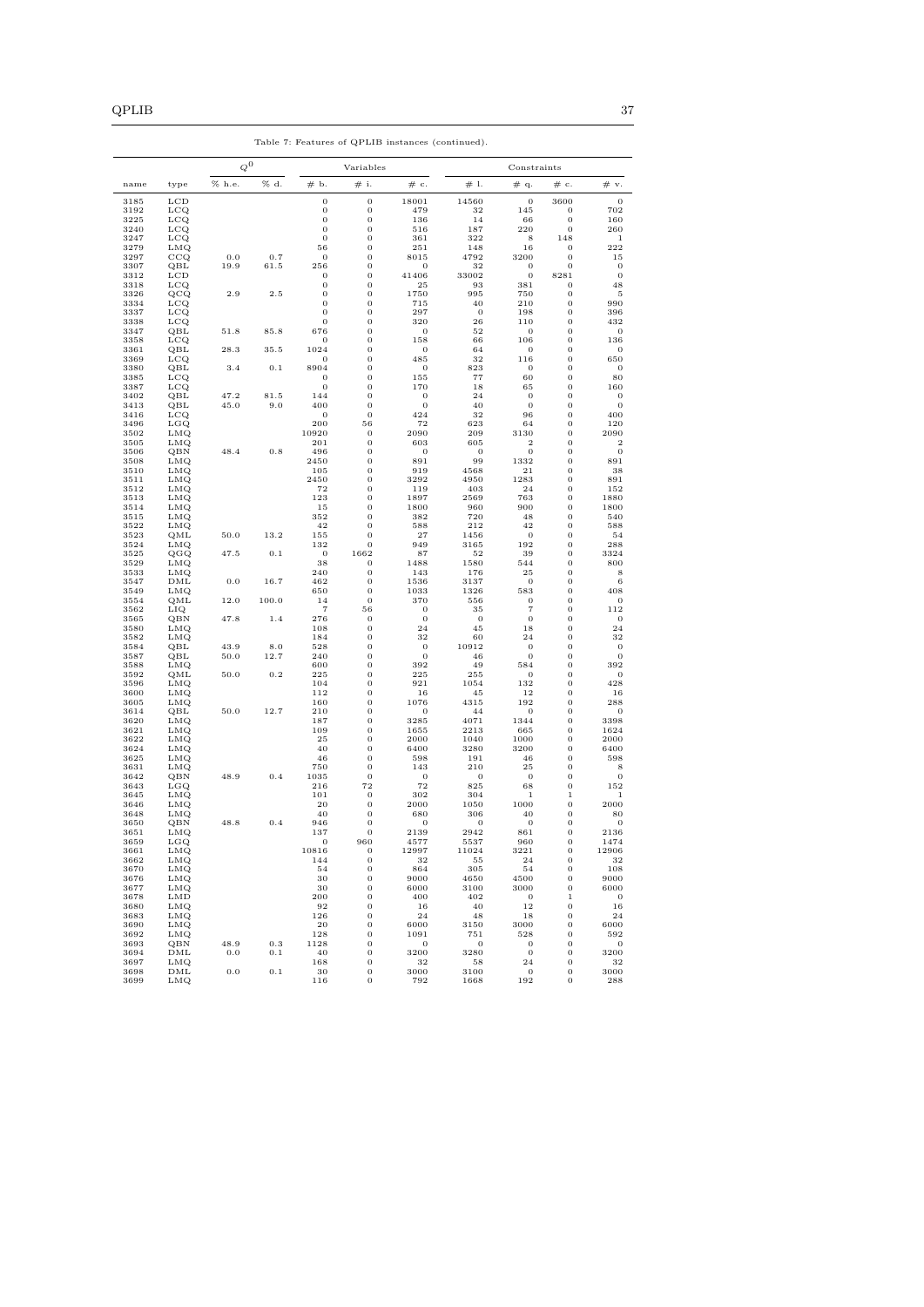|              |                              |              | $Q^0$          |                       | Variables                    |                              |                              | Constraints                      |                                  |                              |  |
|--------------|------------------------------|--------------|----------------|-----------------------|------------------------------|------------------------------|------------------------------|----------------------------------|----------------------------------|------------------------------|--|
| name         | type                         | % h.e.       | % d.           | #Ь.                   | # i.                         | $\#$ c.                      | # 1.                         | # q.                             | $\#\;c.$                         | # v.                         |  |
| 3701         | LMQ                          |              |                | 60                    | $\,0$                        | 1080                         | 377                          | 60                               | $\boldsymbol{0}$                 | 120                          |  |
| 3703<br>3705 | QBL<br>QBN                   | 46.7<br>48.1 | 84.6           | 225<br>378            | $\bf{0}$<br>$\bf{0}$         | 0<br>0                       | 30<br>$\mathbf{0}$           | 0<br>0                           | 0<br>0                           | 0<br>0                       |  |
| 3706         | QBN                          | 48.6         | 1.0<br>0.6     | 703                   | $\mathbf{0}$                 | 0                            | $\mathbf{0}$                 | 0                                | $\mathbf{0}$                     | $\mathbf 0$                  |  |
| 3708         | DML                          | 0.0          | 0.1            | 14                    | $\mathbf{0}$                 | 12916                        | 12917                        | $\mathbf 0$                      | $\overline{0}$                   | 1008                         |  |
| 3709         | QBL                          | 48.0         | 91.8           | 600                   | $\mathbf{0}$                 | 0                            | 50                           | $\bf{0}$                         | $\overline{0}$                   | $\bf{0}$                     |  |
| 3713<br>3714 | LMQ<br>QBL                   | 97.5         | 32.5           | 42<br>120             | $\mathbf{0}$<br>$\mathbf{0}$ | 630<br>0                     | 254<br>40                    | 42<br>$\bf{0}$                   | $\overline{0}$<br>$\overline{0}$ | 84<br>$\mathbf{0}$           |  |
| 3719         | LMQ                          |              |                | 133                   | $\mathbf{0}$                 | 28                           | 51                           | 21                               | $\overline{0}$                   | 28                           |  |
| 3725         | LMQ                          |              |                | 81                    | $\mathbf{0}$                 | 1171                         | 1552                         | 469                              | $\overline{0}$                   | 1112                         |  |
| 3726         | LMQ                          |              |                | 116                   | $\mathbf{0}$                 | 816                          | 2190                         | 192                              | $\overline{0}$                   | 288                          |  |
| 3727         | LMQ                          |              |                | 20<br>72              | $\mathbf{0}$<br>$\mathbf{0}$ | 1600                         | 840<br>35                    | 800<br>12                        | $\mathbf{0}$<br>$\mathbf{0}$     | 1600<br>16                   |  |
| 3728<br>3729 | LMQ<br>LMQ                   |              |                | 650                   | $\mathbf{0}$                 | 16<br>408                    | 51                           | 608                              | $\overline{0}$                   | 408                          |  |
| 3733         | LMQ                          |              |                | 46                    | $\mathbf{0}$                 | 644                          | 237                          | 46                               | $\overline{0}$                   | 92                           |  |
| 3734         | LMQ                          |              |                | 38                    | $\mathbf{0}$                 | 7533                         | 7690                         | 2754                             | $\overline{0}$                   | 4050                         |  |
| 3738<br>3745 | $_{\rm QBN}$<br>$_{\rm QBN}$ | 48.3<br>48.0 | 0.9<br>$1.2\,$ | 435<br>325            | $\mathbf{0}$<br>$\mathbf{0}$ | $\bf{0}$<br>$\bf{0}$         | $\mathbf{0}$<br>$\mathbf 0$  | 0<br>$\bf{0}$                    | $\overline{0}$<br>$\overline{0}$ | $\bf{0}$<br>$\mathbf 0$      |  |
| 3748         | LMQ                          |              |                | 75                    | $\mathbf{0}$                 | 20                           | 37                           | 15                               | $\overline{0}$                   | 20                           |  |
| 3750         | $_{\rm QBL}$                 | 98.6         | 32.9           | 210                   | $\mathbf{0}$                 | 0                            | 70                           | 0                                | $\overline{0}$                   | $\bf{0}$                     |  |
| 3751         | QBL                          | 98.0         | 32.7           | 150                   | $\mathbf{0}$                 | 0                            | 50                           | $\overline{0}$                   | $\bf{0}$                         | $\mathbf 0$                  |  |
| 3752<br>3757 | QBL<br>QBL                   | 45.5<br>34.4 | 4.1<br>1.7     | 462<br>552            | $\mathbf{0}$<br>$\mathbf{0}$ | $\mathbf{0}$<br>$\mathbf{0}$ | 6160<br>8096                 | $\mathbf{0}$<br>$\mathbf{0}$     | $\mathbf 0$<br>$\mathbf 0$       | $\mathbf{0}$<br>$\mathbf{0}$ |  |
| 3762         | QBL                          | 50.0         | 28.0           | 90                    | $\mathbf{0}$                 | 0                            | 480                          | $\mathbf{0}$                     | $\mathbf 0$                      | $\mathbf{0}$                 |  |
| 3772         | QBL                          | 50.0         | 3.8            | 380                   | $\mathbf{0}$                 | 0                            | 4560                         | $\mathbf{0}$                     | $\mathbf{0}$                     | $\mathbf{0}$                 |  |
| 3775         | QBL                          | 98.3         | 32.8           | 180                   | $\mathbf{0}$                 | 0                            | 60                           | $\mathbf{0}$                     | $\mathbf{0}$                     | $\mathbf{0}$                 |  |
| 3780         | LIQ                          |              |                | 12                    | 156                          | $\mathbf{0}$                 | 60                           | 12                               | $\mathbf{0}$                     | 312                          |  |
| 3785<br>3790 | LMQ<br>QML                   | 9.7          | 100.0          | 200<br>$\overline{7}$ | $\mathbf{0}$<br>$\mathbf{0}$ | 32<br>188                    | 62<br>283                    | 24<br>$\mathbf{0}$               | $\mathbf{0}$<br>$\mathbf{0}$     | 32<br>$\mathbf{0}$           |  |
| 3792         | DML                          | 0.0          | 0.1            | 20                    | $\mathbf{0}$                 | 3000                         | 3150                         | $\mathbf{0}$                     | $\mathbf{0}$                     | 3000                         |  |
| 3794         | LMQ                          |              |                | 576                   | $\mathbf{0}$                 | 986                          | 624                          | 602                              | $\mathbf 0$                      | 968                          |  |
| 3797         | LMQ                          |              |                | 48                    | $\mathbf{0}$                 | 296                          | 623                          | 56                               | $\mathbf{0}$                     | 120                          |  |
| 3798<br>3803 | LMQ<br>QBL                   | 42.6         | 14.1           | 54<br>190             | $\mathbf{0}$<br>$\mathbf{0}$ | 810<br>0                     | 251<br>2280                  | 54<br>$\mathbf{0}$               | $\mathbf{0}$<br>$\mathbf{0}$     | 810<br>$\overline{0}$        |  |
| 3809         | LMQ                          |              |                | 224                   | $\mathbf{0}$                 | 32                           | 65                           | 24                               | $\mathbf{0}$                     | 32                           |  |
| 3813         | LMQ                          |              |                | 15                    | $\mathbf{0}$                 | 2400                         | 1280                         | 1200                             | $\mathbf{0}$                     | 2400                         |  |
| 3814         | QMQ                          | 4.2          | 16.0           | $\overline{2}$        | $\mathbf{0}$                 | 46                           | 13                           | 28                               | $\mathbf{0}$                     | 80                           |  |
| 3815<br>3816 | QBL<br>LMQ                   | 50.0         | 3.1            | 192<br>70             | $\mathbf{0}$<br>$\mathbf{0}$ | $\mathbf{0}$<br>117          | 64<br>363                    | $\mathbf{0}$<br>24               | $\mathbf{0}$<br>$\mathbf{0}$     | $\overline{0}$<br>148        |  |
| 3822         | QBN                          | 48.8         | 0.5            | 861                   | $\mathbf{0}$                 | 0                            | $\mathbf{0}$                 | $\mathbf{0}$                     | $\mathbf{0}$                     | $\mathbf{0}$                 |  |
| 3825         | LMQ                          |              |                | 60                    | $\bf{0}$                     | 1020                         | 317                          | 60                               | $\bf{0}$                         | 1020                         |  |
| 3832         | QBN                          | 48.5         | 0.7            | 561                   | $\bf{0}$                     | 0                            | $\mathbf{0}$                 | $\bf{0}$                         | $\bf{0}$                         | 0                            |  |
| 3834<br>3838 | QBL<br>QBN                   | 60.0<br>48.7 | 98.0<br>0.5    | 50<br>780             | $\bf{0}$<br>$\bf{0}$         | 0<br>$\bf{0}$                | 1<br>$\mathbf{0}$            | $\bf{0}$<br>$\bf{0}$             | 0<br>0                           | $\bf{0}$<br>$\bf{0}$         |  |
| 3840         | LMQ                          |              |                | 2401                  | $\bf{0}$                     | 3334                         | 2499                         | 1374                             | 0                                | 3292                         |  |
| 3841         | QBL                          | 44.0         | 10.2           | 300                   | $\bf{0}$                     | 0                            | 4600                         | 0                                | 0                                | $\boldsymbol{0}$             |  |
| 3850         | QBN                          | 49.0         | 0.3            | 1225                  | $\bf{0}$                     | 0                            | $\bf{0}$                     | 0                                | 0                                | $\bf{0}$                     |  |
| 3852<br>3854 | QBN<br>LMQ                   | 47.6         | 1.6            | 231<br>40             | $\bf{0}$<br>$\bf{0}$         | 0<br>640                     | $\mathbf{0}$<br>266          | 0<br>40                          | 0<br>0                           | $\bf{0}$<br>640              |  |
| 3855         | LMQ                          |              |                | 400                   | $\bf{0}$                     | 2118                         | 791                          | 1284                             | 0                                | 428                          |  |
| 3856         | LMQ                          |              |                | 168                   | $\bf{0}$                     | 183                          | 50                           | 267                              | 0                                | 174                          |  |
| 3857         | LMQ                          |              |                | 201                   | $\bf{0}$                     | 602                          | 604                          | $\,1\,$                          | $1\,$                            | $\mathbf{1}$                 |  |
| 3859<br>3860 | LMQ<br>QBL                   | 44.8         | 8.7            | 600<br>435            | $\bf{0}$<br>$\bf{0}$         | 968                          | 1225<br>8120                 | 560<br>0                         | 0<br>0                           | 392                          |  |
| 3861         | DML                          | 0.0          | 0.1            | 30                    | $\bf{0}$                     | 0<br>4500                    | 4650                         | 0                                | 0                                | 0<br>4500                    |  |
| 3863         | LMQ                          |              |                | 625                   | $\bf{0}$                     | 1053                         | 675                          | 628                              | 0                                | 1033                         |  |
| 3865         | QBL                          | 48.0         | 90.7           | 525                   | $\bf{0}$                     | $\bf{0}$                     | 50                           | 0                                | 0                                | $\boldsymbol{0}$             |  |
| 3870<br>3871 | QML<br>DML                   | 42.9<br>0.0  | 23.4<br>0.1    | 116<br>25             | $\bf{0}$<br>$\bf{0}$         | 66<br>1000                   | 1456<br>1040                 | 0<br>0                           | 0<br>0                           | 132<br>1000                  |  |
| 3872         | LMQ                          |              |                | 95                    | $\bf{0}$                     | 1413                         | 1874                         | 567                              | 0                                | 1368                         |  |
| 3877         | QBN                          | 48.6         | 0.6            | 630                   | $\bf{0}$                     | 0                            | 0                            | 0                                | 0                                | 0                            |  |
| 3879         | LMQ                          |              |                | 10920                 | $\bf{0}$                     | 12906                        | 21945                        | 3026                             | 0                                | 2090                         |  |
| 3883         | QBL<br>CBL                   | 50.0<br>0.0  | 17.8<br>100.0  | 182<br>300            | $\bf{0}$<br>$\bf{0}$         | 0                            | 1456<br>61                   | 0<br>0                           | 0<br>0                           | 0<br>0                       |  |
| 3913<br>3923 | QBL                          | 53.7         | 8.0            | 395                   | $\bf{0}$                     | 0<br>0                       | 80                           | 0                                | 0                                | 0                            |  |
| 3931         | QBL                          | 50.3         | 8.0            | 316                   | $\bf{0}$                     | 0                            | 80                           | 0                                | 0                                | 0                            |  |
| 3980         | CBL                          | $_{0.0}$     | 100.0          | 235                   | $\bf{0}$                     | 0                            | 48                           | 0                                | 0                                | 0                            |  |
| 4095         | CMQ                          | 0.0          | 100.0          | 400                   | $\bf{0}$                     | 1600                         | 1603                         | 400                              | 0                                | 400                          |  |
| 4270<br>4455 | CML<br>LMQ                   | 0.0          | 25.1           | 400<br>3000           | $\boldsymbol{0}$<br>0        | 1200<br>12000                | 1603<br>9001                 | 0<br>3000                        | 0<br>0                           | 800<br>3000                  |  |
| 4722         | LMQ                          |              |                | 2000                  | 0                            | 8000                         | 6001                         | 2000                             | $\bf{0}$                         | 2000                         |  |
| 4805         | LMQ                          |              |                | 2000                  | 0                            | 8000                         | 6074                         | 2000                             | $\bf{0}$                         | 4000                         |  |
| 5023         | LMQ                          |              |                | 3000                  | $\boldsymbol{0}$             | 12000                        | 9155                         | 3000                             | $\mathbf 0$                      | 6000                         |  |
| 5442<br>5527 | LMQ<br>DML                   | $_{\rm 0.0}$ |                | 2000                  | 0                            | 7999                         | 6088                         | 2000                             | $\bf{0}$                         | 3998                         |  |
| 5543         | DML                          | 0.0          | 0.1<br>0.1     | 4492<br>4514          | $\bf{0}$<br>0                | 21117<br>21186               | 64348<br>64096               | $\overline{0}$<br>$\overline{0}$ | $\bf{0}$<br>$\bf{0}$             | 4738<br>4786                 |  |
| 5554         | LMQ                          |              |                | 4492                  | 0                            | 30878                        | 64769                        | 4800                             | $\bf{0}$                         | 4958                         |  |
| 5573         | LMQ                          |              |                | 4450                  | $\boldsymbol{0}$             | 23692                        | 72976                        | 4800                             | $\bf{0}$                         | 4987                         |  |
| 5577         | DML                          | $0.0\,$      | $0.1\,$        | 1118                  | $\mathbf 0$                  | 4896                         | 15690                        | $\bf{0}$                         | $\mathbf 0$<br>$\mathbf 0$       | 1186                         |  |
| 5721<br>5725 | QBN<br>QBN                   | 49.0<br>50.1 | 76.8<br>1.7    | 300<br>343            | $\mathbf 0$<br>$\mathbf 0$   | $\mathbf{0}$<br>$\mathbf{0}$ | $\mathbf{0}$<br>$\mathbf{0}$ | $\,0\,$<br>$\mathbf 0$           | $\mathbf 0$                      | $\mathbf{0}$<br>$\bf{0}$     |  |
| 5755         | QBN                          | 50.0         | 1.0            | 400                   | $\mathbf 0$                  | $\mathbf 0$                  | $\mathbf{0}$                 | $\,0\,$                          | $\mathbf 0$                      | $\bf{0}$                     |  |
| 5875         | QBN                          | 50.0         | 78.9           | 200                   | $\mathbf 0$                  | $\mathbf 0$                  | $\mathbf 0$                  | $\bf{0}$                         | $\mathbf 0$                      | 0                            |  |
| 5881         | QBN                          | 49.2         | 29.5           | 120                   | $\boldsymbol{0}$             | $\mathbf 0$                  | $\bf{0}$                     | $\boldsymbol{0}$                 | $\boldsymbol{0}$                 | $\boldsymbol{0}$             |  |

5882 QBN 49.3 78.1 150 0 0 0 0 0 0

Table 7: Features of QPLIB instances (continued).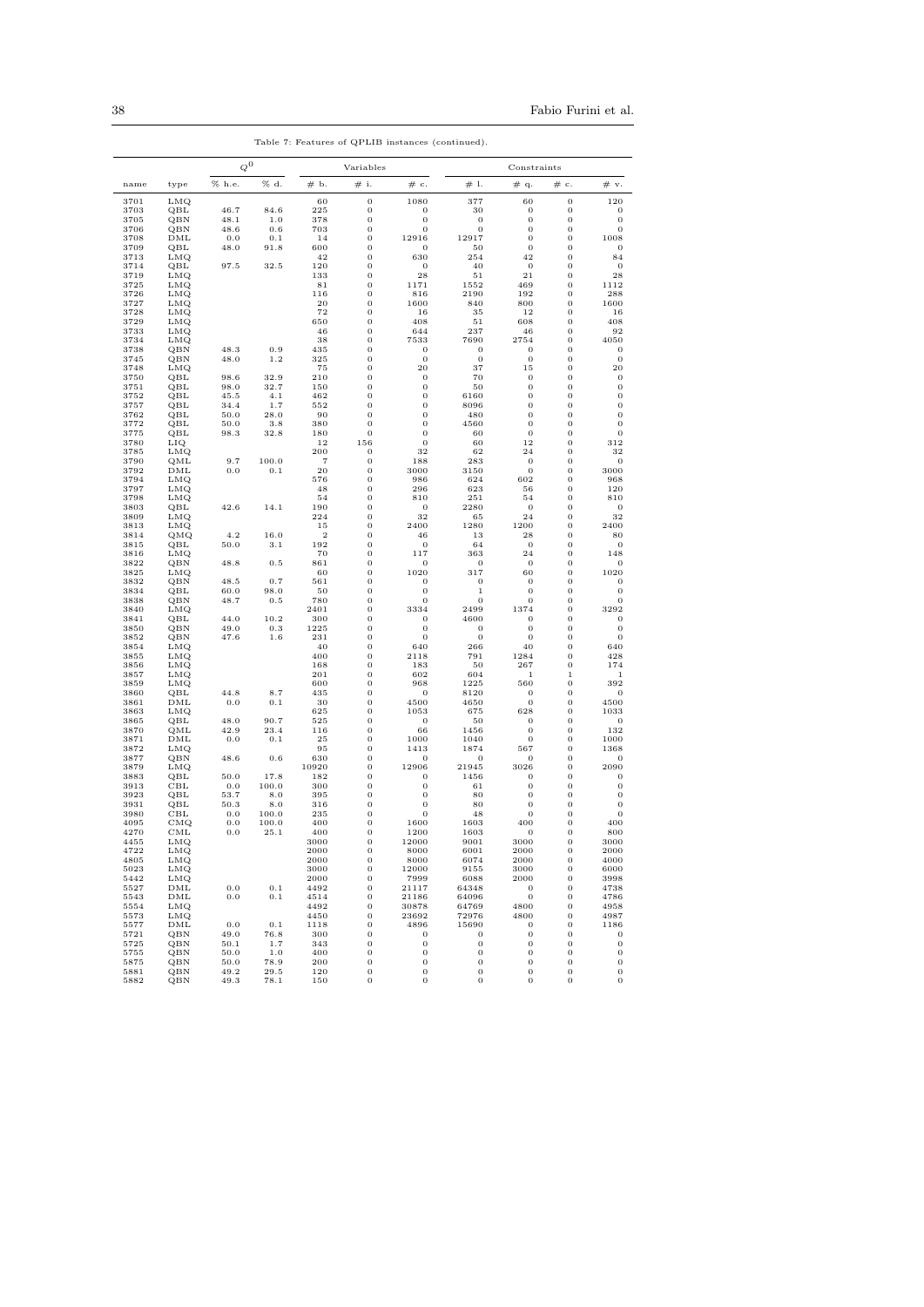|                |                     | $\boldsymbol{Q}^0$ |                    |                      | Variables                        |                                |                            | Constraints                          |                                  |                                         |  |
|----------------|---------------------|--------------------|--------------------|----------------------|----------------------------------|--------------------------------|----------------------------|--------------------------------------|----------------------------------|-----------------------------------------|--|
| name           | type                | % h.e.             | % d.               | # Ь.                 | # i.                             | # c.                           | # 1.                       | # q.                                 | $\#\;$ c.                        | # v.                                    |  |
| 5909           | QBN                 | 50.0               | 9.6                | 250                  | 0                                | $\mathbf{0}$                   | 0                          | $\mathbf{0}$                         | 0                                | $\boldsymbol{0}$                        |  |
| 5922           | QBN                 | 49.8               | 9.8                | 500                  | 0                                | 0<br>15220                     | $\mathbf 0$                | $\mathbf{0}$                         | 0                                | $\boldsymbol{0}$                        |  |
| 5924<br>5925   | DML<br>LMQ          | 0.0                | 0.7                | 300<br>100           | 0<br>0                           | 1300                           | 36060<br>271               | $\mathbf 0$<br>100                   | 0<br>0                           | 150<br>100                              |  |
| 5926           | LMQ                 |                    |                    | 2400                 | 0                                | 31200                          | 11923                      | 2400                                 | 0                                | 2400                                    |  |
| 5927           | LMQ                 |                    |                    | 2400                 | 0                                | 31200                          | 11963                      | 2400                                 | 0                                | 2400                                    |  |
| 5935           | QBL                 | 49.0               | 99.0               | 100                  | 0                                | $\mathbf 0$                    | 1237                       | $\bf{0}$                             | 0                                | $\boldsymbol{0}$                        |  |
| 5944<br>5962   | QBL<br>QBL          | 49.0<br>49.3       | 99.0<br>99.3       | 100<br>150           | 0<br>0                           | $\mathbf 0$<br>$\theta$        | 2475<br>2793               | $\,0\,$<br>$\mathbf 0$               | 0<br>0                           | $\boldsymbol{0}$<br>$\boldsymbol{0}$    |  |
| 5971           | QBL                 | 49.3               | 99.3               | 150                  | 0                                | $\mathbf{0}$                   | 5587                       | $\boldsymbol{0}$                     | 0                                | $\boldsymbol{0}$                        |  |
| 5980           | QBL                 | 49.3               | 99.3               | 150                  | 0                                | $\mathbf{0}$                   | 8381                       | $\mathbf 0$                          | $\bf{0}$                         | $\mathbf{0}$                            |  |
| 6287           | LCQ<br>LCQ          |                    |                    | 0<br>$\,0$           | 0<br>0                           | 171<br>208                     | 36<br>22                   | 81<br>390                            | $\bf{0}$<br>$\bf{0}$             | 150<br>324                              |  |
| 6310<br>6311   | LCQ                 |                    |                    | $\mathbf 0$          | 0                                | 212                            | 43                         | 128                                  | $\bf{0}$                         | 186                                     |  |
| 6324           | QBL                 | 50.6               | 31.3               | 640                  | 0                                | $\mathbf{0}$                   | 16                         | $\boldsymbol{0}$                     | 0                                | $\mathbf 0$                             |  |
| 6487           | QBL                 | 35.0               | 20.9               | 618                  | 0                                | $\mathbf 0$                    | 309                        | $\boldsymbol{0}$                     | 0                                | $\boldsymbol{0}$                        |  |
| 6597<br>6647   | QBL<br>QBL          | 45.7<br>70.0       | 97.3<br>7.2        | 600<br>627           | 0<br>0                           | $\mathbf{0}$<br>$\mathbf{0}$   | 60<br>33                   | $\boldsymbol{0}$<br>$\boldsymbol{0}$ | 0<br>$\bf{0}$                    | $\boldsymbol{0}$<br>$\boldsymbol{0}$    |  |
| 6757           | QBL                 | 18.5               | 4.7                | 2046                 | 0                                | $\mathbf{0}$                   | 297                        | $\boldsymbol{0}$                     | 0                                | $\boldsymbol{0}$                        |  |
| 6764           | QBL                 | 19.1               | 4.7                | 2071                 | 0                                | $\mathbf{0}$                   | 297                        | $\boldsymbol{0}$                     | 0                                | $\boldsymbol{0}$                        |  |
| 6799           | QBL                 | 18.7               | 4.7                | 2075                 | 0                                | $\mathbf{0}$                   | 297                        | $\boldsymbol{0}$                     | 0                                | $\boldsymbol{0}$                        |  |
| 6941<br>7127   | QBL<br>QBL          | 18.7<br>50.6       | 4.5<br>6.8         | 2203<br>1000         | 0<br>$\mathbf 0$                 | $\mathbf{0}$<br>$\mathbf{0}$   | 315<br>50                  | $\mathbf 0$<br>$\mathbf 0$           | $\mathbf{0}$<br>$\overline{0}$   | $\boldsymbol{0}$<br>$\mathbf{0}$        |  |
| 7139           | QBL                 | 53.3               | 89.2               | 180                  | $\mathbf 0$                      | $\mathbf{0}$                   | 100                        | $\mathbf 0$                          | $\overline{0}$                   | $\mathbf{0}$                            |  |
| 7144           | QBL                 | 53.2               | 89.6               | 220                  | $\mathbf 0$                      | $\mathbf{0}$                   | 121                        | $\mathbf 0$                          | $\overline{0}$                   | $\mathbf{0}$                            |  |
| 7149           | QBL                 | 53.0               | 89.6               | 264                  | $\mathbf 0$                      | $\mathbf{0}$                   | 144                        | $\mathbf 0$                          | $\overline{0}$                   | $\mathbf{0}$                            |  |
| 7154<br>7159   | QBL<br>QBL          | 52.9<br>52.5       | 89.7<br>89.7       | 312<br>364           | $\mathbf 0$<br>$\mathbf 0$       | $\overline{0}$<br>$\mathbf{0}$ | 169<br>196                 | $\mathbf 0$<br>$\mathbf 0$           | $\overline{0}$<br>$\overline{0}$ | $\mathbf{0}$<br>$\mathbf{0}$            |  |
| 7164           | QBL                 | 52.4               | 89.7               | 420                  | $\mathbf 0$                      | $\mathbf{0}$                   | 225                        | $\mathbf 0$                          | $\overline{0}$                   | $\mathbf{0}$                            |  |
| 7579           | LMD                 |                    |                    | 100                  | $\mathbf 0$                      | 200                            | 202                        | $\mathbf 0$                          | $1\,$                            | $\bf{0}$                                |  |
| 8009           | LMQ                 |                    |                    | 101                  | $\mathbf 0$                      | 303                            | 305                        | $\,2$                                | $\mathbf{0}$                     | $\,2$                                   |  |
| 8153<br>8381   | LMQ<br>LMQ          |                    |                    | 31<br>51             | $\mathbf 0$<br>0                 | 93<br>153                      | 95<br>155                  | $\overline{2}$<br>$\overline{2}$     | $\mathbf{0}$<br>$\mathbf{0}$     | $\,2$<br>$\overline{2}$                 |  |
| 8495           | $_{\rm DCL}$        | 0.0                | $0.1\,$            | $\mathbf{0}$         | $\overline{0}$                   | 27543                          | 8000                       | $\mathbf 0$                          | $\overline{0}$                   | 22743                                   |  |
| 8500           | $_{\rm DCL}$        | 0.0                | 0.1                | $\bf{0}$             | $\overline{0}$                   | 250997                         | 250498                     | $\mathbf 0$                          | $\mathbf{0}$                     | 126002                                  |  |
| 8505           | QCL                 | 49.9               | 0.1                | $\bf{0}$             | $\overline{0}$                   | 20050                          | 10001                      | $\mathbf 0$                          | $\mathbf{0}$                     | 40100                                   |  |
| 8515<br>8547   | CCL<br>DCL          | 0.0<br>0.0         | $0.1\,$<br>$0.1\,$ | $\bf{0}$<br>$\bf{0}$ | $\overline{0}$<br>$\overline{0}$ | 16002<br>1003001               | 8002<br>1001000            | $\overline{0}$<br>$\mathbf 0$        | $\mathbf{0}$<br>$\mathbf{0}$     | 16002<br>4002                           |  |
| 8553           | QCQ                 | 0.0                | $0.1\,$            | $\bf{0}$             | $\overline{0}$                   | 79998                          | 796                        | 39601                                | $\mathbf{0}$                     | 158404                                  |  |
| 8559           | CCL                 | 0.0                | 0.1                | $\overline{0}$       | $\overline{0}$                   | 10000                          | 5000                       | $\mathbf{0}$                         | $\mathbf{0}$                     | 20000                                   |  |
| 8567           | $_{\rm CCL}$        | 0.0                | 0.1                | 0                    | 0                                | 10000                          | 7500                       | $\mathbf{0}$                         | $\mathbf{0}$                     | 20000                                   |  |
| 8585<br>8595   | DCQ<br>DCQ          | 0.0<br>0.0         | 0.1<br>0.1         | 0<br>0               | 0<br>0                           | 99999<br>2500                  | $\mathbf 0$<br>$\mathbf 0$ | 49999<br>1275                        | $\mathbf{0}$<br>$\mathbf{0}$     | $\overline{\mathbf{2}}$<br>$\mathbf{0}$ |  |
| 8602           | $_{\rm DCL}$        | 0.0                | 0.1                | 0                    | 0                                | 34552                          | 52983                      | $\mathbf{0}$                         | $\mathbf{0}$                     | 69104                                   |  |
| 8605           | DCQ                 | 0.0                | 0.1                | 0                    | 0                                | 5000                           | $\mathbf{0}$               | $1\,$                                | $\mathbf{0}$                     | $\,1\,$                                 |  |
| 8616           | $_{\rm DCL}$        | 0.0                | 0.1                | 0                    | 0                                | 13870                          | 10404                      | $\mathbf 0$                          | $\mathbf{0}$                     | 409                                     |  |
| 8683<br>8685   | DCQ<br>DCQ          | 0.0<br>0.0         | 0.1<br>0.1         | 0<br>0               | 0<br>0                           | 200008<br>772                  | $\mathbf 0$<br>$\mathbf 0$ | 140000<br>10000                      | $\mathbf{0}$<br>$\mathbf{0}$     | 14<br>$\mathbf{0}$                      |  |
| 8758           | QCQ                 | 4.3                | 50.0               | 0                    | 0                                | 2070                           | $\mathbf{0}$               | 1981                                 | $\mathbf{0}$                     | $\mathbf{0}$                            |  |
| 8777           | QCL                 | 34.6               | 0.1                | 0                    | 0                                | 10000                          | 2500                       | $\mathbf 0$                          | $\mathbf{0}$                     | 20000                                   |  |
| 8784           | QCC                 | 49.5               | 1.0                | 0                    | 0                                | 200                            | 98                         | $\mathbf 0$                          | 4950                             | 204                                     |  |
| 8785<br>8790   | $_{\rm DCL}$<br>CCB | 0.0<br>0.0         | 0.1<br>0.1         | 0<br>0               | 0<br>0                           | 10399<br>39204                 | 11362<br>$\mathbf{0}$      | $\mathbf 0$<br>$\mathbf{0}$          | $\mathbf{0}$<br>$\mathbf{0}$     | 20798<br>39204                          |  |
| 8792           | CCB                 | 0.0                | 0.1                | 0                    | 0                                | 15129                          | $\mathbf{0}$               | $\mathbf{0}$                         | $\mathbf{0}$                     | 30258                                   |  |
| 8803           | DCQ                 | 0.0                | 0.1                | 0                    | 0                                | 150002                         | 50000                      | 50000                                | $\mathbf{0}$                     | 50003                                   |  |
| 8810           | DCQ                 | 0.0                | 0.1                | 0                    | 0                                | 150002                         | 50000                      | 50000                                | $\mathbf{0}$                     | $\overline{4}$                          |  |
| 8815<br>8845   | QCD<br>CCL          | 0.1<br>0.0         | 25.0<br>59.8       | 0<br>0               | 0<br>0                           | 30010<br>1546                  | 20004<br>777               | $\mathbf 0$<br>$\mathbf 0$           | 5001<br>$\mathbf{0}$             | $\mathbf{0}$<br>441                     |  |
| 8906           | CCL                 | 0.0                | 3.0                | 0                    | 0                                | 5223                           | 838                        | $\mathbf{0}$                         | $\mathbf{0}$                     | 1941                                    |  |
| 8938           | DCL                 | 0.0                | 0.1                | 0                    | 0                                | 4001                           | 11999                      | $\mathbf{0}$                         | $\Omega$                         | 0                                       |  |
| 8991<br>9002   | CCB<br>DCL          | 0.0<br>0.0         | 0.1<br>0.1         | 0<br>0               | 0<br>0                           | 14400<br>2890                  | $\mathbf{0}$<br>1649       | $\mathbf{0}$<br>0                    | $\mathbf{0}$<br>$\mathbf{0}$     | 28800<br>3617                           |  |
| 9004           | QCQ                 | 25.0               | 0.1                | $\mathbf{0}$         | 0                                | 40000                          | 10001                      | 10001                                | $\mathbf{0}$                     | 20000                                   |  |
| 9008           | DCL                 | 0.0                | 0.1                | $\mathbf{0}$         | 0                                | 1009306                        | 989604                     | $\mathbf 0$                          | $\mathbf{0}$                     | 39208                                   |  |
| 9030           | QIL                 | 0.1                | 0.1                | $\mathbf{0}$         | 10000                            | $\mathbf{0}$                   | 5000                       | $\boldsymbol{0}$                     | $\mathbf{0}$                     | 20000                                   |  |
| 9048<br>10001  | QIL                 | 29.7               | 18.2               | $\mathbf{0}$<br>426  | 202                              | $\mathbf{0}$<br>59             | 1<br>295                   | $\bf{0}$<br>$\mathbf{0}$             | $\mathbf{0}$<br>1                | 404                                     |  |
| 10002          | LMC<br>LMC          |                    |                    | 426                  | 0<br>0                           | 59                             | 295                        | $\mathbf{0}$                         | $\mathbf 1$                      | 118<br>118                              |  |
| 10003          | LMC                 |                    |                    | 999                  | $\mathbf{0}$                     | 59                             | 866                        | $\mathbf{0}$                         | 1                                | 118                                     |  |
| 10004          | LMC                 |                    |                    | 150                  | 0                                | 250                            | 100                        | $\boldsymbol{0}$                     | $\,1$                            | 500                                     |  |
| 10005          | LMC<br>LMC          |                    |                    | 1000                 | 0                                | 1000                           | 793                        | $\mathbf{0}$                         | $\,1$                            | 2000                                    |  |
| 10006<br>10007 | LMC                 |                    |                    | 1875<br>2625         | 0<br>0                           | 1250<br>1750                   | 1489<br>2086               | $\mathbf{0}$<br>$\mathbf{0}$         | $\mathbf 1$<br>$\mathbf 1$       | 2500<br>3500                            |  |
| 10008          | LMC                 |                    |                    | 713                  | 0                                | 132                            | 415                        | $\mathbf{0}$                         | $\mathbf 1$                      | 264                                     |  |
| 10009          | LMC                 |                    |                    | 473                  | 0                                | 132                            | 245                        | $\mathbf{0}$                         | $\mathbf 1$                      | 264                                     |  |
| 10010          | LMC                 |                    |                    | 262                  | 0                                | $\overline{7}$                 | 146                        | $\mathbf{0}$                         | $\mathbf 1$                      | 14                                      |  |
| 10011<br>10012 | LMC<br>LMC          |                    |                    | 1258<br>835          | 0<br>0                           | 132<br>132                     | 872<br>537                 | $\mathbf{0}$<br>$\mathbf{0}$         | $\mathbf 1$<br>$\mathbf 1$       | 264<br>264                              |  |
| 10013          | LMQ                 |                    |                    | 3600                 | 0                                | 18106                          | 55968                      | 3600                                 | 0                                | 3600                                    |  |
| 10014          | LMQ                 |                    |                    | 3600                 | 0                                | 18113                          | 55834                      | 3600                                 | 0                                | 3600                                    |  |
| 10015          | LMQ                 |                    |                    | 3600                 | 0                                | 23527                          | 50083                      | 3600                                 | 0                                | 3600                                    |  |
| 10016<br>10017 | LMQ<br>LMQ          |                    |                    | 3600<br>4800         | 0<br>0                           | 23524<br>24149                 | 50427<br>74451             | 3600<br>4800                         | 0<br>0                           | 3600<br>4800                            |  |
| 10018          | LMQ                 |                    |                    | 4800                 | 0                                | 24145                          | 75293                      | 4800                                 | 0                                | 4800                                    |  |
| 10019          | <b>LMQ</b>          |                    |                    | 4800                 | 0                                | 31370                          | 66484                      | 4800                                 | $\Omega$                         | 4800                                    |  |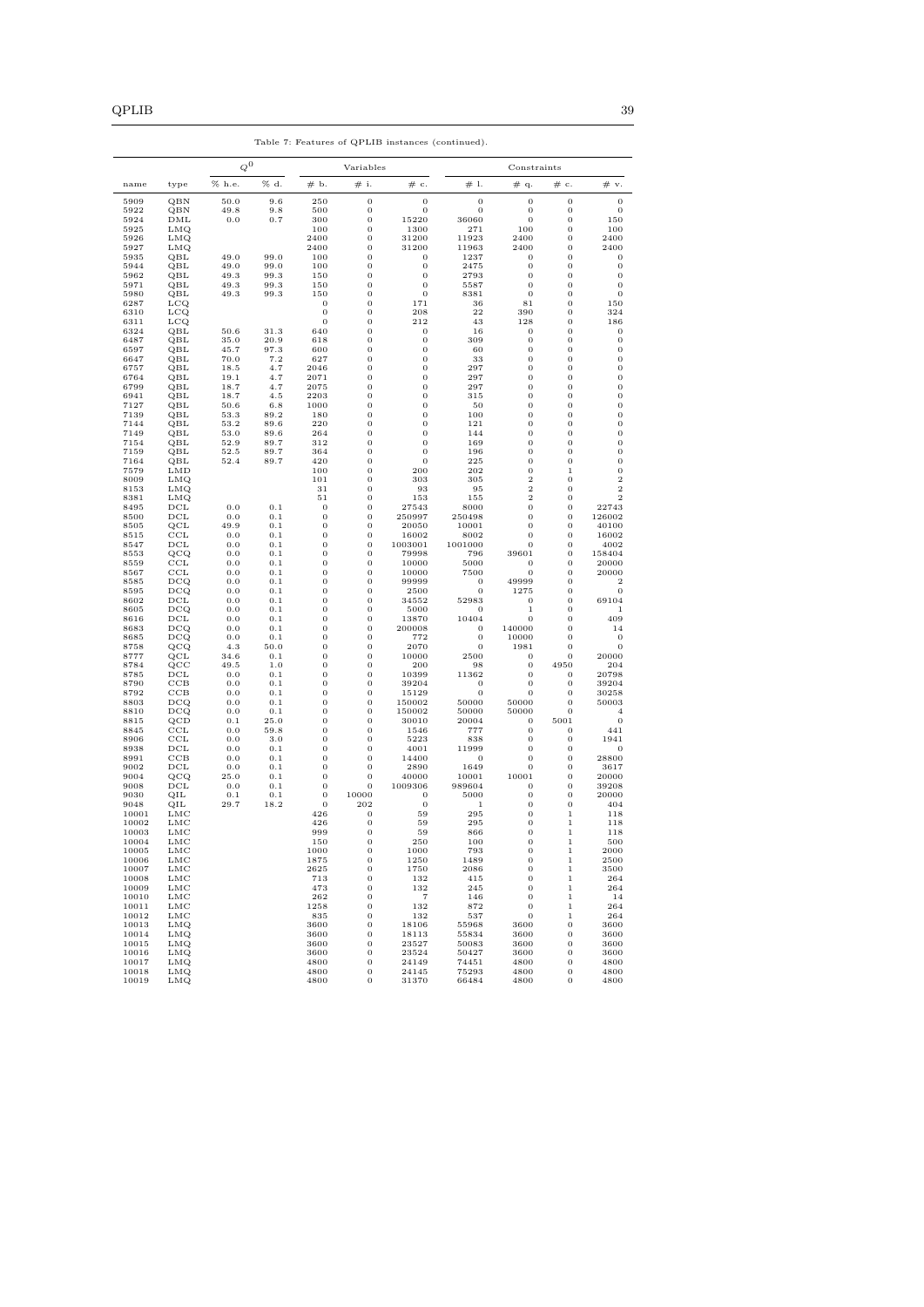40 Fabio Furini et al.

| Table 7: Features of QPLIB instances (continued). |              |             |       |                  |                |                               |             |                               |                                |                |
|---------------------------------------------------|--------------|-------------|-------|------------------|----------------|-------------------------------|-------------|-------------------------------|--------------------------------|----------------|
|                                                   |              | $\varphi^0$ |       | Variables        |                |                               | Constraints |                               |                                |                |
| name                                              | type         | % h.e.      | % d.  | #b.              | # i.           | # c.                          | #1.         | # q.                          | # c.                           | # v.           |
| 10020                                             | LMQ          |             |       | 4800             | $\bf{0}$       | 31372                         | 66912       | 4800                          | $\overline{0}$                 | 4800           |
| 10021                                             | LMQ          |             |       | 3000             | 0              | 12000                         | 9155        | 3000                          | $\mathbf{0}$                   | 6000           |
| 10022                                             | LMQ          |             |       | 3000             | $\overline{0}$ | 12000                         | 9155        | 3000                          | $\overline{0}$                 | 6000           |
| 10023                                             | LMQ          |             |       | 3000             | 0              | 12000                         | 9155        | 3000                          | $\mathbf{0}$                   | 6000           |
| 10024                                             | LMQ          |             |       | 3000             | $\overline{0}$ | 12000                         | 9089        | 3000                          | $\overline{0}$                 | 6000           |
| 10025                                             | CMQ          | 0.0         | 100.0 | 400              | $\overline{0}$ | 1600                          | 1603        | 400                           | $\overline{0}$                 | 400            |
| 10026                                             | CMQ          | 0.0         | 100.0 | 400              | $\overline{0}$ | 1600                          | 1603        | 400                           | $\overline{0}$                 | 400            |
| 10027                                             | CMQ          | 0.0         | 100.0 | 400              | 0              | 1600                          | 1603        | 400                           | $\mathbf{0}$                   | 400            |
| 10028                                             | CMQ          | 0.0         | 100.0 | 400              | 0              | 1600                          | 1603        | 400                           | $\overline{0}$                 | 400            |
| 10029                                             | CMQ          | 0.0         | 100.0 | 400              | $\overline{0}$ | 1600                          | 1603        | 400                           | $\overline{0}$                 | 400            |
| 10030                                             | LMQ          |             |       | 3000             | $\overline{0}$ | 12000                         | 9001        | 3000                          | $\overline{0}$                 | 3000           |
| 10031                                             | LMQ          |             |       | 3000             | 0              | 12000                         | 9001        | 3000                          | $\mathbf{0}$                   | 3000           |
| 10032                                             | LMQ          |             |       | 3000             | $\overline{0}$ | 12000                         | 9001        | 3000                          | $\overline{0}$                 | 3000           |
| 10033                                             | LMQ          |             |       | 3000             | 0              | 12000                         | 9001        | 3000                          | $\overline{0}$                 | 3000           |
| 10034                                             | $_{\rm DCL}$ | 0.0         | 0.2   | $\mathbf{0}$     | 0              | 40400                         | 40200       | $\mathbf 0$                   | $\mathbf{0}$                   | 802            |
| 10035                                             | LCQ          |             |       | $\boldsymbol{0}$ | $\overline{0}$ | 40401                         | 40000       | 200                           | $\,1\,$                        | 1200           |
| 10036                                             | $_{\rm LCQ}$ |             |       | $\mathbf{0}$     | 0              | 40401                         | 40000       | 200                           | $1\,$                          | 1200           |
| 10037                                             | $_{\rm LCQ}$ |             |       | $\bf{0}$         | 0              | 40401                         | 200         | 40000                         | $\,1\,$                        | 400            |
| 10038                                             | $_{\rm DCL}$ | 0.0         | 0.1   | $\mathbf{0}$     | 0              | 160800                        | 160400      | 0                             | $\overline{0}$                 | 1602           |
| 10039                                             | LCQ          |             |       | $\mathbf{0}$     | 0              | 12097                         | 11713       | 193                           | $\mathbf{0}$                   | 384            |
| 10040                                             | LMQ          |             |       | 125              | $\overline{0}$ | 1                             | 6           | $\,1\,$                       | $\overline{0}$                 | 0              |
| 10041                                             | LMQ          |             |       | 125              | 0              | $\,1\,$                       | 6           | $\,1\,$                       | $\mathbf{0}$                   | 0              |
| 10042                                             | QBL          | 0.8         | 99.9  | 125              | 0              | $\mathbf 0$                   | 5           | $\mathbf{0}$                  | $\mathbf{0}$                   | 0              |
| 10043                                             | LMQ          |             |       | 150              | 0              | $\mathbf 1$                   | 10          | $\mathbf 1$                   | $\overline{0}$                 | 0              |
| 10044                                             | QBL          | 8.0         | 97.0  | 150              | 0              | $\overline{0}$                | 6           | $\overline{0}$                | $\overline{0}$                 | 0              |
| 10045                                             | LMQ          | 0.7         |       | 150              | $\overline{0}$ | $\mathbf 1$<br>$\overline{0}$ | 10          | $\,1\,$<br>$\overline{0}$     | $\overline{0}$                 | $\bf{0}$       |
| 10046                                             | QBL          |             | 92.1  | 150              | 0              |                               | 6           |                               | $\mathbf{0}$                   | 0              |
| 10047                                             | LMQ          |             | 99.9  | 150              | 0              | $\mathbf 1$<br>$\overline{0}$ | 10          | $\mathbf 1$<br>$\overline{0}$ | $\mathbf{0}$<br>$\overline{0}$ | 0              |
| 10048                                             | QBL          | 1.3         |       | 150<br>150       | 0<br>0         | $\mathbf{1}$                  | 5<br>10     | $\mathbf{1}$                  | $\overline{0}$                 | 0<br>0         |
| 10049<br>10050                                    | LMQ<br>CBL   | 0.0         | 100.0 | 150              | $\overline{0}$ | $\overline{0}$                | $\bf 5$     | $\overline{0}$                | $\overline{0}$                 | $\bf{0}$       |
| 10051                                             | LMQ          |             |       | 150              | 0              | $\mathbf 1$                   | 10          | $\,1\,$                       | $\mathbf{0}$                   | 0              |
| 10052                                             | QBL          | $1.3\,$     | 99.9  | 150              | $\overline{0}$ | $\overline{0}$                | 6           | $\overline{0}$                | $\overline{0}$                 | $\mathbf 0$    |
| 10053                                             | LMQ          |             |       | 150              | 0              | $\mathbf 1$                   | 10          | $\mathbf 1$                   | $\overline{0}$                 | 0              |
| 10054                                             | QBL          | 4.6         | 90.1  | 175              | 0              | 0                             | 11          | $\mathbf 0$                   | $\mathbf{0}$                   | 0              |
| 10055                                             | QBL          | 2.9         | 91.5  | 175              | 0              | $\overline{0}$                | $\bf 5$     | $\boldsymbol{0}$              | $\mathbf 0$                    | 0              |
| 10056                                             | CBL          | 0.0         | 98.8  | 175              | $\overline{0}$ | $\overline{0}$                | 5           | $\mathbf{0}$                  | $\overline{0}$                 | 0              |
| 10057                                             | LMQ          |             |       | 200              | $\overline{0}$ | $\mathbf{1}$                  | 11          | $\mathbf 1$                   | $\overline{0}$                 | $\overline{0}$ |
| 10058                                             | QBL          | 7.5         | 88.0  | 200              | 0              | $\overline{0}$                | 11          | $\overline{0}$                | $\overline{0}$                 | 0              |
| 10059                                             | LMQ          |             |       | 200              | 0              | $\mathbf 1$                   | 10          | $1\,$                         | $\mathbf{0}$                   | 0              |
| 10060                                             | LMQ          |             |       | 200              | 0              | $\mathbf 1$                   | 10          | $\,1\,$                       | $\mathbf{0}$                   | 0              |
| 10061                                             | QBL          | 9.0         | 97.6  | 200              | 0              | $\overline{0}$                | 5           | $\overline{0}$                | $\overline{0}$                 | 0              |
| 10062                                             | LMQ          |             |       | 200              | 0              | $\mathbf 1$                   | 10          | $\mathbf 1$                   | $\mathbf{0}$                   | 0              |
| 10063                                             | QBL          | $3.0\,$     | 99.5  | 200              | $\overline{0}$ | $\overline{0}$                | 5           | $\overline{0}$                | $\overline{0}$                 | 0              |
| 10064                                             | LMQ          |             |       | 200              | 0              | $\mathbf 1$                   | 11          | $1\,$                         | $\mathbf{0}$                   | 0              |
| 10065                                             | QBL          | $1.0\,$     | 99.0  | 200              | $\overline{0}$ | $\overline{0}$                | 11          | $\overline{0}$                | $\overline{0}$                 | 0              |
| 10066                                             | QBL          | 1.5         | 100.0 | 200              | 0              | 0                             | 11          | $\mathbf{0}$                  | $\mathbf{0}$                   | 0              |
| 10067                                             | QBL          | $2.5\,$     | 99.7  | 200              | 0              | $\overline{0}$                | 5           | $\overline{0}$                | $\overline{0}$                 | 0              |
| 10068                                             | QBL          | 2.0         | 99.9  | 200              | 0              | 0                             | 11          | $\mathbf{0}$                  | $\overline{0}$                 | 0              |
| 10069                                             | LMC          |             |       | 200              | 0              | $\mathbf 1$                   | 10          | $\mathbf{0}$                  | $1\,$                          | 0              |
| 10070                                             | QBL          | $1\,.5$     | 99.9  | 200              | 0              | $\overline{0}$                | 11          | $\overline{0}$                | $\overline{0}$                 | 0              |
| 10071                                             | LMQ          |             |       | 200              | 0              | $\mathbf 1$                   | 11          | $\mathbf 1$                   | $\mathbf{0}$                   | 0              |
| 10072                                             | LMQ          |             |       | 75               | $\overline{0}$ | $\mathbf 1$                   | 10          | $\mathbf 1$                   | $\overline{0}$                 | $\bf{0}$       |
| 10073                                             | LMQ          |             |       | 75               | 0              | $\mathbf 1$                   | 6           | $\mathbf 1$                   | $\mathbf{0}$                   | 0              |
| 10074                                             | LMQ          |             |       | 75               | 0              | $\mathbf 1$                   | 10          | $\mathbf 1$                   | $\mathbf{0}$                   | $\overline{0}$ |
|                                                   |              |             |       |                  |                |                               |             |                               |                                |                |

# <span id="page-39-0"></span>B. The file format

The QPLIB format is defined in Table [8,](#page-40-0) with the notation of §[2.](#page-5-0)

The data is in free format (blanks separate values), but must occur in the order given here. Any blank lines, or lines starting with any of the characters !,  $\%$  or  $\#$  are ignored. Each term in the first column of Table [8](#page-40-0) denotes a required value. Any strings beyond those required on a given line will be regarded as comments and ignored. Real values may either by in decimal or exponential formats; for the latter, the exponent may be preceded by either the character D or E, e.g.  $12.56D+2$  or  $12.56E+2$ . Variable indices, j, must lie in the range  $1 \leq j \leq n$ , while constraint indices, i, must satisfy  $1 \leq i \leq m$ , that is they are both one-based. The case for character strings is irrelevant.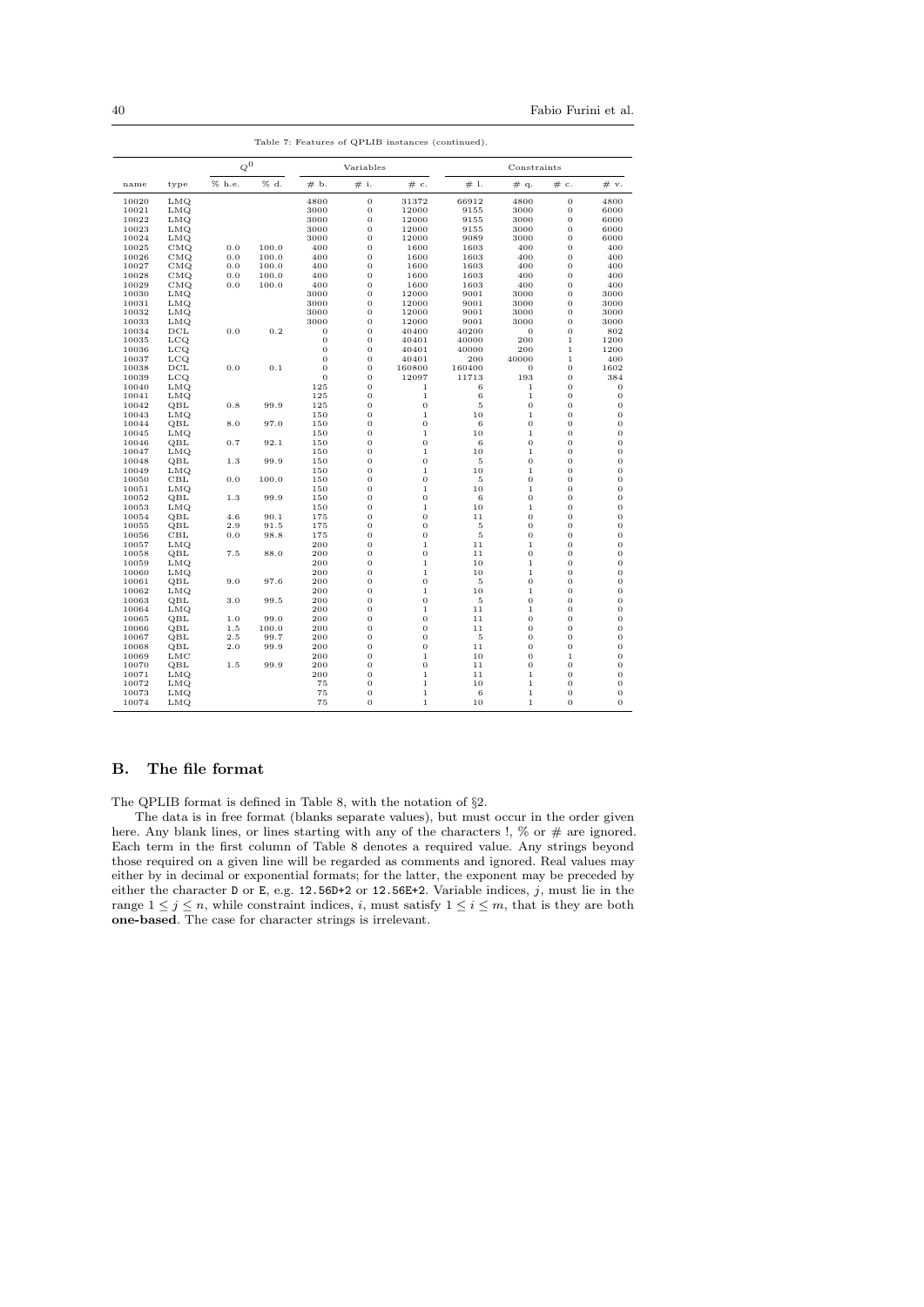| data                                                       | description                                                                                                 | note                                                                                                                                                                                                            |
|------------------------------------------------------------|-------------------------------------------------------------------------------------------------------------|-----------------------------------------------------------------------------------------------------------------------------------------------------------------------------------------------------------------|
| name                                                       | problem name (character string)                                                                             |                                                                                                                                                                                                                 |
| type                                                       | problem type (character string)                                                                             | 1                                                                                                                                                                                                               |
| sense                                                      | one of the words minimize or maximize (character string)                                                    |                                                                                                                                                                                                                 |
| $\boldsymbol{n}$                                           | number of variables (integer)                                                                               |                                                                                                                                                                                                                 |
| $\boldsymbol{m}$                                           | number of constraints (integer)                                                                             | $\left[2\right]$                                                                                                                                                                                                |
| $n^{Q^0}$                                                  | number of nonzeros (integer) in lower triangle of ${\cal Q}^0$                                              | $[3]$                                                                                                                                                                                                           |
| $h \thinspace k \thinspace Q_{hk}^0$                       | row and column indices (integers) and value (real) for each                                                 | 3                                                                                                                                                                                                               |
|                                                            | nonzero entry of $Q^0$ , if $n^Q0^0 > 0$ , one triple on each line                                          |                                                                                                                                                                                                                 |
| $\begin{matrix}\nb^0_d\\n^b\\j&b^0_j\end{matrix}$          | default value (real) for entries in $b^0$                                                                   |                                                                                                                                                                                                                 |
|                                                            | number of non-default entries (integer) in $b^0$                                                            |                                                                                                                                                                                                                 |
|                                                            | index (integer) and value (real) for each non-default term in $b^0$ ,                                       |                                                                                                                                                                                                                 |
|                                                            | if $n^{b^0} > 0$ , one pair per line                                                                        |                                                                                                                                                                                                                 |
|                                                            | constant part of the objective function                                                                     |                                                                                                                                                                                                                 |
|                                                            | number of nonzeros (integer) in lower triangles of $Q^i$ , summed                                           | [2,4]                                                                                                                                                                                                           |
| $\sum_{i\in\mathcal{M}} n^{Q^i}$                           | over all $i \in \mathcal{M}$                                                                                |                                                                                                                                                                                                                 |
| $i\hskip 0.6em h\hskip 0.6em k\hskip 0.6em Q^i_{hk}$       | <i>i</i> , row and column indices (integers) and value (real) for each                                      |                                                                                                                                                                                                                 |
|                                                            | entry of $Q^i$ for every $i \in \mathcal{M}$ , if $n^{Q^i} > 0$ , one quadruple on each                     |                                                                                                                                                                                                                 |
|                                                            | line                                                                                                        |                                                                                                                                                                                                                 |
|                                                            | number of nonzeros (integer) in $b^i$ , summed over all $i \in \mathcal{M}$                                 |                                                                                                                                                                                                                 |
| $\sum_{\substack{i \in \mathcal{M} \\ i \ j \ b^i_j}} n^b$ |                                                                                                             | 2                                                                                                                                                                                                               |
|                                                            | <i>i</i> and index (integers) and value (real) for each nonzero entry of                                    | $[2]$                                                                                                                                                                                                           |
|                                                            | $b^i$ for every $i \in \mathcal{M}$ , if $n^{b^i} > 0$ , one triple on each line                            |                                                                                                                                                                                                                 |
| $c_{\infty}$                                               | value (real) for infinity for constraint or variable bounds-any                                             |                                                                                                                                                                                                                 |
|                                                            | bound greater than or equal to this in, absolute value, is infinite                                         |                                                                                                                                                                                                                 |
| $c_{l,d}$                                                  | default value (real) for entries in $c_l$                                                                   | $\overline{[2]}$                                                                                                                                                                                                |
| $n^{c_l,d}$                                                | number of non-default entries (integer) in $c_l$                                                            | [2]                                                                                                                                                                                                             |
| $i\,c_l^i$                                                 | index (integer) and value (real) for each non-default term in $c_{l,d}$ ,                                   | $[2]$                                                                                                                                                                                                           |
|                                                            | if $n^{c_l,d} > 0$ , one pair per line                                                                      |                                                                                                                                                                                                                 |
| $c_{u,d}$                                                  | default value (real) for entries in $c_u$                                                                   | $\overline{[2]}$                                                                                                                                                                                                |
| $n^{c_{u,d}}$                                              | number of non-default entries (integer) in $c_u$                                                            | $[2]$                                                                                                                                                                                                           |
| $i\,c_u^i$                                                 | index (integer) and value (real) for each non-default term in $c_{u,d}$ ,                                   | $\left\lceil 2 \right\rceil$                                                                                                                                                                                    |
|                                                            | if $n^{c_{u,d}} > 0$ , one pair per line                                                                    |                                                                                                                                                                                                                 |
| $l_d$                                                      | default value (real) for entries in $l$                                                                     | $\overline{[6]}$                                                                                                                                                                                                |
| $n^{l_d}$                                                  | number of non-default entries (integer) in $l$                                                              | $\left[ 6\right]$<br>$\lceil 6 \rceil$                                                                                                                                                                          |
| $i \, l_i$                                                 | index (integer) and value (real) for each non-default term in $l$ , if<br>$n^{l_d} > 0$ , one pair per line |                                                                                                                                                                                                                 |
| $u_d$                                                      | default value (real) for entries in $u$                                                                     | $\overline{[6]}$                                                                                                                                                                                                |
| $n^{u_d}$                                                  | number of non-default entries (integer) in $u$                                                              | [6]                                                                                                                                                                                                             |
| $i\ u_i$                                                   | index (integer) and value (real) for each non-default term in $u$ , if                                      | $[6] % \includegraphics[width=0.9\columnwidth]{figures/fig_10.pdf} \caption{A small number of samples in the left and right. The left and right is the number of samples in the right.} \label{fig:fig_10.pdf}$ |
|                                                            | $n^{u_d} > 0$ , one pair per line                                                                           |                                                                                                                                                                                                                 |
| $v_d$                                                      | default variable type (integer, 0 for continuous variables, 1 for                                           | $\lceil 5 \rceil$                                                                                                                                                                                               |
|                                                            | integer variables, 2 for binary variables)                                                                  |                                                                                                                                                                                                                 |
| $n^{v}$                                                    | number of non-default variables (integer)                                                                   | 5                                                                                                                                                                                                               |
| $i \, v_i$                                                 | index and type (integers) for each non-default variable type, if                                            | 5                                                                                                                                                                                                               |
|                                                            | $n^v > 0$ , one pair per line                                                                               |                                                                                                                                                                                                                 |
| $x_d^0$                                                    | default value (real) for the components of the starting point $x^0$                                         |                                                                                                                                                                                                                 |
|                                                            | for the variables $x$                                                                                       |                                                                                                                                                                                                                 |
| $n^{x^0}$                                                  | number of non-default starting entries (integer) in $x$                                                     |                                                                                                                                                                                                                 |
| $i\ x_i^0$                                                 | index (integer) and value (real) for each non-default starting                                              |                                                                                                                                                                                                                 |
|                                                            | value in $x^0$ , if $n^{x^0} > 0$ , one pair per line                                                       |                                                                                                                                                                                                                 |

<span id="page-40-0"></span>Table 8: The QPLIB file format: refer to the notes after the table for more details.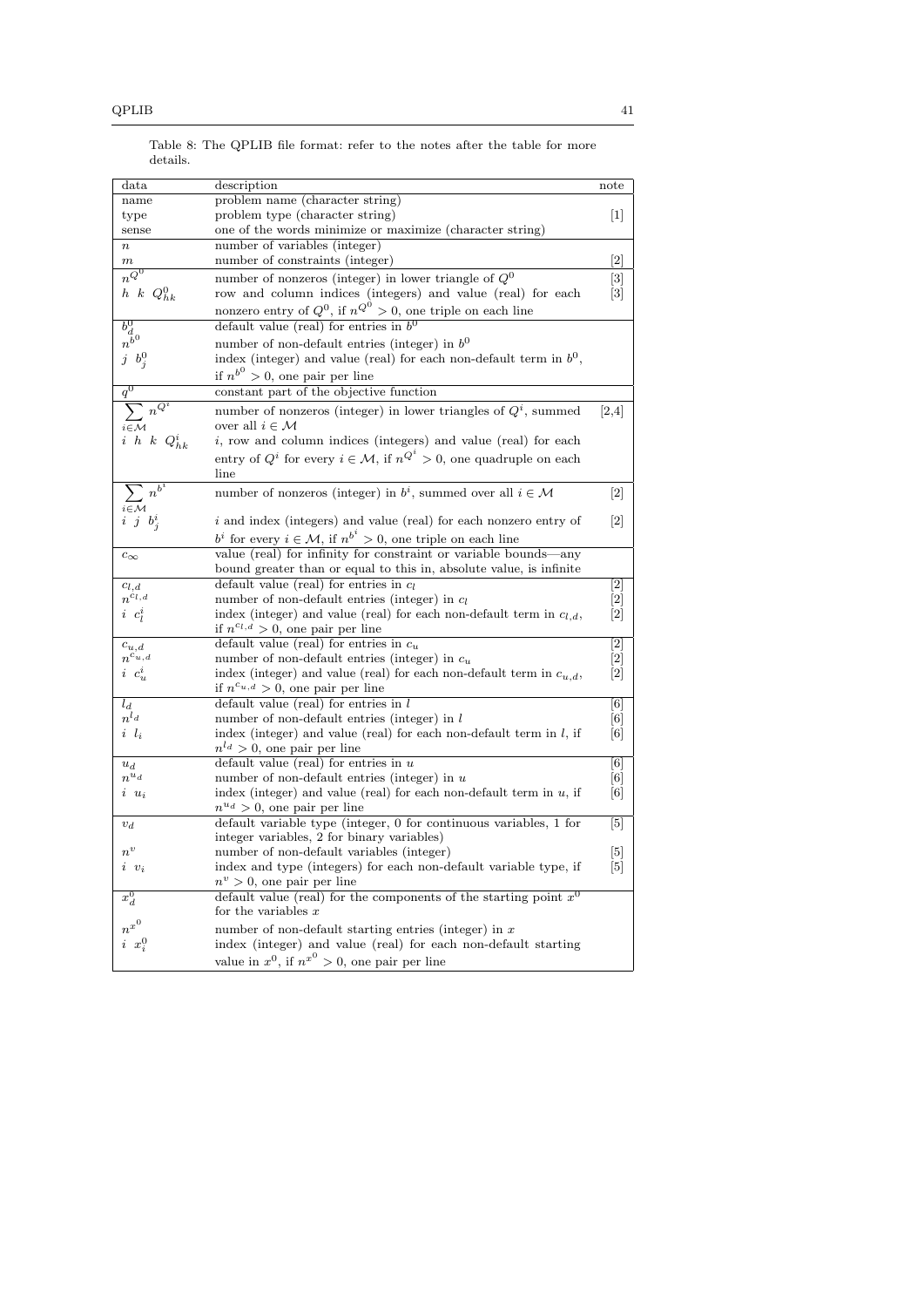| data                      | description                                                           | note |
|---------------------------|-----------------------------------------------------------------------|------|
|                           |                                                                       |      |
| $y_d^0$                   | default value (real) for the components of the starting point $y^0$   | [2]  |
|                           | for the Lagrange multipliers $y$ for the general constraints          |      |
| $n^{y^0}$                 | number of non-default starting entries (integer) in $y$               | 2    |
| $i \, y_i^0$              | index (integer) and value (real) for each non-default starting        | [2]  |
|                           | value in $y^0$ , if $n^{y^0} > 0$ , one pair per line                 |      |
| $z_d^0$                   | default value (real) for the components of the starting point $z^0$   |      |
|                           | for the dual variables $z$ for the simple bound constraints           |      |
| $n^{z^0}$                 | number of non-default starting entries (integer) in $z$               |      |
| $i\ z_i^0$                | index (integer) and value (real) for each non-default starting        |      |
|                           | value in $z^0$ , if $n^{z^0} > 0$ , one pair per line                 |      |
| $n_d^x$                   | number of non-default names (integer) of variables—default for        |      |
|                           | variable $i$ is the character string representing the numerical value |      |
|                           |                                                                       |      |
| $var_name_i$              | index (integer) and name (character string) for each non-default      |      |
|                           | variable name, if $n_d^x > 0$ , one pair per line                     |      |
| $n_d^c$                   | number of non-default names (integer) of general constraints—         |      |
|                           | default for constraint $i$ is the character string representing the   |      |
|                           | numerical value i                                                     |      |
| $cons_name_i$<br>$\imath$ | index (integer) and name (character string) for each non-default      |      |
|                           | constraint name, if $n_d^c > 0$ , one pair per line                   |      |

Table 8: The QPLIB file format (continued)

[1] The problem type is represented by a three character string as given in §[2.2.1](#page-7-0)

[2] For problems of type \*\*N or \*\*B, these lines/sections are omitted.

[3] For problems of type L\*\*, this section is omitted.

- [4] For problems of type \*\*N, \*\*B or \*\*L, this section is omitted.
- [5] For problems of type  $*C*, *B*$  or  $*I*,$  this section is omitted. For problems of type  $*I*,$ binary variables should be specified as integer variables with lower and upper bounds 0 and 1.
- [6] For problems of type \*B\*, this section is omitted.

Binary variables defined either implicitly via the type \*B\* or explicitly in the variable type section will be assumed to have lower and upper bounds 0 and 1, and this will override any explicit bounds  $l_d$ ,  $u_d$ ,  $l_i$ , and  $u_i$  set in the lower and upper bound sections. To fix a binary variable to 0 or 1, its variable type should be changed to continuous or general integer and the corresponding lower and upper bounds set accordingly in the lower and upper bound sections.

As a simple example, consider the mixed-integer QP

 $\min_{x \in \mathbb{R}^3} x_1^2 + x_2^2 + x_3^2 - x_1x_2 - x_2x_3 - 0.2x_1 - 0.4x_2 - 0.2x_3$ subject to  $1 \le x_1 + x_2$ ,  $1 \le x_1 + x_3$ ,  $0 \le x_1 \le 1$ ,  $0 \le x_2 \le 2$ , and binary  $x_3$ ,

for which the Hessian of the objective function is

$$
Q^0 = \begin{pmatrix} 2 & -1 & 0 \\ -1 & 2 & -1 \\ 0 & -1 & 2 \end{pmatrix}.
$$

This may then be represent in QPLIB format as follows:

```
! ---------------
! example problem
! ---------------<br>MIPBAND # probl
         # problem name
QML # problem is a mixed-integer quadratic program
Minimize # minimize the objective function
```